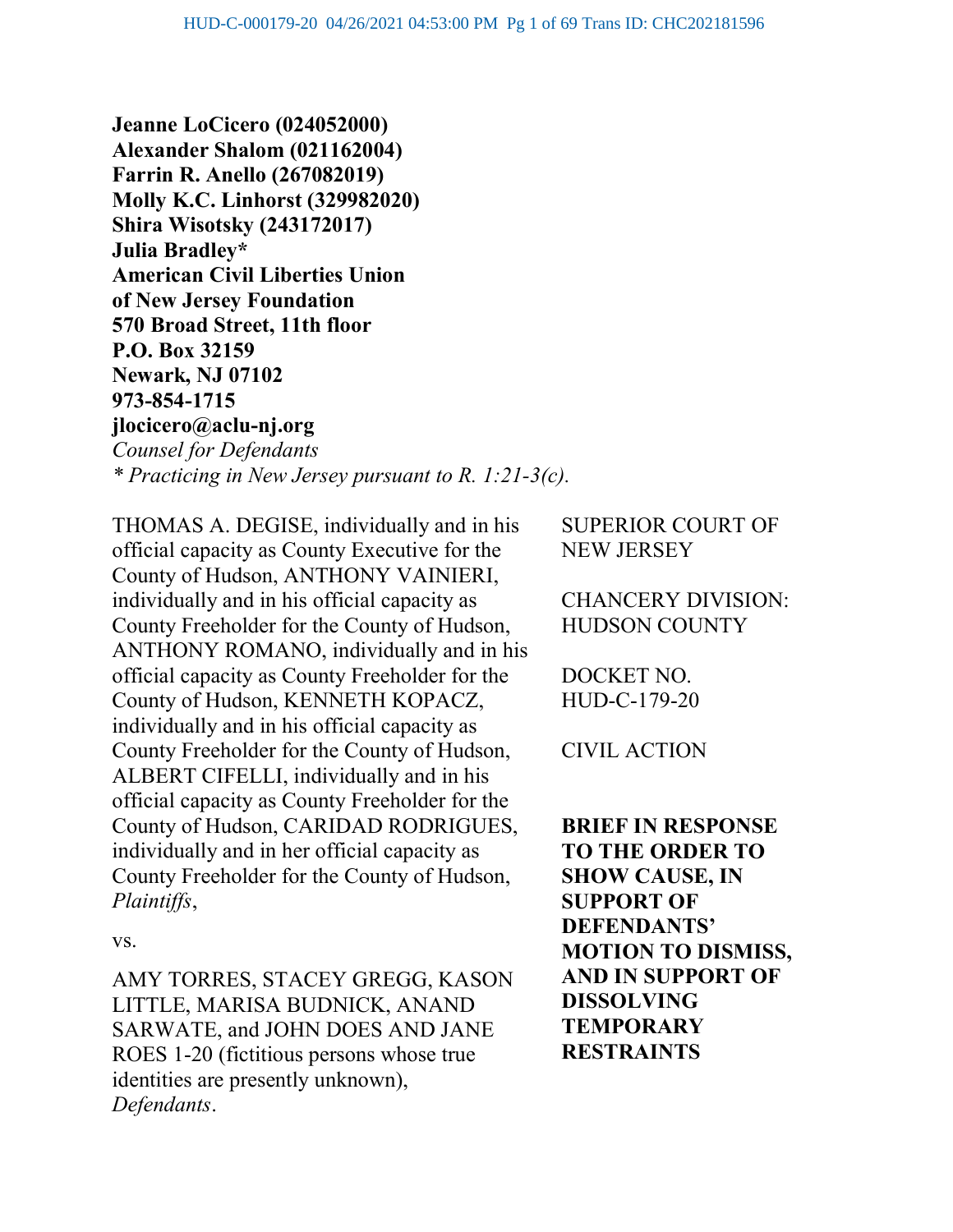# TABLE OF CONTENTS

| <b>A.</b>      | The Public Debate Surrounding Hudson County's Contract                                                                                                                     |
|----------------|----------------------------------------------------------------------------------------------------------------------------------------------------------------------------|
| <b>B.</b>      |                                                                                                                                                                            |
|                |                                                                                                                                                                            |
|                |                                                                                                                                                                            |
|                |                                                                                                                                                                            |
| $\mathbf{C}$ . |                                                                                                                                                                            |
| D.             | Hardships Arising Out of the Temporary Restraining Order16                                                                                                                 |
|                |                                                                                                                                                                            |
|                |                                                                                                                                                                            |
| I.             | The injunctive relief sought is based on the viewpoints of the<br>protesters, is not content-neutral, and is a prior restraint and                                         |
|                | A. The TRO and proposed injunction are not content neutral21                                                                                                               |
|                | B. Plaintiff DeGise treated Defendants differently than other<br>picketers based on the content of their message and<br>Plaintiffs' demonstrated animus towards protesters |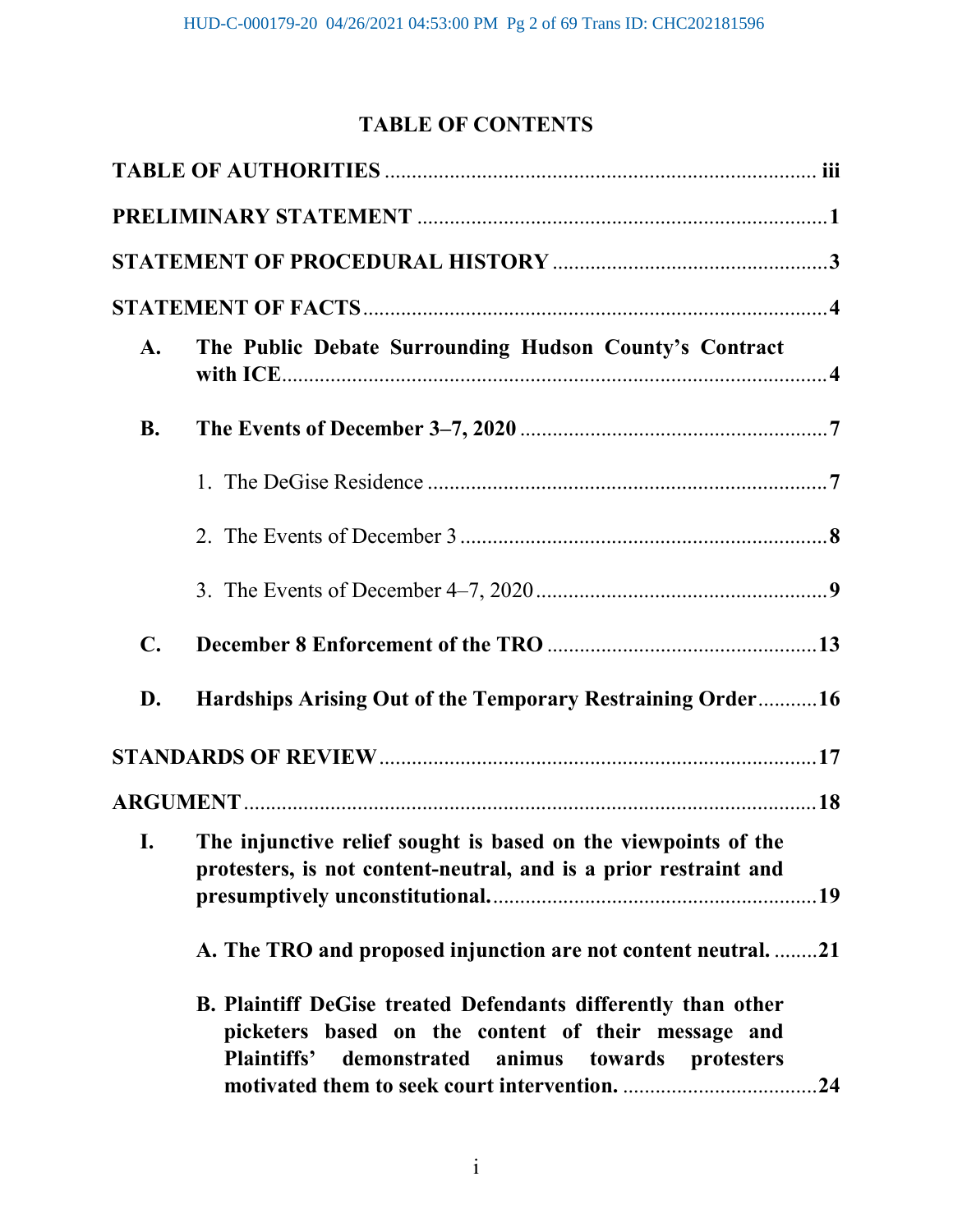| II. | Even if the TRO or injunction sought is found to be content<br>neutral, it is not narrowly tailored because it burdens far more<br>speech than necessary to serve the government's interest. 31        |
|-----|--------------------------------------------------------------------------------------------------------------------------------------------------------------------------------------------------------|
|     | A. Plaintiffs' residential privacy interests do not justify an                                                                                                                                         |
|     | B. The TRO burdens more protected speech than required to                                                                                                                                              |
|     | C. The TRO is not narrowly tailored to achieve any                                                                                                                                                     |
|     |                                                                                                                                                                                                        |
|     | 2. The TRO is not narrowly tailored because it burdens speech beyond                                                                                                                                   |
|     | 3. The TRO is not narrowly tailored because it is overbroad, chills<br>speech, and constitutes a vague order that unconstitutionally leaves<br>too much up to the discretion of government officials47 |
| Ш.  | The TRO does not leave open ample alternative channels for<br>communication of Defendants' protected speech57                                                                                          |
| IV. | <b>Plaintiffs' Complaint Should Be Dismissed For Failure to State</b>                                                                                                                                  |
| V.  | Plaintiffs have not demonstrated that temporary restraints or                                                                                                                                          |
|     |                                                                                                                                                                                                        |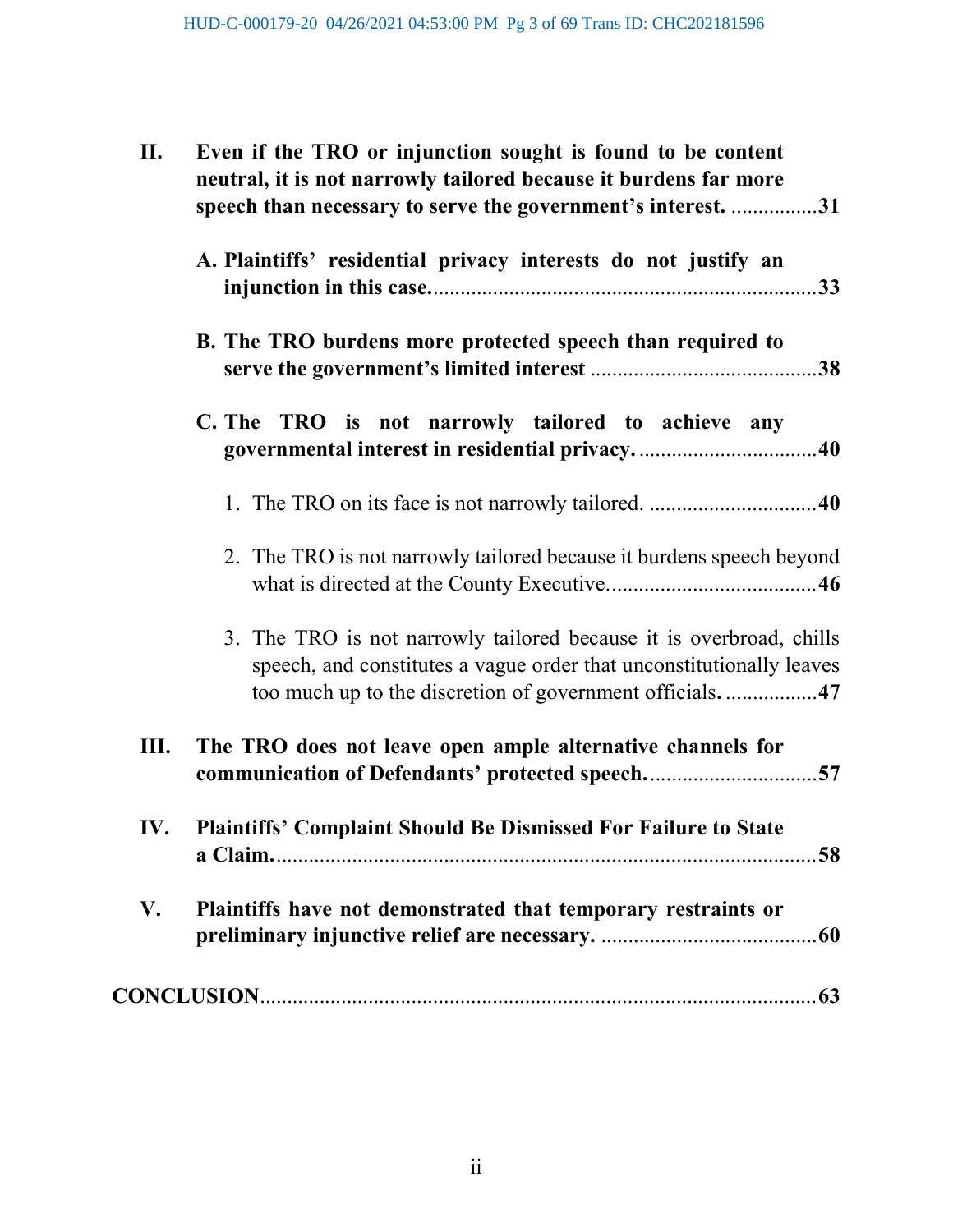# TABLE OF AUTHORITIES

| Barr v. Am. Assoc. of Pol. Consultants, Inc., 140 S. Ct. 2335 (2020)19, 20   |
|------------------------------------------------------------------------------|
|                                                                              |
| Borough of Sayreville v. 35 Club L.L.C., 208 N.J. 491 (2012) 56              |
|                                                                              |
|                                                                              |
| City of Cincinnati v. Discovery Network, Inc., 507 U.S. 410 (1993)26         |
| Cornelius v. NAACP Legal Def. & Educ. Fund, 473 U.S. 788 (1985)23            |
|                                                                              |
| Dublirer v. 2000 Linwood Ave. Owners, Inc., 220 N.J. 71 (2014)18             |
| E&J Equities, LLC v. Bd. of Adjustment of the Twp. of Franklin, 226 N.J. 549 |
|                                                                              |
|                                                                              |
| Free Speech Coal., Inc. v. Att'y Gen. U.S., 974 F.3d 408 (3d Cir. 2020) 30   |
|                                                                              |
| Green Party of N.J. v. Hartz Mountain Indus., Inc., 164 N.J. 127 (2000) 18   |
|                                                                              |
|                                                                              |
|                                                                              |
|                                                                              |
| Linmark Associates, Inc. v. Willingboro, 431 U.S. 85 (1977)57                |
| Madsen v. Women's Health Ctr., Inc., 512 U.S. 753 (1994)21, 31, 32, 55, 59   |
| Mazdabrook Commons Homeowners' Ass'n v. Khan, 210 N.J. 482 (2012)29          |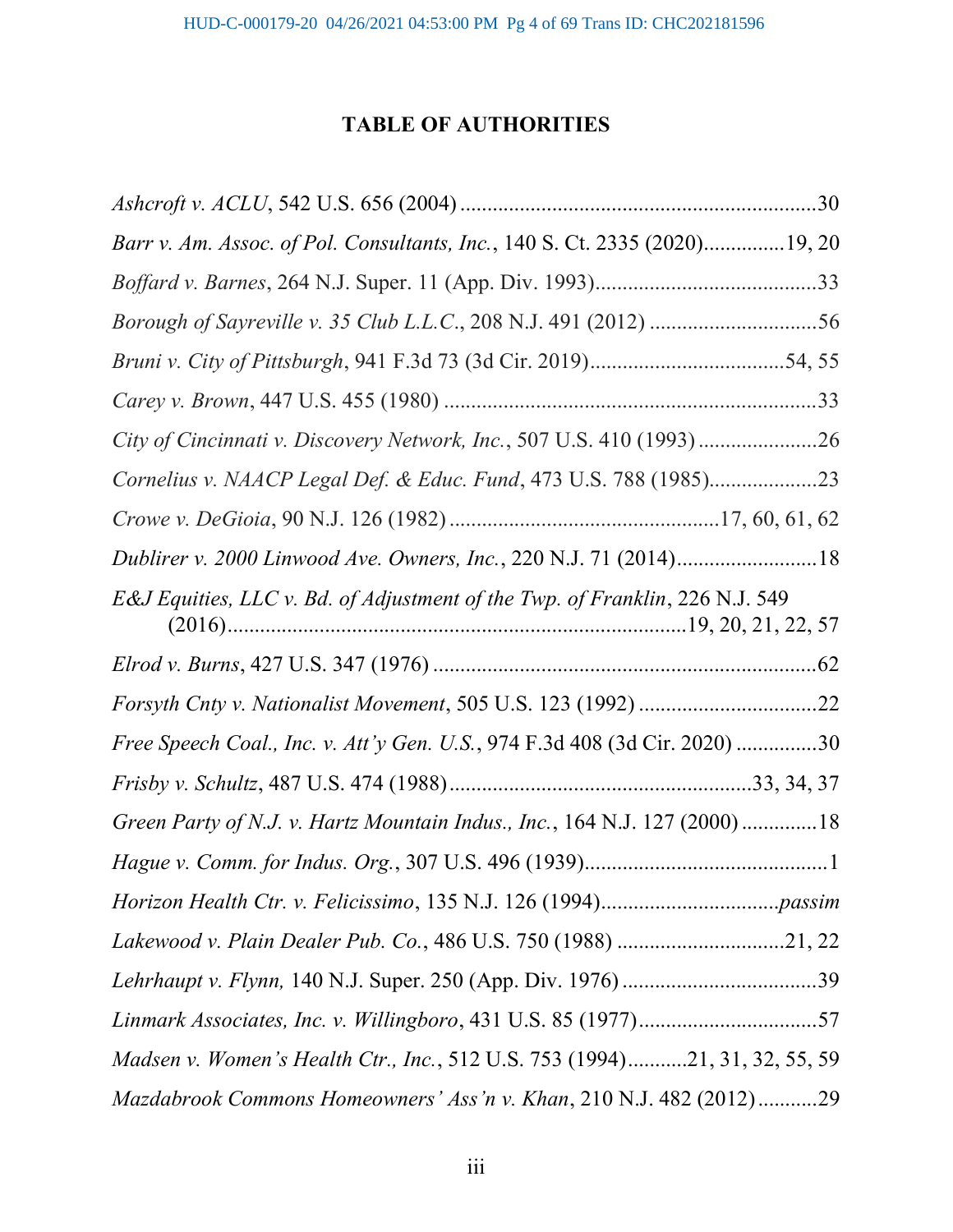| N.J. Coal. Against War in the Middle E. v. J.M.B. Realty Corp., 138 N.J. 326       |
|------------------------------------------------------------------------------------|
|                                                                                    |
| Perry Educ. Ass'n v. Perry Local Educators' Ass'n, 460 U.S. 37 (1983)21            |
|                                                                                    |
|                                                                                    |
|                                                                                    |
|                                                                                    |
|                                                                                    |
| Ridley v. Mass. Bay Transp. Auth., 390 F.3d 65 (1st Cir. 2004) 22-23, 27           |
| Roman v. City of Plainfield, 388 N.J. Super. 527 (App. Div. 2006) 36               |
| Sashihara v. Nobel Learning Communities, Inc., 461 N.J. Super. 195 (App. Div.      |
|                                                                                    |
| Simon & Schuster, Inc. v. Members of N.Y.S. Crime Victims Bd., 502 U.S. 105        |
|                                                                                    |
|                                                                                    |
| State v. Schmid, 84 N.J. 535 (1980), appeal dismissed sub nom., Princeton Univ. v. |
| State ex rel. McCormac v. Qwest Commc'ns Int'l, Inc., 387 N.J. Super. 469 (App.    |
|                                                                                    |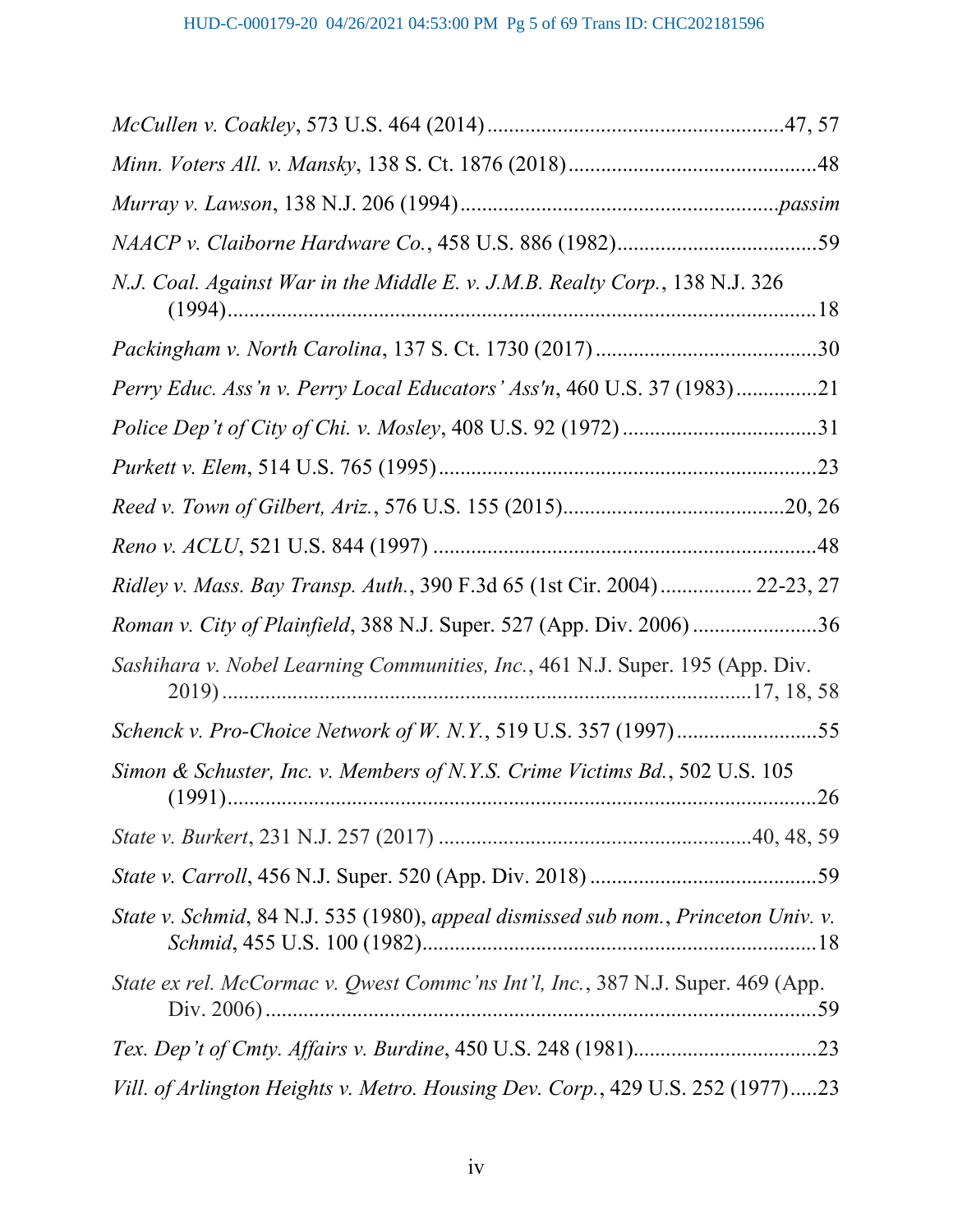| Waste Mgmt. of N. J., Inc. v. Union Cnty. Utils. Auth., 399 N.J. Super. 508 (App. |  |
|-----------------------------------------------------------------------------------|--|
|                                                                                   |  |

# **RULES & REGULATIONS**

# **CONSTITUTIONS**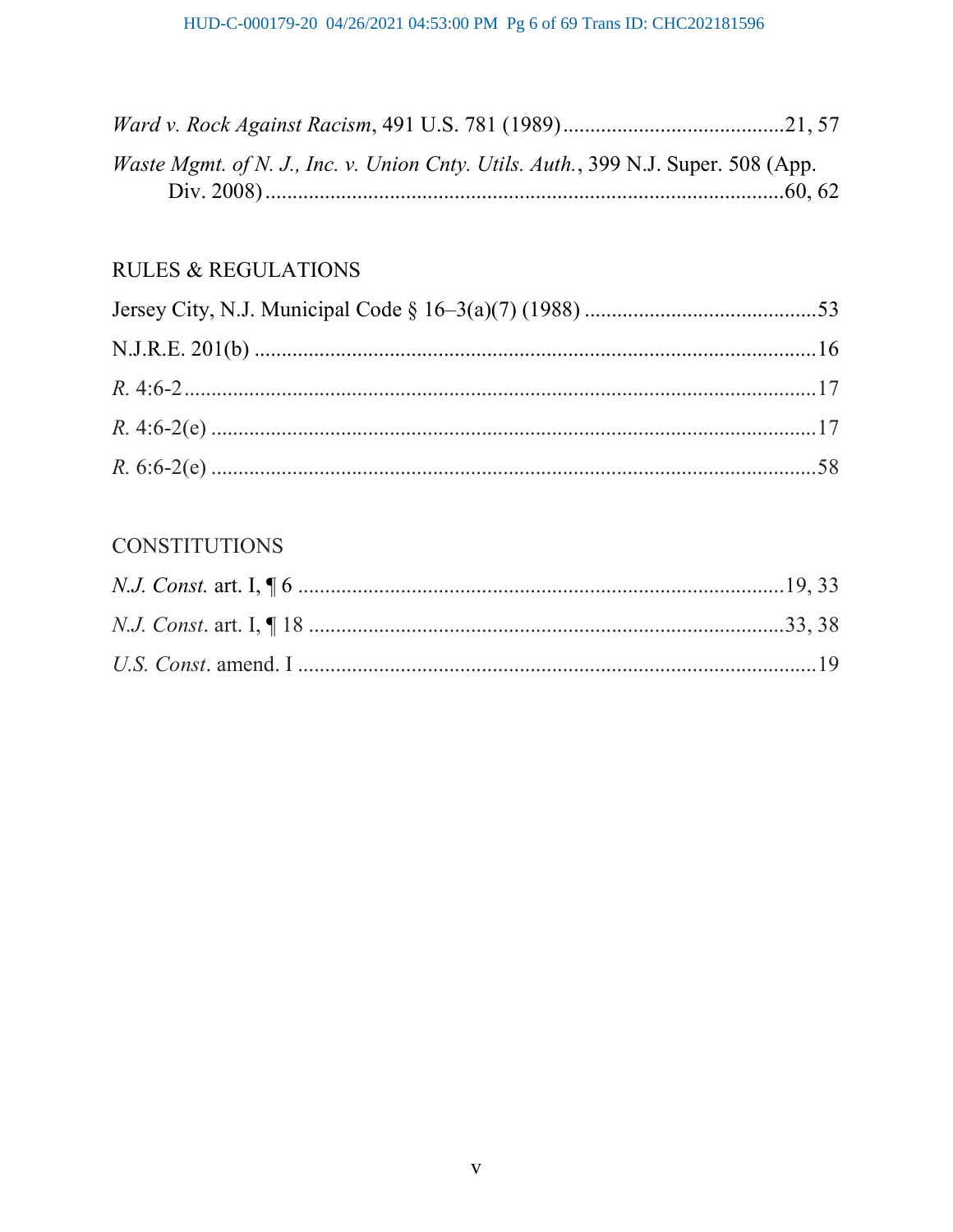#### PRELIMINARY STATEMENT

More than eighty years ago, in striking a law that restricted the distribution of leaflets on the streets of Jersey City, the Supreme Court found that "[w]herever the title of streets and parks may rest, they have immemorially been held in trust for the use of the public." Hague v. Comm. for Indus. Org., 307 U.S. 496, 515 (1939). This case is about whether and how the government can restrict Defendants' rights to speak and protest the decisionmaker of a policy, by restricting their right to assemble, speak, and demonstrate on a traditionally protected and public gathering place public streets. More specifically, Defendants oppose the attempt by Hudson County ("County") elected officials to dramatically restrict their ability to protest the County Executive's refusal to terminate a contract with Immigration and Customs Enforcement ("ICE") to incarcerate people in ICE custody at the Hudson County jail to raise revenue for the County. Six of the County's elected officials have sued New Jersey residents—including their own constituents—who have protested in a small group on the street outside one of their homes, simply because they do not agree with the protesters' political viewpoints.

The constitutional question before the Court is whether the imposed temporary restraining order ("TRO") and requested injunction are prior restraints on speech and presumptively unconstitutional, a determination that includes an analysis of whether the injunction was issued because of the content of the expression. In

1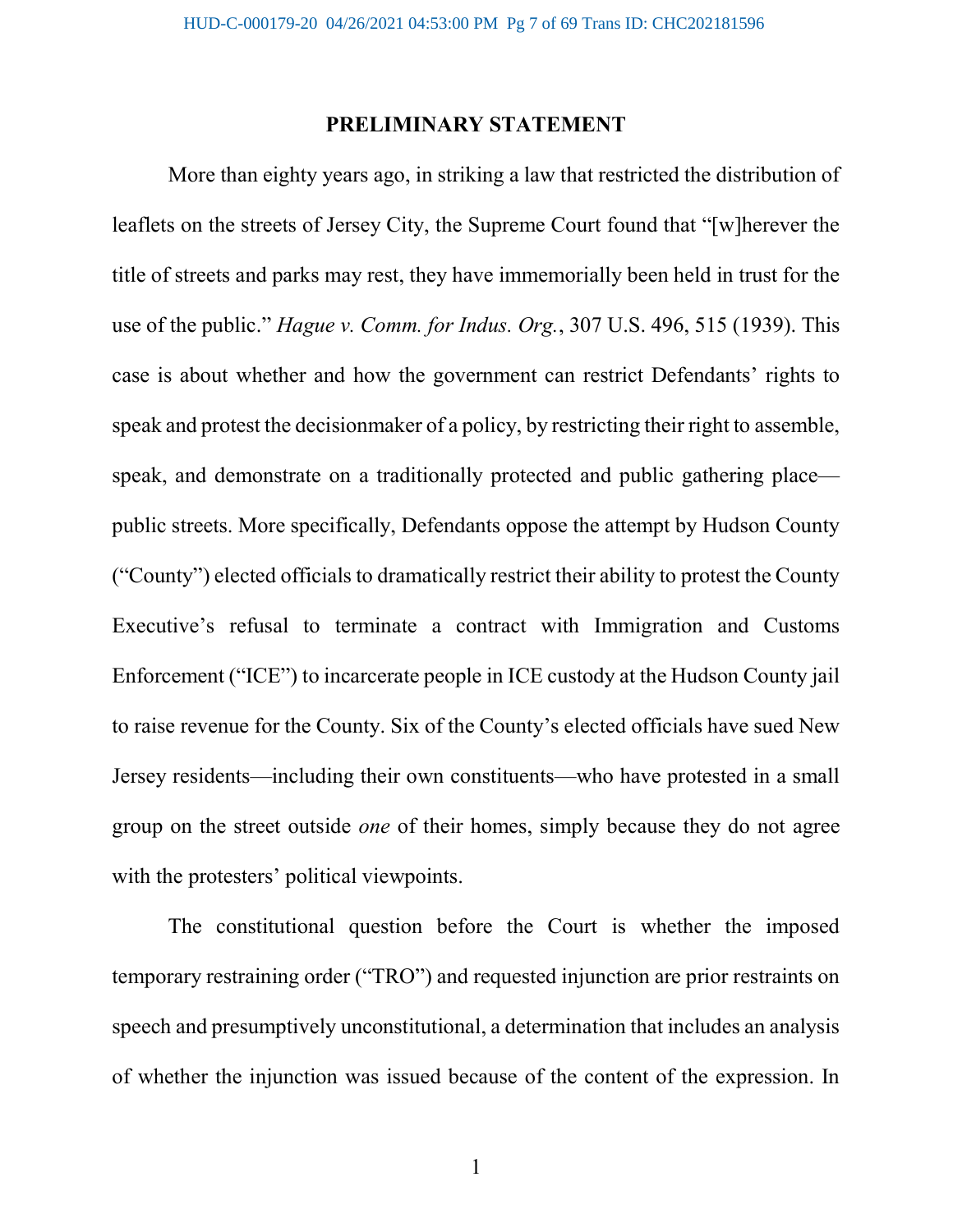light of the undisputed facts gathered during discovery, and as detailed below, it is clear that the injunction was sought based on the content of expression, unconstitutionally singles out a particular subject matter for differential treatment, and provides unbridled discretion that allows for discriminatory enforcement.

However, even if the Court finds that the injunction is a content-neutral restriction of speech, the TRO unconstitutionally burdens far more speech than necessary to serve a significant governmental interest and should be invalidated. Defendants do not dispute that Plaintiffs have a right to residential privacy, but that interest looks different here than it did in *Murray v. Lawson*, the case upon which Plaintiffs' complaint is based. Here, the Court is contending with speech that occurred on a busy city street, expressing views toward an elected public official. Plaintiffs do not require the TRO to protect their residential privacy; Jersey City's existing ordinances are the least restrictive manner of meeting the government's interest, and Defendants conformed to them. Judicial intervention is not an appropriate substitute for the enforcement of local ordinances, and the TRO here provides unbridled discretion to criminalize lawful speech activities.

Finally, even if the Court were to find that the governmental interest is identical to that in *Murray*, the TRO is not appropriately tailored. For a contentneutral injunction, the court must examine whether the challenged provisions of the injunction burden more speech than necessary to serve the government interest.

2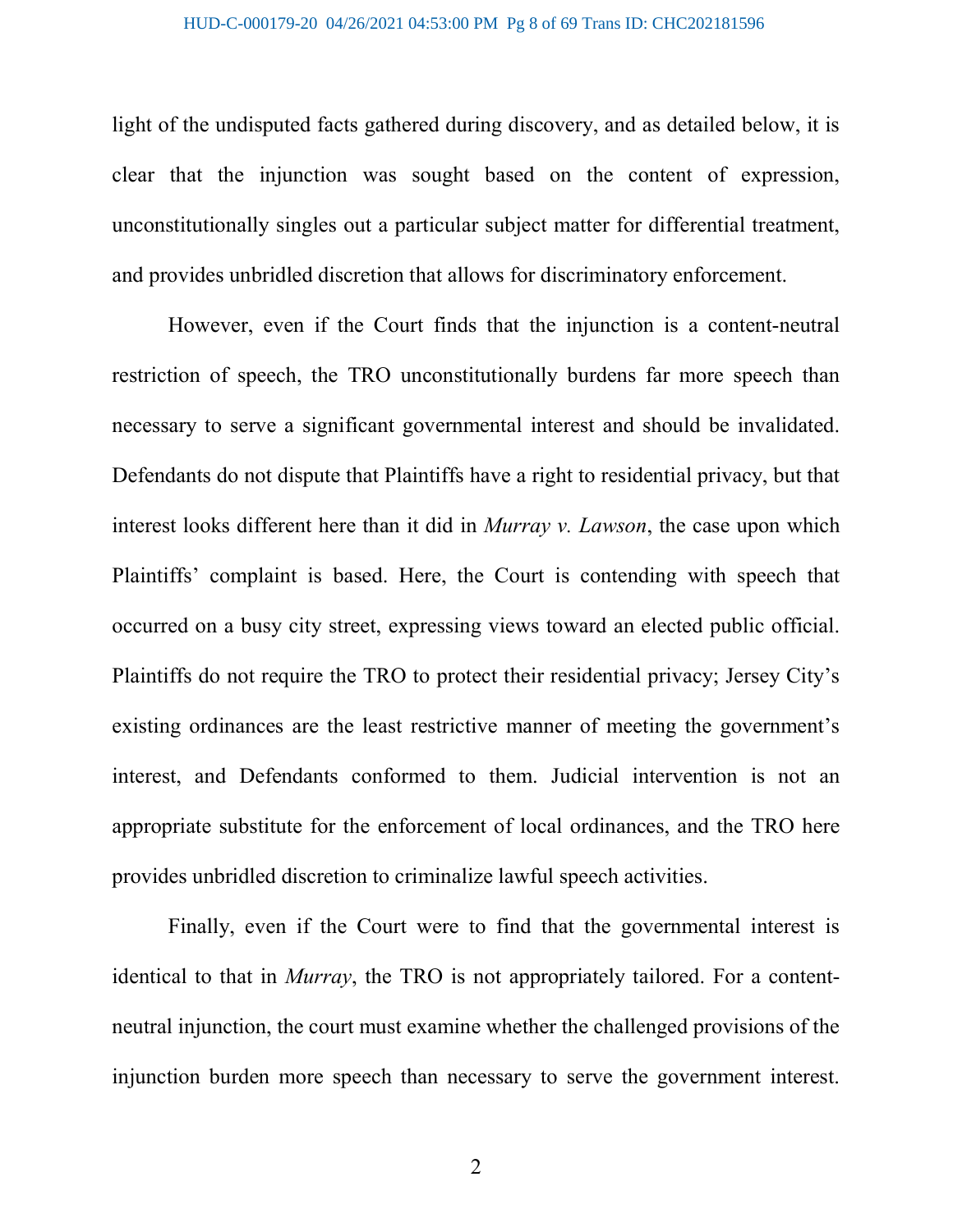There is no evidence of any protest near the residences of the commissionerplaintiffs. Even with respect to the DeGise residence, the TRO appears to curtail all protest against the Executive in the entirety of Jersey City, with the exception of a specific corner, for one hour every two weeks, and to require that Defendants provide prior notice to law enforcement. Moreover, this TRO and the proposed injunction creates criminal liability without notice for Jane and John Does—a broad swath of people, as determined by Plaintiffs and law enforcement officials. According to its text, this Order criminalizes all anti-ICE protesting in the entire city. Furthermore, it is vague and leaves to the discretion of government officials the definition of protest.

Defendants ask the Court to dissolve the Temporary Restraining Order; to decline to issue an injunction; and to dismiss the complaint as it fails as a matter of law.

#### STATEMENT OF PROCEDURAL HISTORY

On December 8, 2020, the six Plaintiffs filed a Verified Complaint and an Order to Show Cause with temporary restraints, seeking restrictions on protests outside each of their homes. The Court granted an ex parte TRO that same day that, as described in detail below, enjoins protests and picketing by Defendants and purportedly others. (See Dec. 8, 2020 Temporary Restraining Order ("TRO"), at 3– 4 ¶¶ A–H.) During a conference on December 22, 2020, the Court granted limited expedited discovery and set a return date that was later extended to May 14, 2021.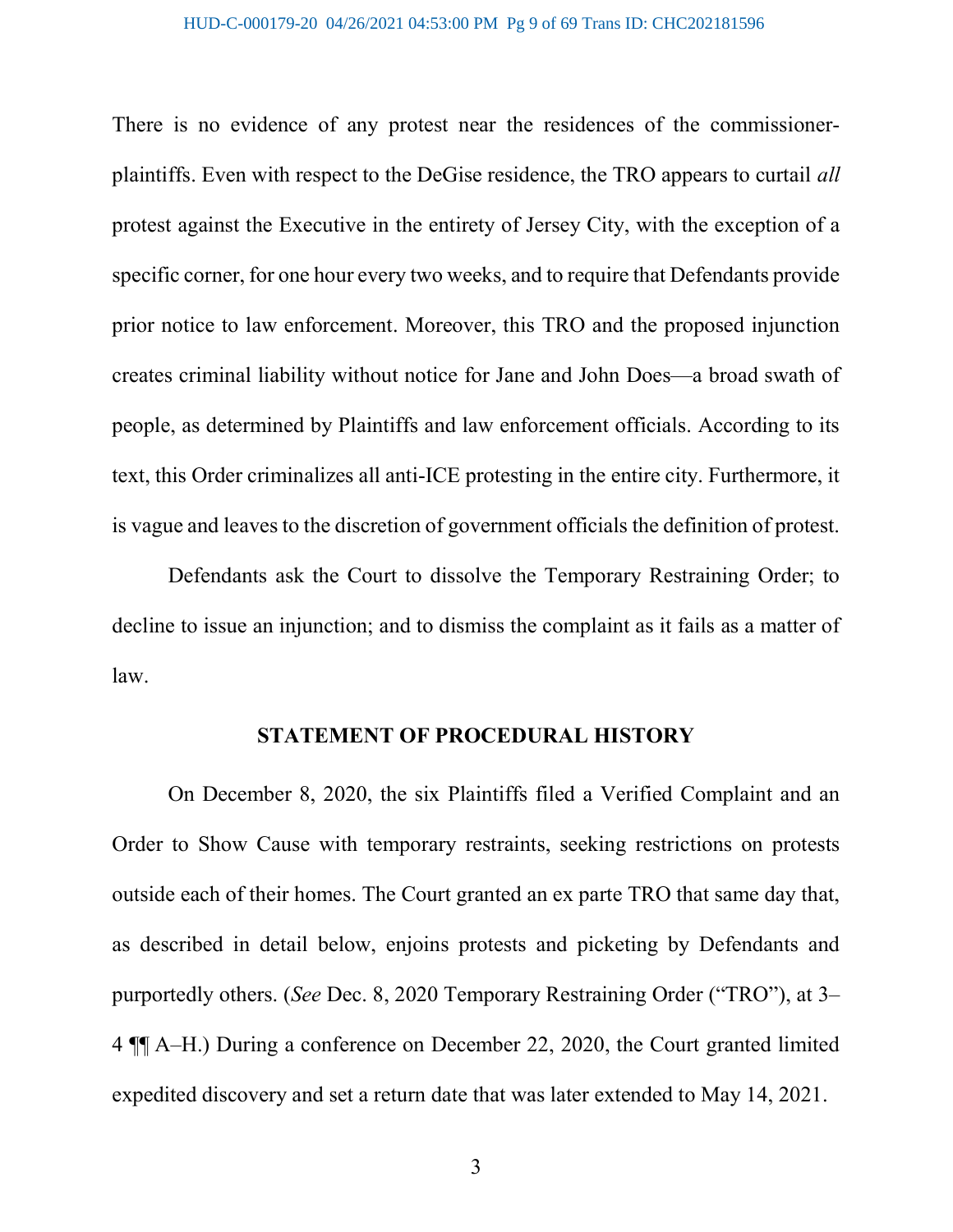In the course of discovery, this Court resolved a few disputes in a telephonic hearing on March 3, 2021. Defendants served subpoenas dated March 17, 2021 to the Hudson County Sheriff's Office ("HCSO") and Jersey City Police Department ("JCPD") seeking relevant documents including some referenced during depositions. On March 26 – the date discovery closed – Plaintiffs moved to quash those subpoenas. On April 20, the Court denied their motion. On April 21, Plaintiffs emailed JCPD's attorneys to instruct JCPD not to produce documents under the Court's order even though Plaintiffs had not sought a stay, filed a motion for reconsideration, nor sought appellate review. (Apr. 21 Ltr., Ex. 41.)

On April 12, Plaintiffs moved for leave to file a Second Amended Complaint<sup>1</sup> for the purpose of naming three people arrested on December 8 as Defendants in this case and a return date is scheduled for May 7, 2021.

## STATEMENT OF FACTS<sup>2</sup>

#### A. The Public Debate Surrounding Hudson County's Contract with ICE

On November 24, 2020, the Hudson County Board of Commissioners<sup>3</sup> presided over a marathon public meeting that lasted over nine hours. (Jersey Journal

<sup>1</sup> Plaintiffs filed a First Amended Complaint on January 29, 2021.

<sup>&</sup>lt;sup>2</sup> As explained above, Plaintiffs instructed JCPD (and presumably HCSO) not to comply with subpoenas directed at them. Thus, Defendants have not received the subpoenaed materials prior to the filing of this brief, and reserve their right to supplement these facts upon receipt of those materials.

<sup>&</sup>lt;sup>3</sup> Then referred to as the Hudson County Board of Chosen Freeholders.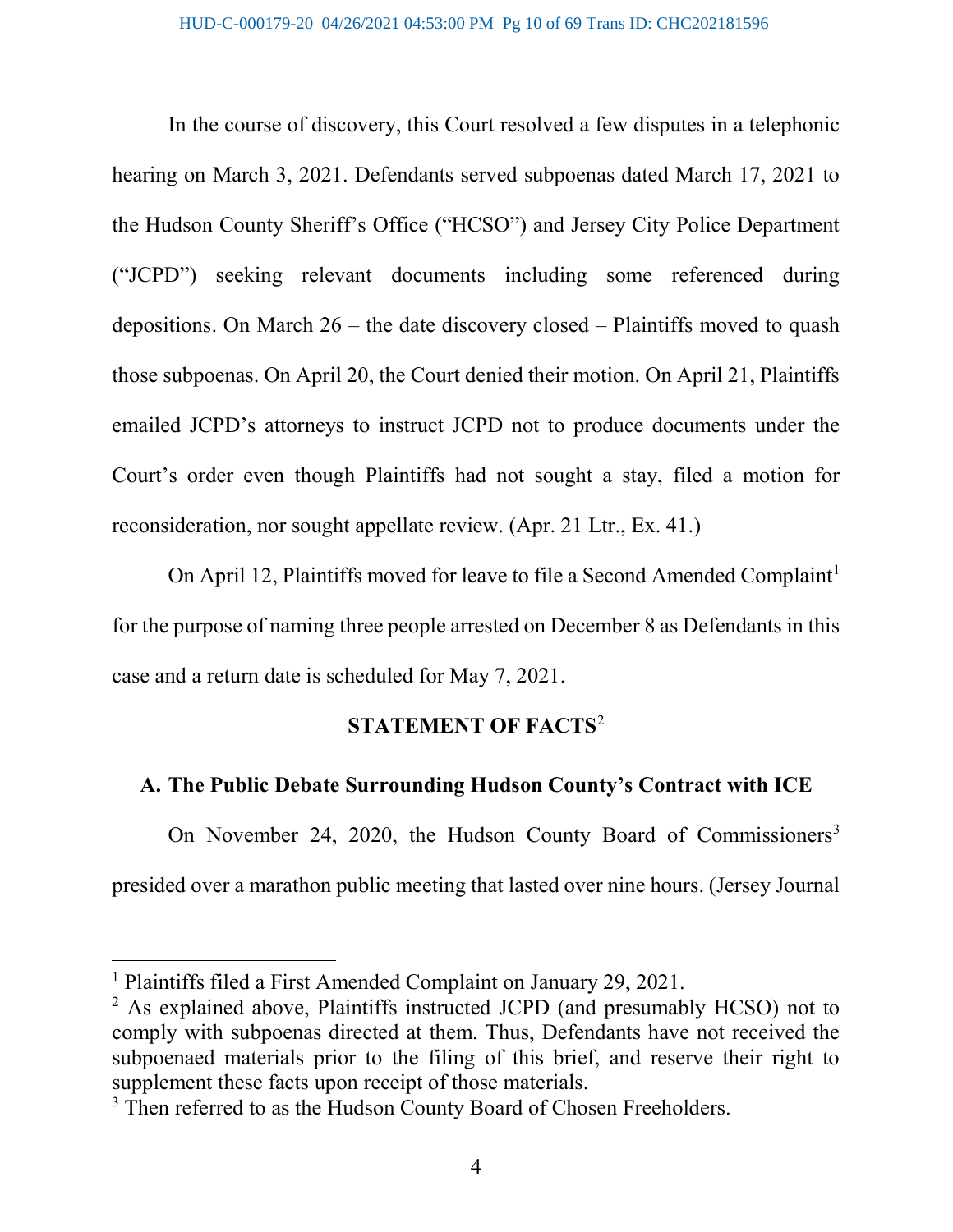Article, Ex. 1, at DEFTORRES0042; NJ.com Article, Ex. 2, at DEFTORRES0223.) At issue was Resolution No. 718-11-2020 – a resolution to extend the intergovernmental service agreement between the County and ICE to continue incarcerating people on behalf of ICE at the county jail. (Plaintiffs' Brief in Support of the TRO ("Pls.' TRO Br."), at 2.) The meeting drew more than one hundred people, fifty-three of whom expressed opposition to the resolution, with no speakers expressing support. (Jersey Journal Article, Ex. 1, at DEFTORRES0042.)

Defendants Little, Gregg, and Torres were among the speakers at the November 24 meeting. (Nov. 24 Comm'r Meeting Tr., Ex. 3, at Pls0130–31, Pls0175–76, Pls0210–12.) Defendant Sarwate contacted a commissioner ahead of the vote to express his opposition. (Sarwate Nov. 24, 2020 Email, Ex. 4, at DEFSARWATE0002.)

Despite public opposition, the Board voted six to three to extend the contract. (Jersey Journal Article, Ex. 1, at DEFTORRES0042; Nov. 24 Comm'r Meeting Tr., Ex. 3, at Pls0241.) The Plaintiff-commissioners voted in favor of the extension. (Id. at Pls0239–Pls0241.)

After November 24, Defendants continued to express opposition to Resolution No. 718-11-2020 through traditional mechanisms for engaging with elected officials. (See, e.g., Torres Tr., Ex. 5, 59:10–15; Screenshots of Facebook Posts, Ex. 6, at DEFGREGG0024–25; Screenshots of Tweets, Ex. 7, at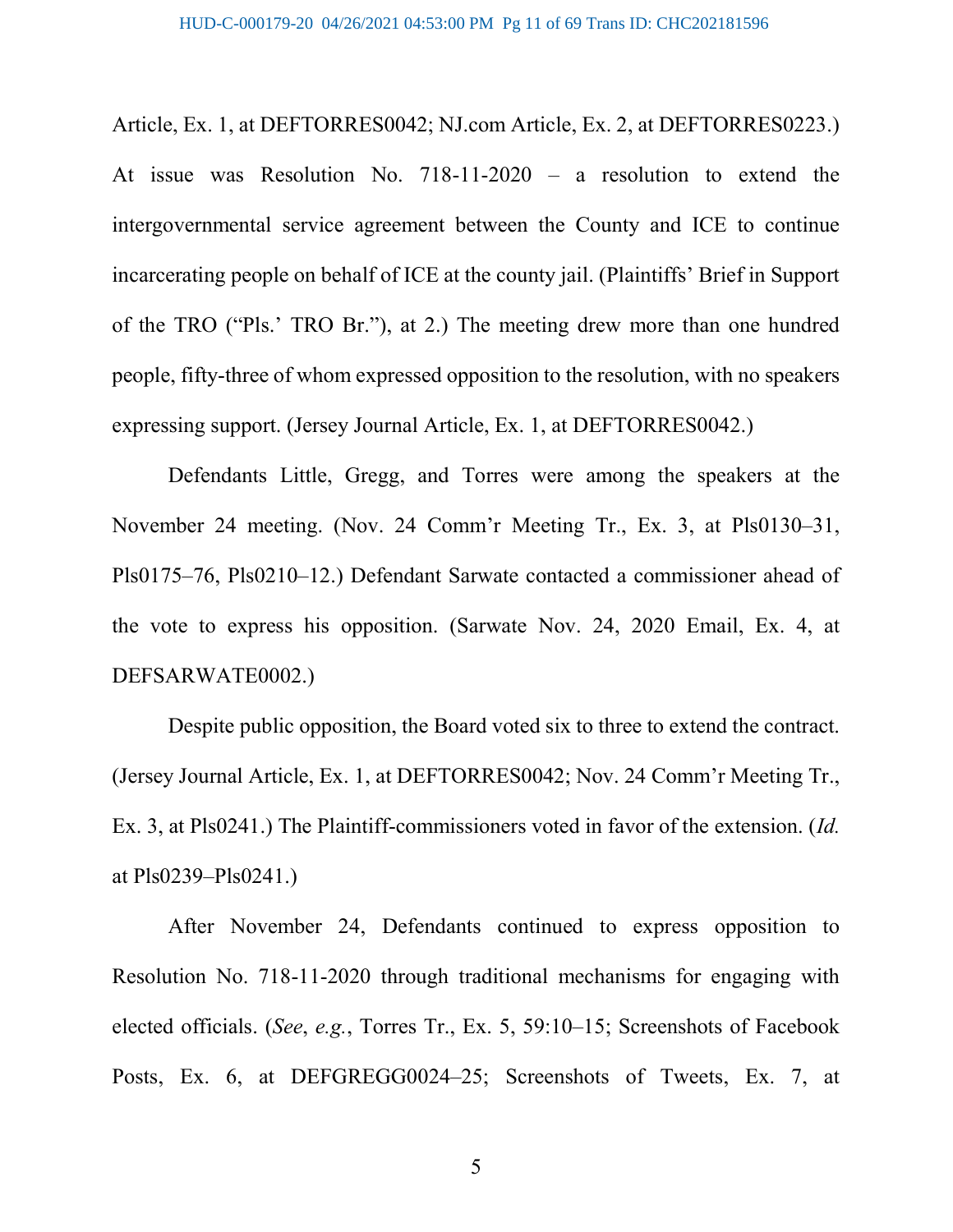DEFTORRES0080–DEFTORRES0157.) At least three Plaintiffs have confirmed they dismissed or ignored comments from members of the public who opposed their position on the ICE contract, and some Commissioners did not even have working County email addresses.<sup>4</sup> Defendants therefore elected to demonstrate in Jersey City, in front of the residence of Plaintiff DeGise. Defendants chose to direct their message to Plaintiff DeGise, "[t]he sole person responsible for ending [the ICE contract]" following the Commissioners' vote. (Torres Tr., Ex. 5, 95:1–11.) They have not protested outside the homes of any other Plaintiffs. (Romano Tr., Ex. 10, 41:7–10; Cifelli Tr., Ex. 11, 71:11–13; Vainieri Tr., Ex. 12, 66:22–25; Kopacz

<sup>&</sup>lt;sup>4</sup> Plaintiff DeGise received "a lot of phone calls, a lot of emails" from members of the public expressing opposition to the ICE contract. (DeGise Tr., Ex. 14, 119:17– 24.) He conceded that he would "get tired of reading them." (Id. at 119: 25–120:1.) Even before the November 24 vote, Plaintiff Vainieri would dismiss emails sent in opposition to the ICE contract, telling members of the public to "get over it" and "get a life." (Vainieri Tr., Ex. 12, 103:21–25.) Plaintiff Vainieri also told individuals emailing him about the ICE contract that there is "Inlo need to contact [him] anymore." (Id. at 112:4–9.) Although he would receive "a hundred emails" expressing opposition to the ICE contract, Plaintiff Vainieri would not read them, instead finding them "meaningless" because his "mind's made up" to vote in favor of the ICE contract. (Id. at 114:4–19.) Plaintiff Cifelli "rarely" checked his Hudson County email account, (Cifelli Tr., Ex. 11, 46:4–6), relying instead on his personal and business email address which he is not sure is available to the public (Cifelli Tr., Ex. 11, 45:9–46:2). In fact, some of the Commissioners' county email addresses were not even "up and running." (Romano Tr., Ex. 10, 106:4–9.)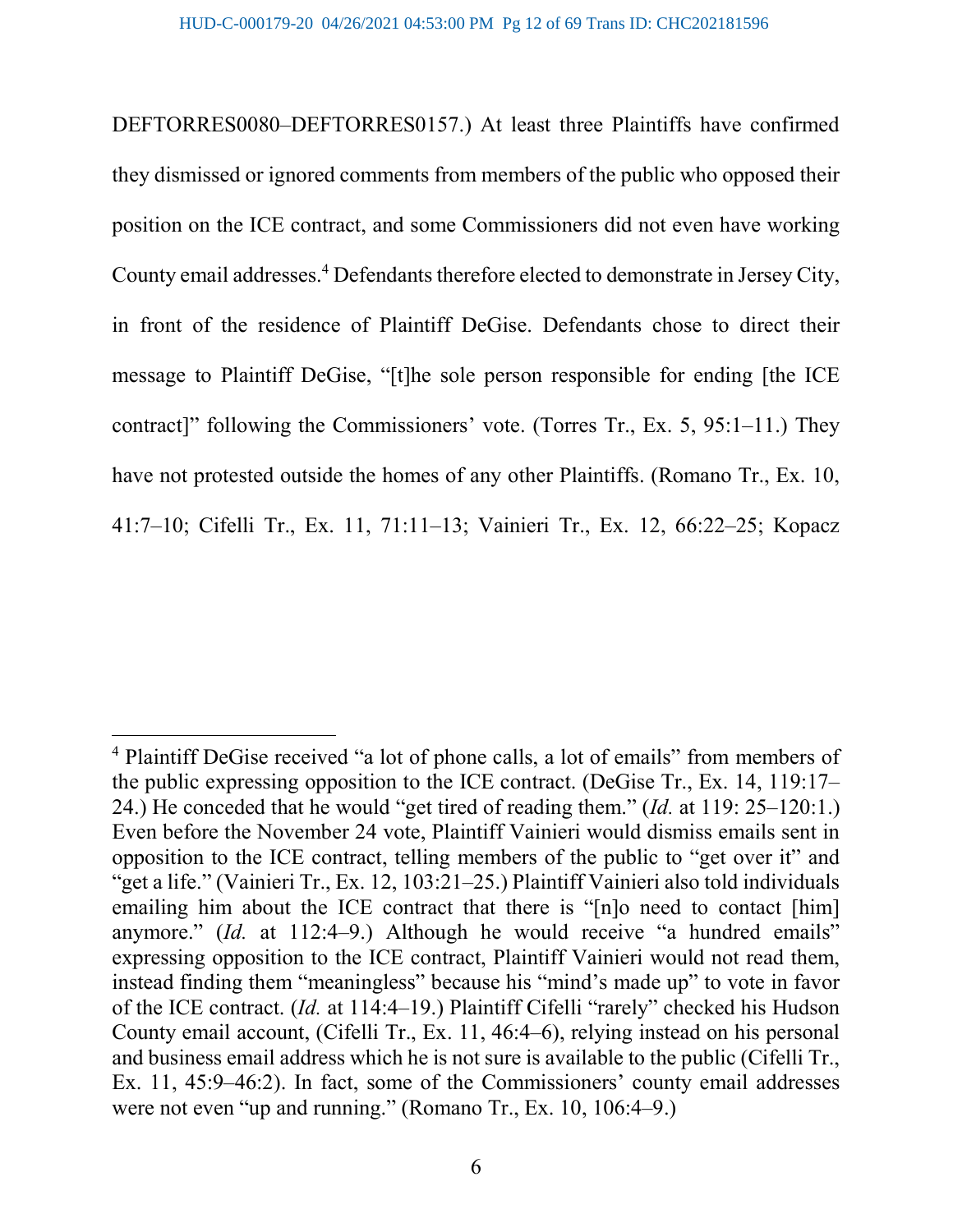Response to Request for Admissions ("Kopacz RFA"), Ex. 38, at ¶ 2; Rodrigues Response to Request for Admission ("Rodrigues RFA"), Ex. 39, at  $\P 2.$ )<sup>5</sup>

County Executive DeGise and Commissioner Vainieri both released public statements criticizing the protesters, emphasizing protesters' political views and opposition to Hudson County's ICE contract. (DeGise Op-ed, Ex. 31; Hudson TV Article, Ex. 13, at DEFTORRES0117–19.)

#### B. The Events of December 3–7, 2020

#### 1. The DeGise Residence

 $\overline{a}$ 

Plaintiff DeGise lives with his spouse at 402 New York Avenue in the Jersey Heights neighborhood of Jersey City. His house is a two-story, two-family house with a one-car garage and sits on a "regular city lot" measuring 25 by 100 feet with a small backyard. (DeGise Tr., Ex. 14, 23:15–23.) Plaintiff DeGise refers to living on his street as "life in the big city." (See, e.g., id. at 70:9–21.) In the summertime, people hang out on stoops and listen to music. (Id. at 29:3–4.) This past winter, at the same time Defendants gathered near the DeGise residence, a neighborhood Christmas decorations competition attracted spectators to the neighborhood, by foot and by car. (See DeGennaro Tr., Ex. 15, 37:8–21, 56:22–23, 61:12–25.)

<sup>&</sup>lt;sup>5</sup> Although some organizers considered gathering in front of the homes of other Commissioners who had voted in favor of the ICE contract, they quickly decided to gather only in front of Plaintiff DeGise's home for the reason stated above.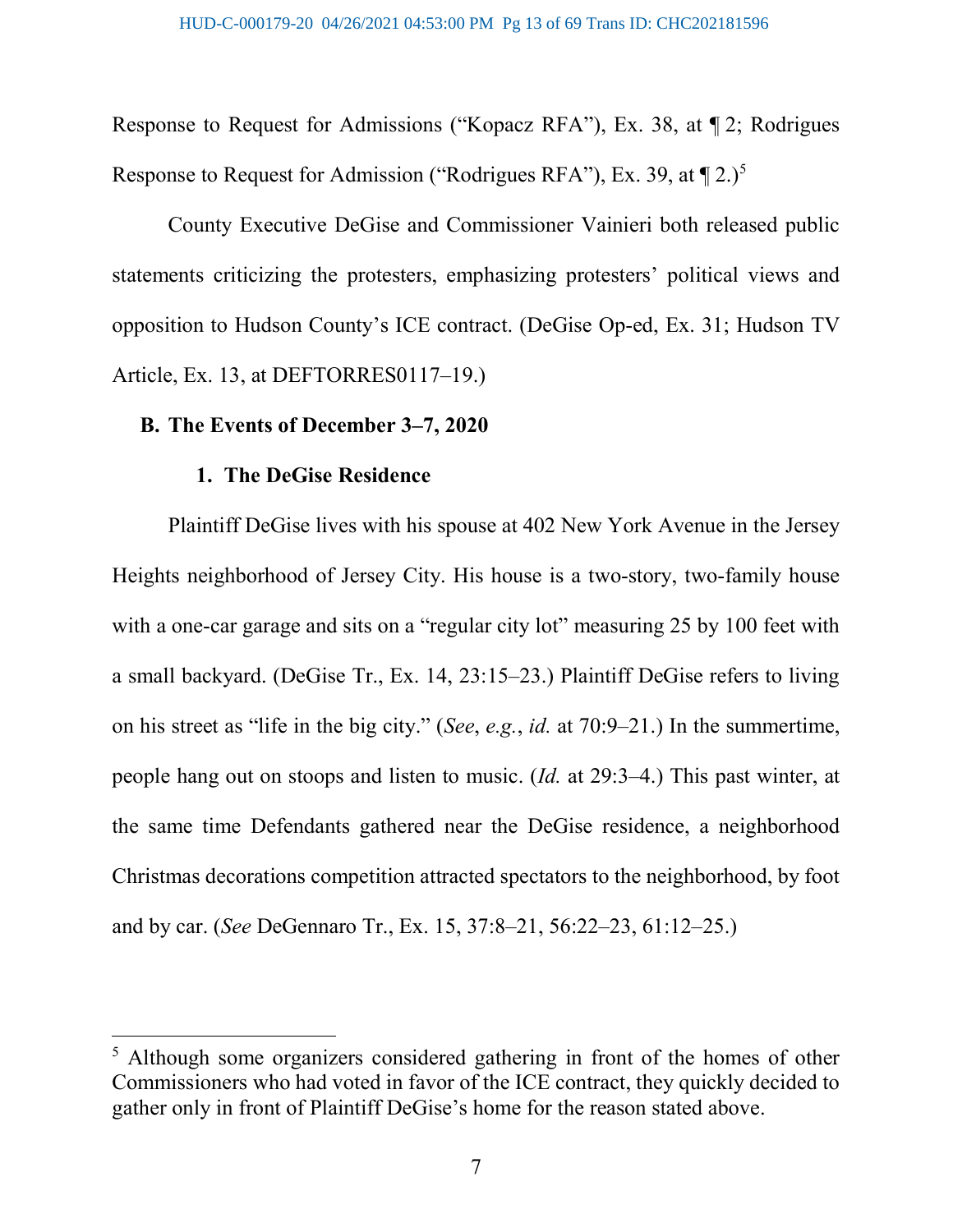There are several non-residential establishments at the intersection of Plaintiff DeGise's block, including a childcare facility, a liquor store, and a firehouse. (DeGise Tr., Ex. 14, 27:2–7.) Nearby, there are several businesses, including a deli, a coffee shop, and restaurants. (Id. at 27:18–28:5.) There is also a park up the street, where people often play loud music. (*Id.* at 67:20–68:3.) Cars drive by at night. (DeGise Tr., Ex. 14, 66:8–14.) When the garbage trucks arrive at night, they can be especially noisy and "wake up the neighborhood," but according to Plaintiff DeGise, "you learn to live with it."  $(Id.$  at 70:9-21.)

## 2. The Events of December 3

 $\overline{a}$ 

The first protests took place on the evening of December 3. Ms. Gregg and Mr. Little attended.<sup>6</sup> (Gregg Am. Ans. to Interrogs., Ex. 16, No. 4; Little Ans. to Interrogs., Ex. 17, No. 4.) The demonstrators participated in chants, testified about their experiences, wrote in chalk on the sidewalk, fielded questions from neighbors about the reasons for their demonstration, and held a silent vigil with flashlights. (Gregg Tr., Ex. 20, at 32:3–10; Little Ans. to Interrogs., Ex. 17, No. 4; Gregg Am. Ans. to Interrogs., Ex. 16, No. 4.)

The first night of the protests on December 3 was different from the rest. The demonstrations on December 3 started later than those on subsequent nights. (Little

<sup>&</sup>lt;sup>6</sup> Ms. Torres, Ms. Budnick, and Dr. Sarwate did not attend on the first night. Torres Am. Interrog., Ex. 30, No. 4; Budnick Ans. to Interrogs., Ex. 18, No. 4; Sarwate Ans. to Interrogs., Ex. 19, No. 4.)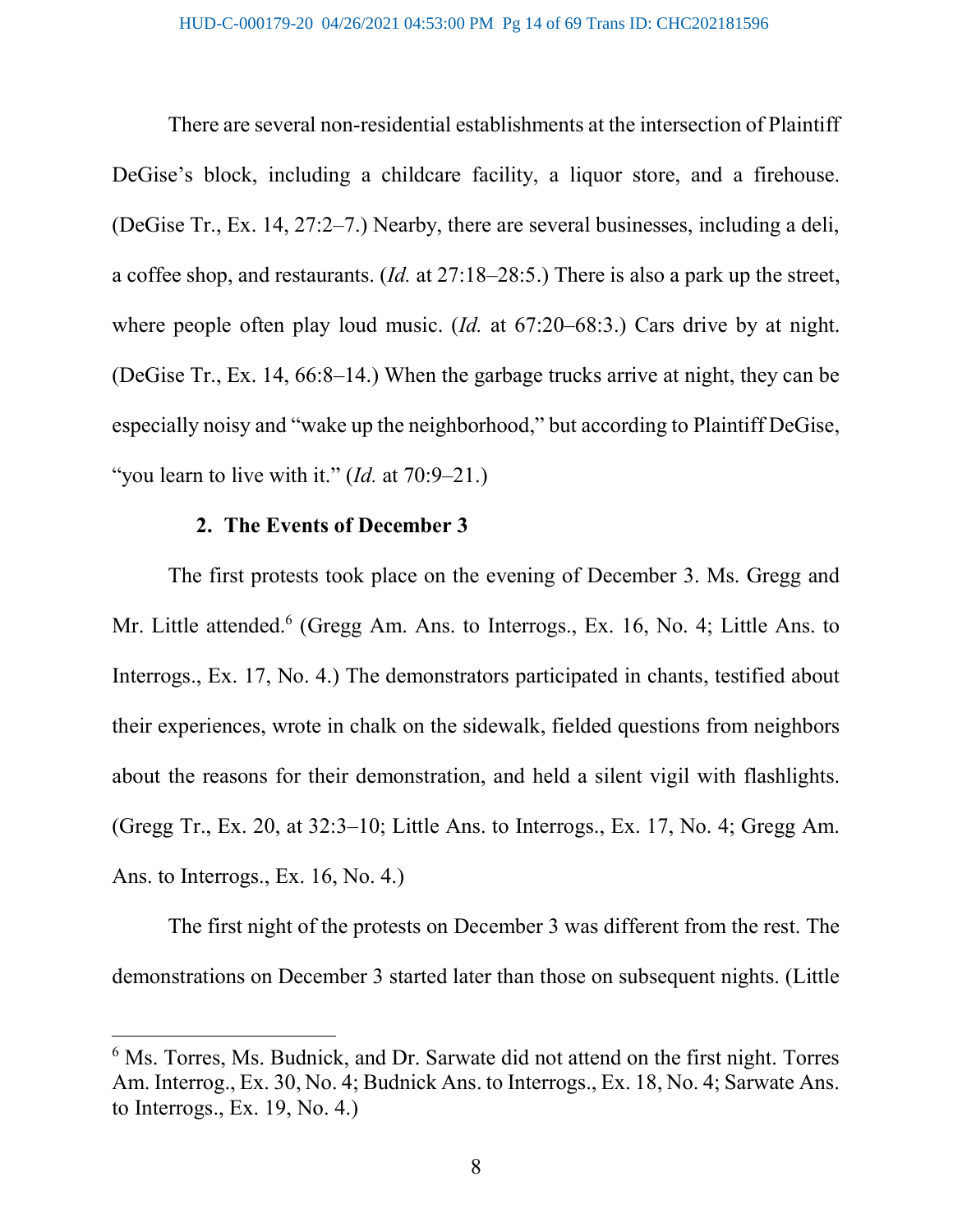Tr., Ex. 21, 24:12–15.) Some individuals, like Mr. Little, arrived around 10 p.m. (id. at 24:20), and did not leave the area until after midnight (Gregg Tr., Ex. 20, 27:23– 25). Again, in contrast to subsequent nights, some protesters may have also briefly pointed their flashlights in the direction of Plaintiff DeGise's house for a short period of time in an effort to identify his location. (Gregg Am. Ans. to Interrogs., Ex. 16, No. 24 ; Gregg Tr., Ex. 20, 49:2–14.)

Plaintiff DeGise called the police "[w]ithin five, ten minutes of when [the noise] started" on the first night of the protests (DeGise Tr., Ex. 14, 51:12–13), and his chief of staff also contacted the Hudson County Sheriff's Office (id. at 52:17– 53:3). Upon their arrival, officers informed protesters of guidelines with respect to the level of permissible noise in the neighborhood. (Gregg Tr., Ex. 20, 29:3–6, 29:12–14, 31:7–8.) The protesters immediately complied  $(id.$  at 31:7–8), and no tickets or citations were issued.

#### 3. The Events of December 4–7, 2020

The protests on the evenings of December 4–7 were different from the protests on the first night. Unlike the protests on December 3, the first portion of the protests began around or a little after 9 p.m. and lasted less than an hour, ending by 10 p.m. to comply with the noise ordinance. (DeGise Tr., Ex. 14, 60:11–15; Gregg Tr., Ex. 20, 47:11–12; Krywinski Tr., Ex. 22, 79:10–14, 80:5–7; DeGennaro Tr., Ex. 15,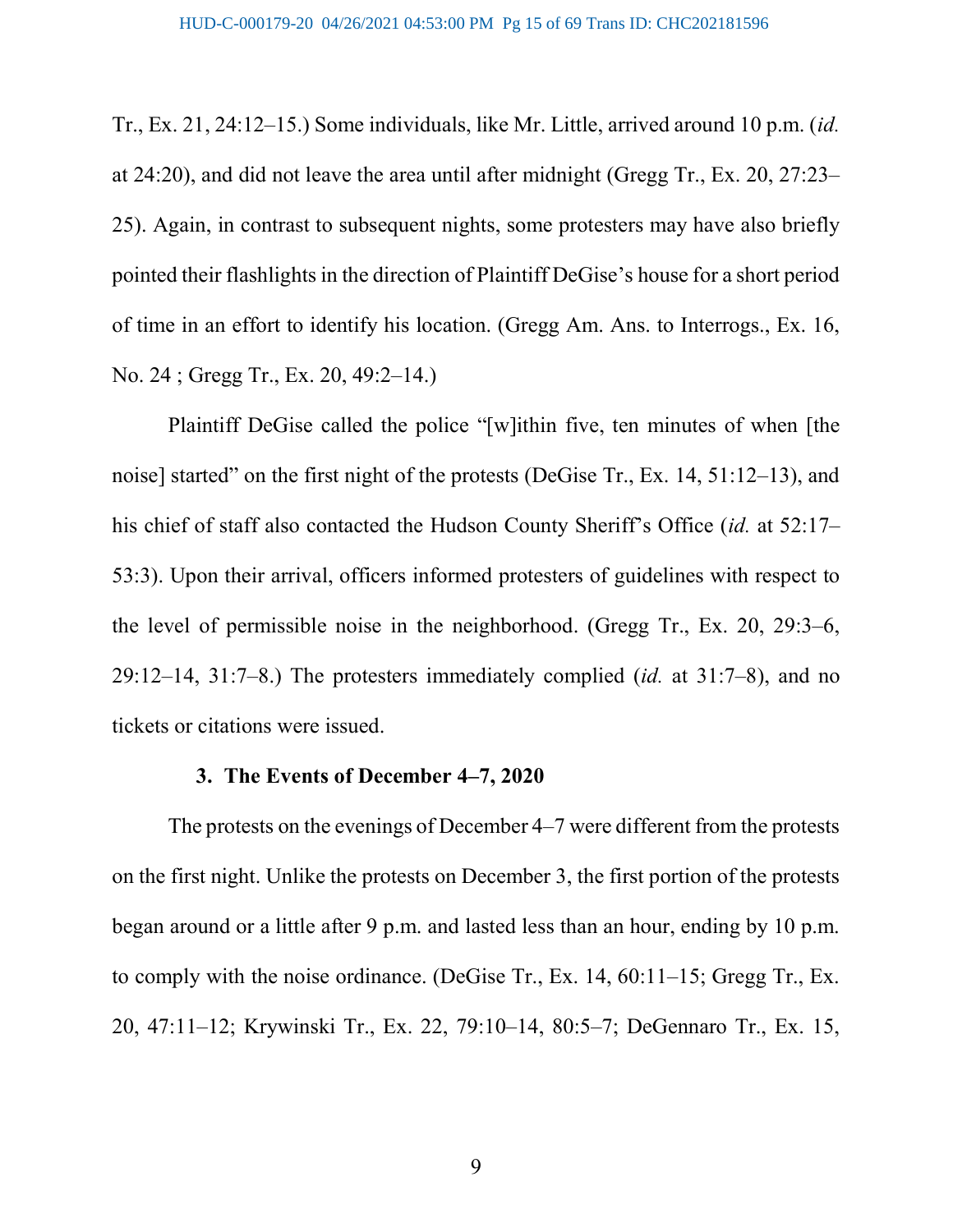116:14–15.) Protesters intentionally avoided shining flashlights into Plaintiff DeGise's home. (Gregg Am. Ans. to Interrogs., Ex. 16, No. 24.)

The protesters returned to the vicinity of Plaintiff DeGise's residence each evening from December 4 through December 7. On each of those evenings, they gathered at the nearby Washington Park before walking to the County Executive's home. (See, e.g., Torres Tr., Ex. 5, at 17:19, 27:16–19.) Once they arrived on Plaintiff DeGise's block, protesters would collectively chant and give testimony one at a time, sometimes using a handheld amplifying device or karaoke equipment that regulated decibel level. (Id. at 18:13–16, 21:15–22:2; Little Tr., Ex. 21, 32:15–16.) Protesters also intermittently used acoustic instruments such as a tambourine, jingle bells, a bucket drum, and a wood block, to keep chanters in rhythm. (Torres Tr., Ex. 5, 22:3–7, 22:21–24, 24:7–8.)

People in the group distributed fliers to people driving through and walking by, and to neighbors on the block.  $(Id.$  at 18:7–10.) The flyers included statements in English and Spanish, the public office phone number for Mr. DeGise, a website for people to learn more about ways to get involved, and quotes from Senators Menendez and Booker denouncing the ICE contracts. (Ex. 1 to Pls.' Am. Compl.)

Some protesters, including Ms. Gregg, Ms. Torres, and Ms. Budnick, wrote messages in washable chalk on the public sidewalk. These messages included phrases such as "DINO" (an acronym for "Democrat in Name Only" (see, e.g.,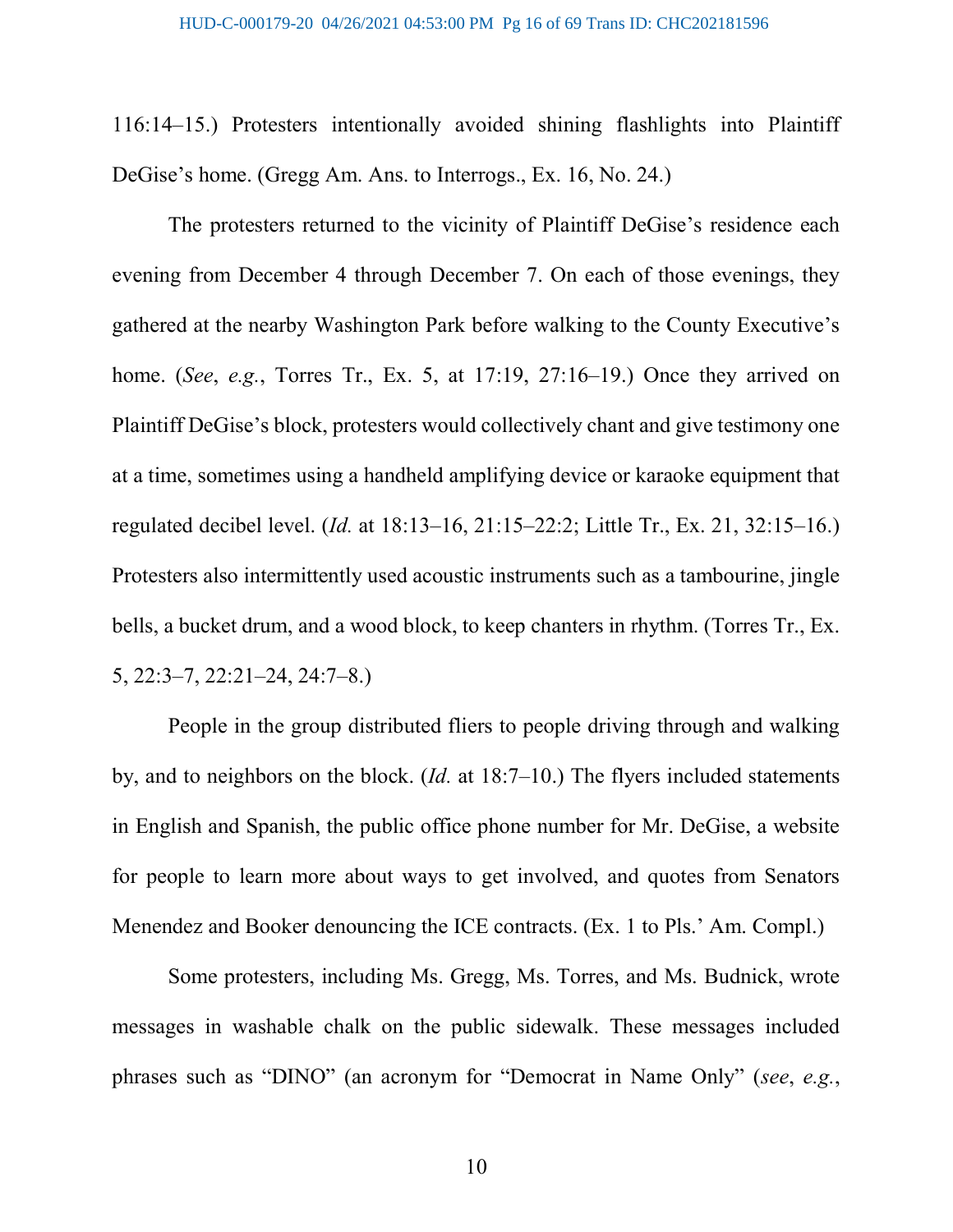Budnick Tr., Ex. 23, 29:13)) and "Free them all" (Photo, Ex. 24, at DEFGREGG0050). None of the messages in the flyers or on the sidewalk contained threats. (Romano Tr., Ex. 10, 70:8-25; Flannelly Tr., Ex. 25, 130:23–131:1.) One message was written in a permanent material on the sidewalk (DeGise Tr., Ex. 14, 76:2–6), and Plaintiff DeGise found chalk writing on his porch (id. at 75:7–10), but Defendants were not responsible for either of those messages (Budnick Tr., Ex. 23, 29:9–10; Gregg Am. Ans. to Interrogs., Ex. 16, No. 25; Little Ans. to Interrogs., Ex. 17, No. 25; Sarwate Ans. to Interrogs., Ex. 19, No. 25; Torres Ans. to Interrogs., Ex. 26, No. 25). There is no evidence to the contrary, nor any evidence as even to when they were written.

After the police instructed those gathered on the first night of demonstrations about Jersey City noise limits, participants took care to stop all chanting and other noise by 10 p.m. sharp, recognizing that they "had to keep it very quiet." (Gregg Tr., Ex. 20, 47:2–6; see also Flannelly Tr., Ex. 25, 45:1–3.) The protesters then held a silent vigil that lasted from a few minutes to around thirty minutes. (Gregg Tr., Ex. 20, 47:21–48:2.) On December 6, for instance, a Sheriff's officer reported that after 10 p.m. the group remained together on the street for the vigil for about 15 minutes, during which time people were either completely silent or "quietly speaking amongst themselves." (Flannelly Tr., Ex. 25, 45:7–46:16.)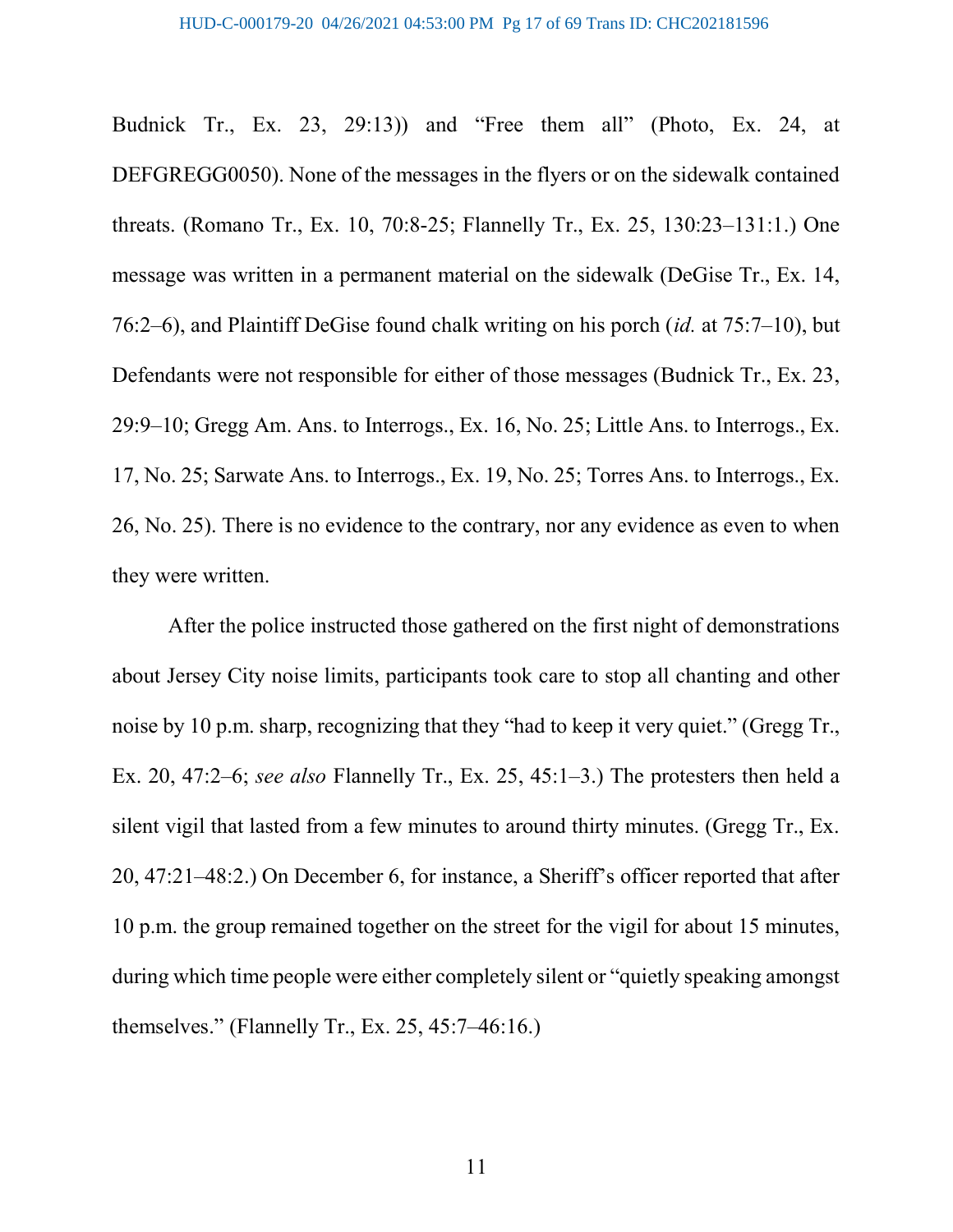Despite some negative reactions,<sup>7</sup> Ms. Gregg testified that the group "had a lot of support from the neighborhood." (Gregg Tr., Ex. 20, 33:22–23.) Some neighbors joined the protests because they also opposed the ICE contract (Torres Tr., Ex. 5, 18:16–18), with a few even "taking the microphone and telling their stories of being immigrants" (Gregg Tr., Ex. 20, 34:3–7). Some neighbors brought drinks and cookies to the protesters. (Id. at 35:8–11; Torres Tweet, Ex. 7, at DEFTORRES0138.)

Police presence was constant on each night of the protests. In addition to the JCPD and HCSO presence on December 3, Plaintiff DeGise called officers to the house on December 4 (DeGise Tr., Ex. 14, 55:10–18), and Sheriff's officers were subsequently detailed to the residence at Plaintiff DeGise's request (id. at 57:5–10).

On December 7, the Hudson Regional Health Commission ("HRHC") received a noise complaint from Plaintiff DeGise about "approximately 10 people" protesting outside his house. (HRHC Investigation, Ex. 27, at Pls0029.) The noise emanating from the protests outside of the DeGise residence was "not covered" by the state code – the only source of authority under which HRHC can enforce noise limits and issue consequences for violations (Rivelli Tr., Ex. 33, 64:14–15, 65:18– 20) – because the complaint did not allege noise from "a commercial or industrial

<sup>&</sup>lt;sup>7</sup> For example, two of Plaintiff DeGise's neighbors submitted brief and nearly identical certifications in support of Plaintiffs' application for the TRO.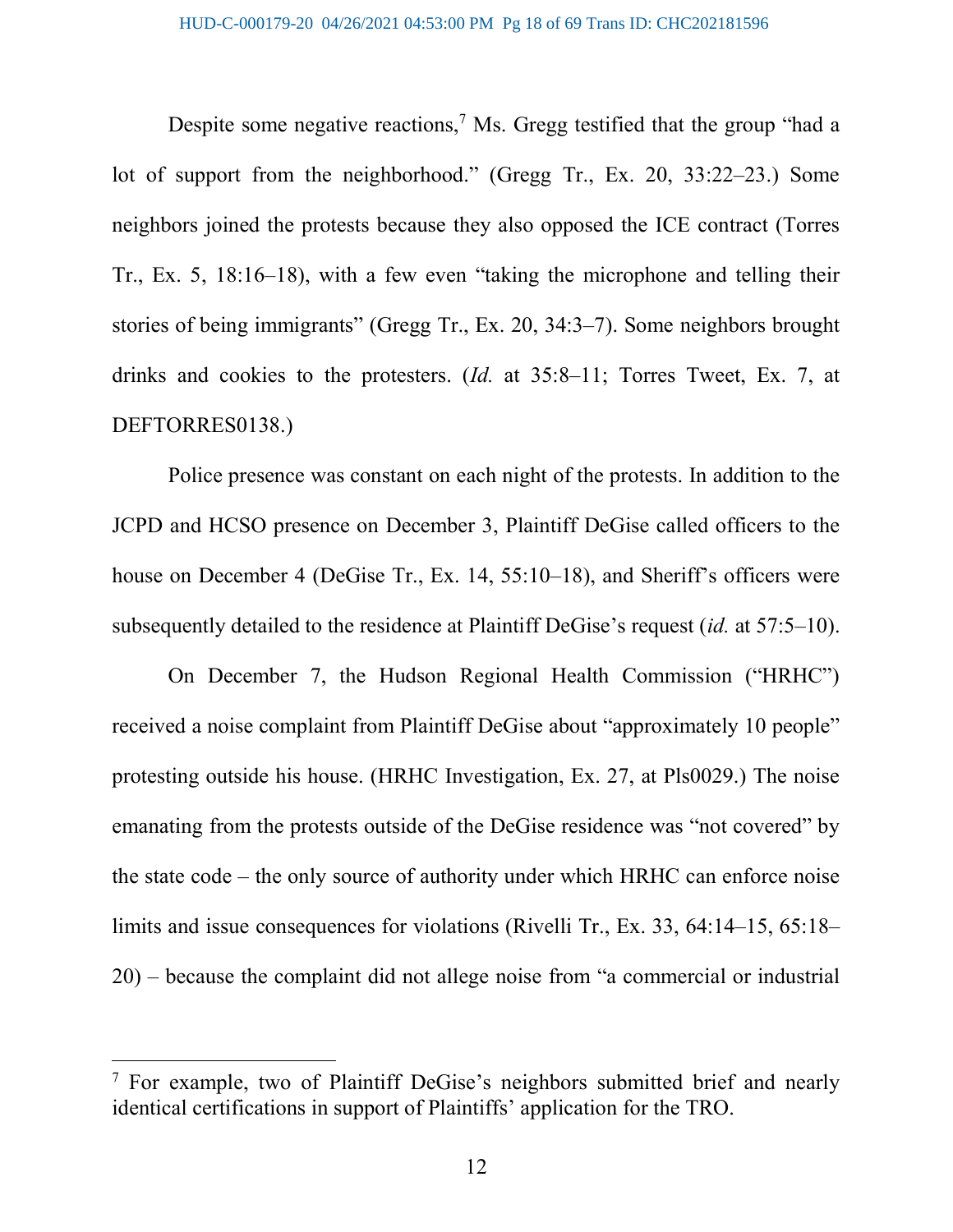source, and not a stationary source." (Rivelli Messages, Ex. 28.) Nevertheless, HRHC was deployed to 402 New York Avenue on December 7 to conduct noise measurements. (HRHC Investigation, Ex. 27, at Pls0029.)

#### C. December 8 Enforcement of the TRO

Earlier in the day on December 8, after the issuance of the TRO, Plaintiff DeGise "signed off" on the decision to arrest protesters outside of his home alongside Hudson County Sheriff Frank Schillari and possibly Mr. DeGise's chief of staff. (DeGise Tr., Ex. 14, 102:7–17.) Mr. DeGise cannot recall any other situation in which he has been consulted before law enforcement has effectuated an arrest.  $(Id. at 102:22-25.)$ 

That evening, HCSO Sergeant Kevin Flannelly, accompanied by two officers, was detailed to the protests with instructions to serve the TRO on protesters. (Flannelly Tr., Ex. 25, 60:12–16.) At least three HCSO prisoner transport vans were on site before the protesters arrived, presumably in anticipation of multiple arrests. (Krywinski Tr., Ex. 22, 132:12–21.) Sergeant Flannelly was given a brown cardboard box containing seventeen copies of the TRO by Steven Krywinski from the Hudson County Law Department. (Flannelly Tr., Ex. 25, 83:1–5.) The HCSO officers arrived at the scene around 6 p.m. and waited in their vehicles until the protesters began to arrive, at which point they got out of their cars and stood on the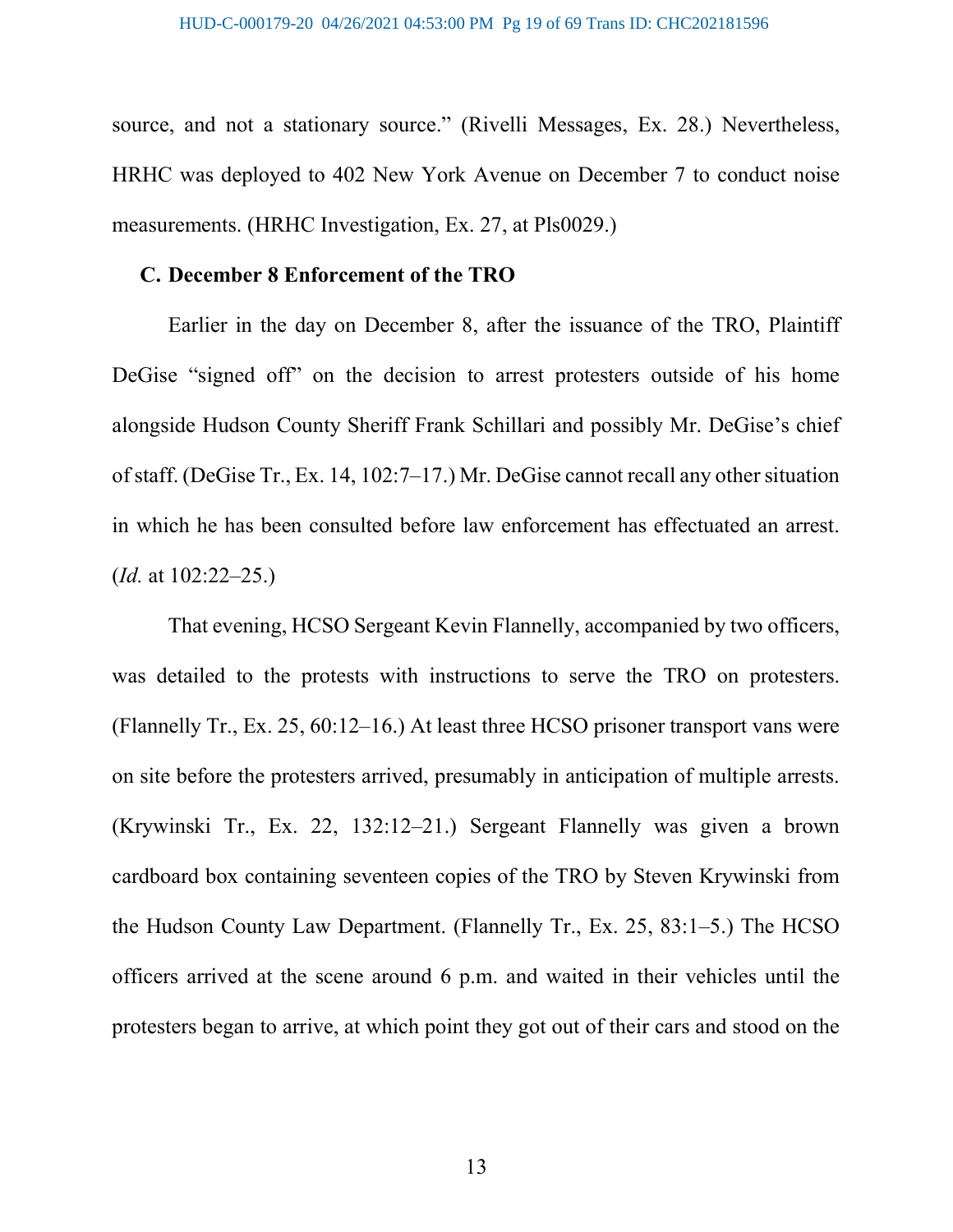sidewalk at the property line of Plaintiff DeGise's home. (Flannelly Tr., Ex. 25, 82:7–11.)

A group of protesters arrived on the block and gathered between one and two houses down from Plaintiff DeGise's property line (Krywinski Tr., Ex. 22, 121:24– 25; Ephros Video, Ex. 9 at 00:00–00:15), a short distance from where the HCSO officers were waiting. Sergeant Flannelly informed the group that a TRO had been issued and offered to hand out copies to "everyone involved." (Flannelly Tr., Ex. 25, 83:14–15; Ephros Video, Ex. 9, at 00:00–00:03.) Sergeant Flannelly placed the cardboard box on the ground and told individuals they could take a copy if they wanted. (Flannelly Tr., Ex. 25, 82:16–19; Ephros Video, Ex. 9, at 00:30–00:48.) Individuals appeared reluctant to take copies after the Sergeant referred to having COVID-19 and ostensibly joked that the papers were "infested." (Ephros Video, Ex. 9, at 01:34–02:04.) The protesters and the Sergeant indicated that he had not consistently worn a mask on the previous night he was present on the block. (Ephros Video, Ex. 9, at 00:29–00:36; Flannelly Tr., Ex. 25, at 97:24–98:3.)

When most protesters did not to take copies of the TRO, the sergeant read aloud some – though not all – portions of the TRO and incorrectly summarized others. (Ephros Video, Ex. 9, at 2:13–2:50.) His summary of the applicable provisions included a statement that the protesters must be "200 feet away from the residence which they allocated the area down on Congress Street." (Id.) Sergeant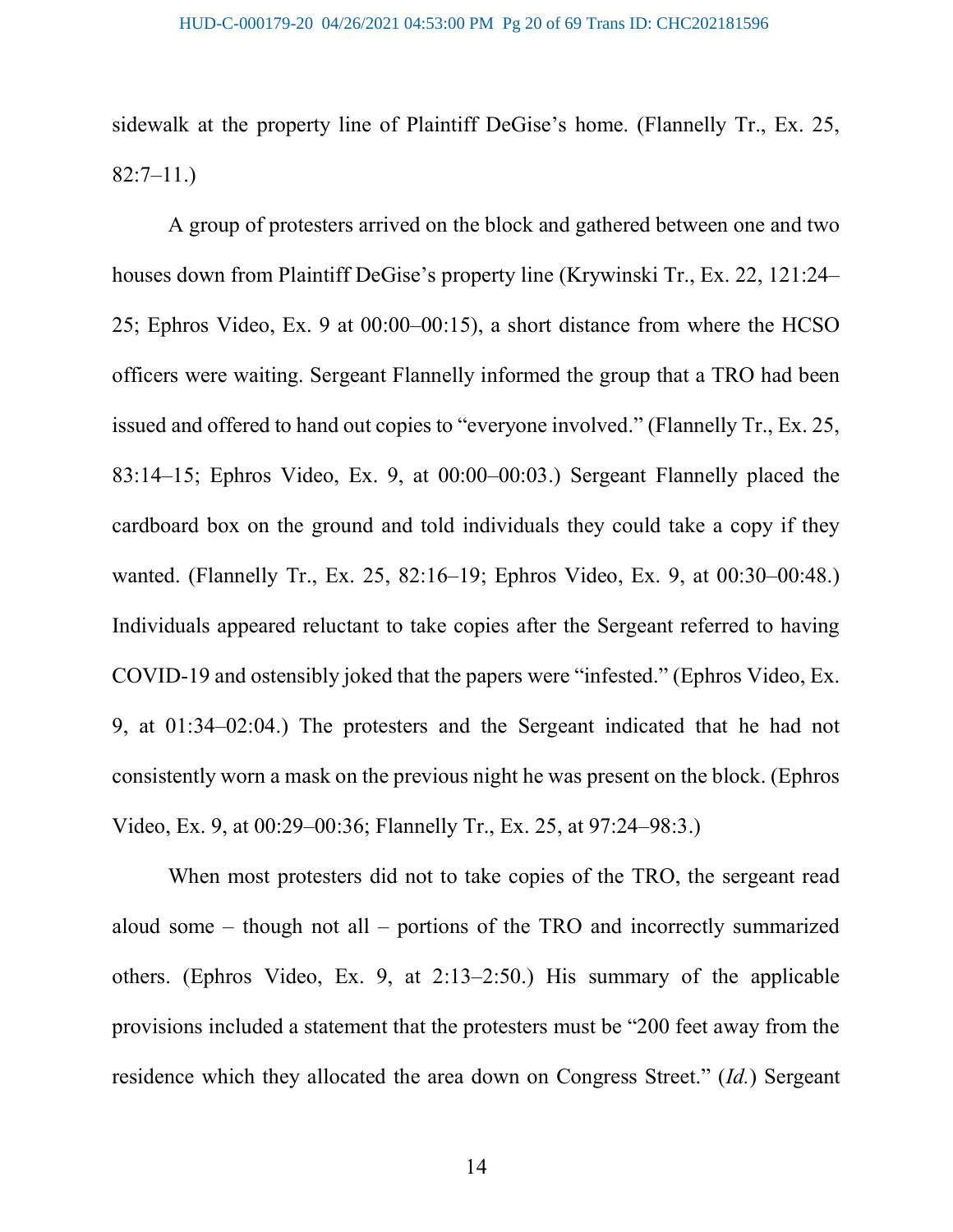Flannelly is not certain who, if anyone, received a copy of the TRO that evening. (Flannelly Tr., Ex. 25, 110:16–23.)

Likely in preparation for arrests, Sergeant Flannelly then requested that an HCSO lieutenant and additional HCSO officers be dispatched to the scene. (Flannelly Tr., Ex. 25, 84:17–18, 85:1–5, 85:14–23.) Meanwhile, rather than chanting or otherwise protesting, the ICE contract opponents gathered on the sidewalk and spoke or sang quietly amongst themselves. (Ephros Video, Ex. 9, at 10:58–16:12.) Some held a quiet vigil. (Id.) Eventually, the group turned around and walked away peacefully. (See Krywinski Tr., Ex. 22, 119:13–120:11.)

As the group continued to walk away from the house, three individuals were arrested.<sup>8</sup> (Krywinski Video 36, Ex. 8; Krywinski Video 38, Ex. 36.)<sup>9</sup> Video documentation shows that at least one arrest was made twelve houses north of the DeGise residence, at 426 New York Avenue. (See Krywinski Video 36, Ex. 8; Krywinski Tr., Ex. 22,  $147:10-13$ .)<sup>10</sup> Given the standard city lot width of 25 feet,

<sup>&</sup>lt;sup>8</sup> Defendant Gregg was also arrested that night. With respect to her arrest, Ms. Gregg has asserted her rights against self-incrimination, pursuant to the Fifth Amendment and analogue state statutes and rules.

<sup>&</sup>lt;sup>9</sup> Defendants note that the video cited starts with a few seconds of screaming nearby which is unrelated to the events at issue in this litigation.

 $10$  While watching one of the videos he filmed, Mr. Krywinski testified that a person in a plaid hoodie and another person appeared to be in custody in the vicinity of a house with an illuminated wreath on the door (Krywinski Tr., Ex. 22, 142:5–22, 144:15—145:18), and heard someone ask, "What am I being arrested for?" (id. at 141:23–25).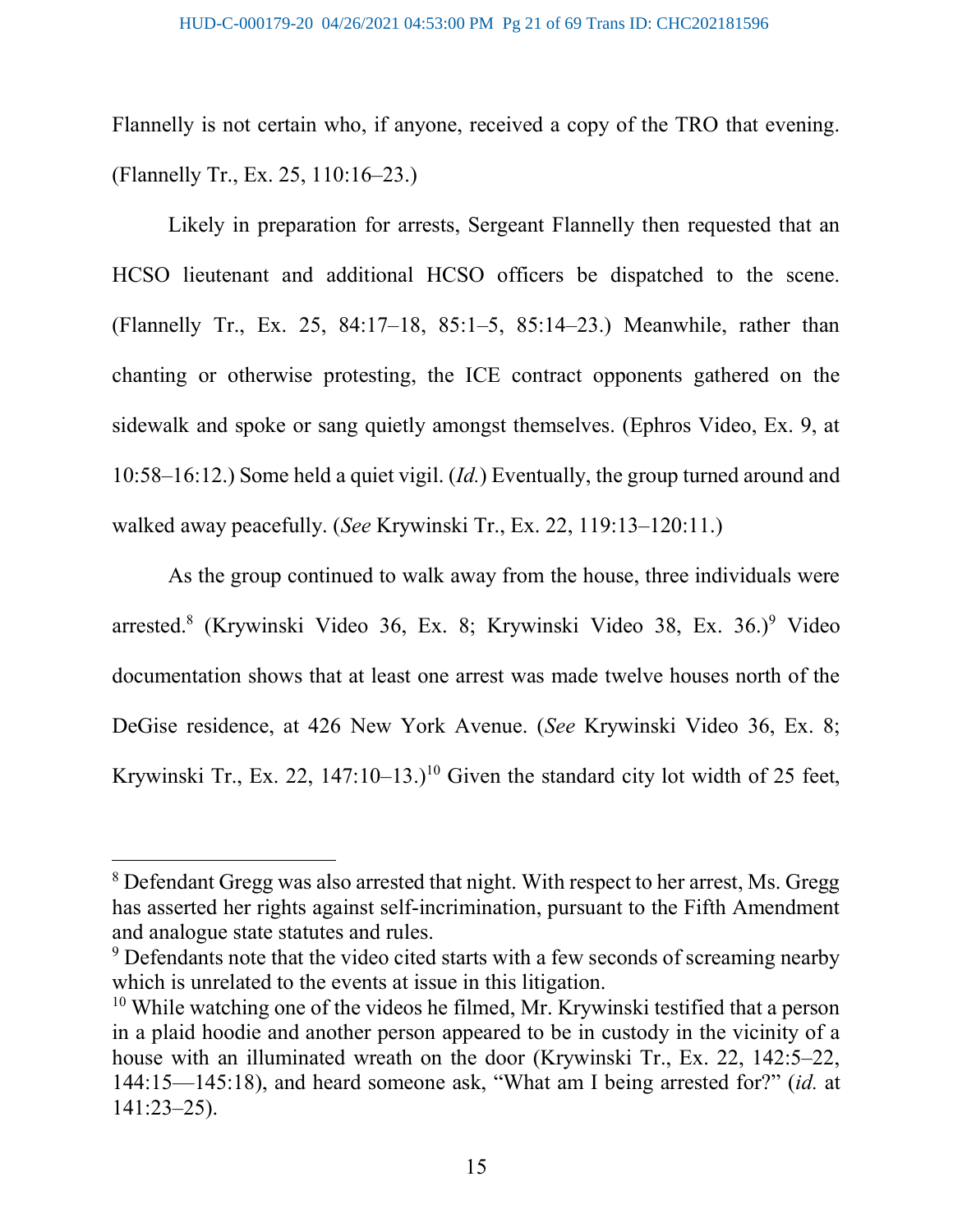this arrest occurred approximately 300 feet from the DeGise residence.<sup>11</sup> Four individuals were charged with violations of the TRO and are currently in criminal proceedings.

### D. Hardships Arising Out of the Temporary Restraining Order

The protesters have reported threats, hostilities, and embarrassment as a result of the TRO. The five named Defendants have all experienced restrictions on their rights to speech and assembly, as well as a broader chilling effect on these rights, since they have not participated in protests and demonstrations that they would have attended absent the TRO. (Sarwate Amended Interrog., Ex. 29, No. 16; Budnick Ans. to Interrogs., Ex. 18, No. 16; Budnick Tr., Ex. 23, 58:4–7; Torres Ans. to Interrogs., Ex. 26, No. 16; Gregg Am. Ans. to Interrogs., Ex. 16, No. 16; Little Ans. to Interrogs., Ex. 17, No. 16.) Some defendants also reported particularized, personal hardships and emotional distress arising out of the TRO. (See Torres Ans. to Interrogs., Ex. 26, No. 16; Torres Tr., Ex. 5, at 103:12–15 (referencing emotional distress and trauma); Sarwate Tr., Ex. 44, 30:2–4, 32:14–21, 64:20–65:11; Sarwate Amended Interrog., Ex. 29, No. 16; Screenshots from Twitter, Ex. 43, at DEFSARWATE0044–45 (referencing a former mayor targeting him on Twitter);

 $11$  Defendants arrive at this estimate through use of the commonly available mapping software Google Maps. See N.J.R.E. 201(b) (Court may take judicial notice of facts not reasonably in dispute). The map also shows that the twelfth house away from the DeGise residence is 426 New York Avenue.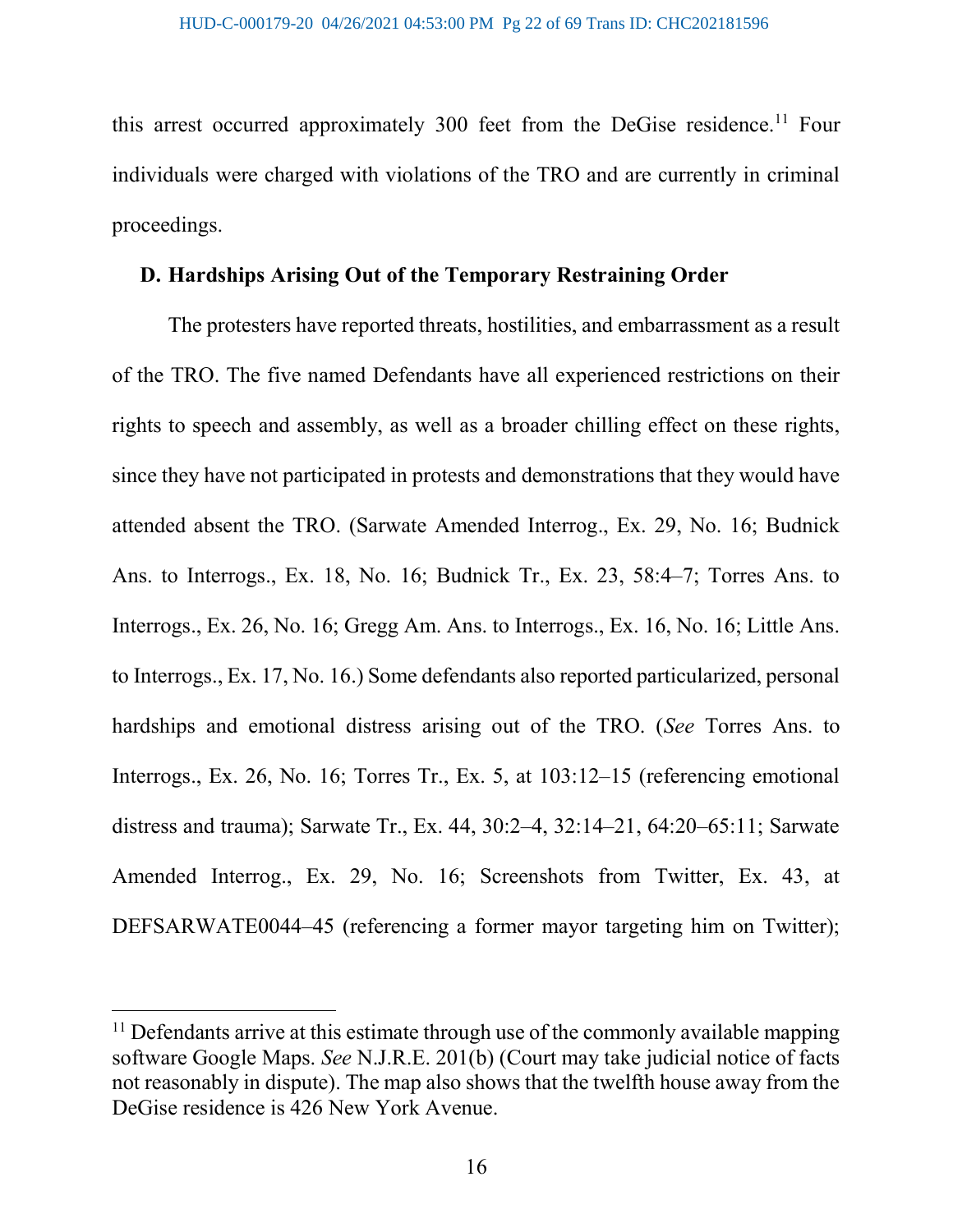Gregg Tr., Ex. 20, 128:21–129:25; Gregg Am. Ans. to Interrogs., Ex. 16, No. 16 (referencing embarrassment and fear).)

#### STANDARDS OF REVIEW

Defendants ask this Court to dissolve the TRO, deny Plaintiffs' application for a preliminary injunction, and dismiss the complaint in its entirety. For the former two inquiries, a court should not issue preliminary injunctive relief unless: (1) it is "necessary to prevent irreparable harm," (2) "the legal right underlying plaintiff's claim is unsettled," (3) the plaintiff has made "a preliminary showing of a reasonable probability of ultimate success on the merits," and (4) "[o]n balance, the equities favor the grant of temporary relief to maintain the status quo pending the outcome of a final hearing." Crowe v. De Gioia, 90 N.J. 126, 132–34 (1982) (citations omitted).

In evaluating Defendants' motion to dismiss under  $R$ . 4:6-2(e), a court must dismiss a pleading "if it states no basis for relief and discovery would not provide one." Sashihara v. Nobel Learning Communities, Inc., 461 N.J. Super. 195, 201 (App. Div. 2019) (internal quotation marks and citations omitted).<sup>12</sup> "The essential

<sup>&</sup>lt;sup>12</sup> Defendants acknowledge the unusual procedural posture of this case in which, pursuant to their request, the Court ordered Defendants to contemporaneously file a motion to dismiss with their substantive response to the Court's Order to Show Cause, and as such the Court may treat the motion to dismiss as one for summary judgment pursuant to R. 4:6-2.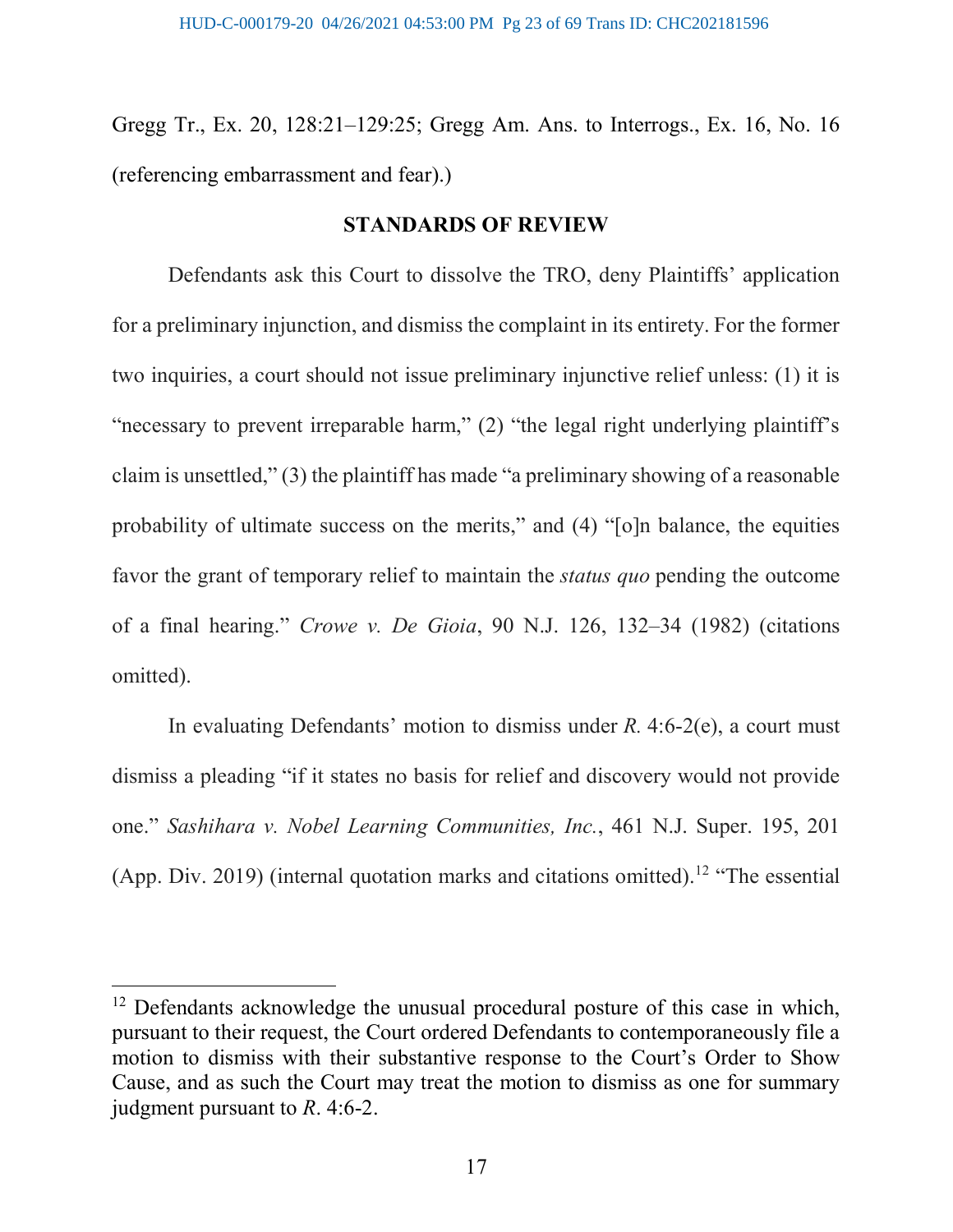test is whether a cause of action is suggested by the facts." Id. at 200 (internal quotation marks and citation omitted).

#### ARGUMENT

"New Jersey has been at the historical center of debate over speech and assembly." Green Party of N.J. v. Hartz Mountain Indus., Inc., 164 N.J. 127, 138 (2000). Individuals' rights to free speech and assembly are protected under the First Amendment to the United States Constitution, id. at 139, and under Article I, paragraphs 6 and 18 of the New Jersey Constitution, id. at 142.

The New Jersey Constitution offers even broader protections for speech compared to the U.S. Constitution; its corollary provisions regarding speech are "more sweeping in scope than the language of the First Amendment." State v. Schmid, 84 N.J. 535, 557 (1980), appeal dismissed sub nom., Princeton Univ. v. Schmid, 455 U.S. 100, 101 (1982); accord N.J. Coal. Against War in the Middle E. v. J.M.B. Realty Corp., 138 N.J. 326, 353 (1994) (holding that state constitutional speech rights are "affirmative" and "broader than the [federal] right against governmental abridgement of speech"). Unlike the U.S. Constitution, the New Jersey Constitution contains an affirmative right to free speech, and one that is "broader than practically all others in the nation." Green Party of N.J., 164 N.J. at 145; Dublirer v. 2000 Linwood Ave. Owners, Inc., 220 N.J. 71, 78–79 (2014) ("The New Jersey Constitution guarantees a broad affirmative right to free speech . . . That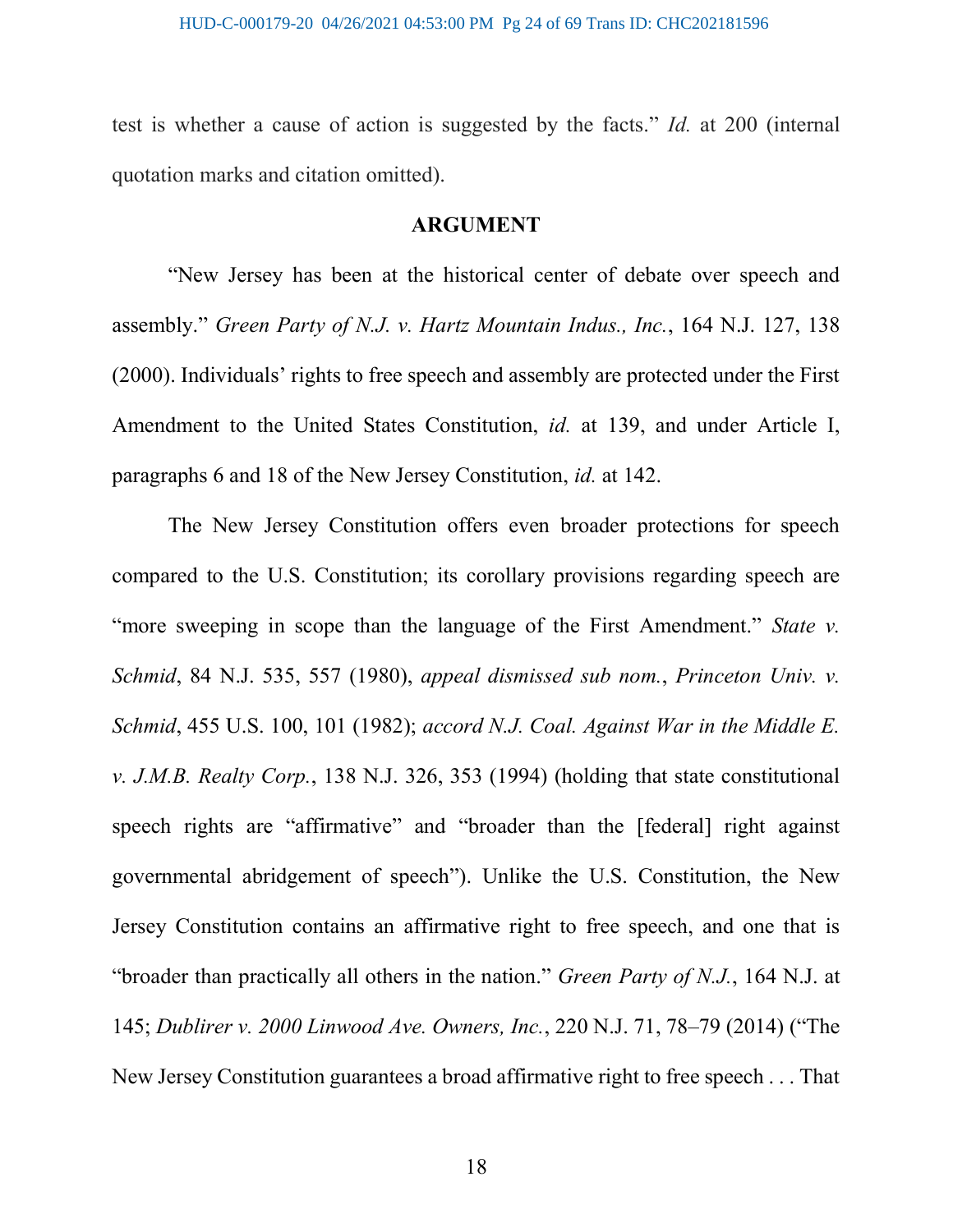guarantee is one of the broadest in the nation, and it affords greater protection than the First Amendment." (internal citations omitted)); compare N.J. Const. art. I, ¶ 6 ("Every person may freely speak, write and publish his sentiments on all subjects") with U.S. Const. amend. I ("Congress shall make no law . . . abridging the freedom of speech").

Both the U.S. and New Jersey Constitutions protect the speech and activities of Defendants in this matter.

# I. The injunctive relief sought is based on the viewpoints of the protesters, is not content-neutral, and is a prior restraint and presumptively unconstitutional.

"Above all else, the First Amendment<sup>13</sup> means that government generally has no power to restrict expression because of its message, its ideas, its subject matter, or its content." Barr v. Am. Assoc. of Pol. Consultants, Inc., 140 S. Ct. 2335, 2346 (internal quotation marks and citation omitted). The government is prohibited from discriminating on the basis of the content of expression, see id., and yet, this complaint was brought, and the TRO issued, based on the viewpoints of protesters.

<sup>&</sup>lt;sup>13</sup> "Because our State Constitution's free speech clause is generally interpreted as co-extensive with the First Amendment, federal constitutional principles guide" the analysis. E&J Equities, LLC v. Bd. of Adjustment of the Twp. of Franklin, 226 N.J. 549, 568 (2016) (citation omitted). There are however, a "few exceptions where the State Constitution provides greater protection[s]." See id. For the reasons contained herein, Defendants seek additional protections under the state constitution, should this Court find federal remedies are insufficient to preserve Defendants' rights. Horizon Health Ctr. v. Felicissimo, 135 N.J. 126, 154 (1994).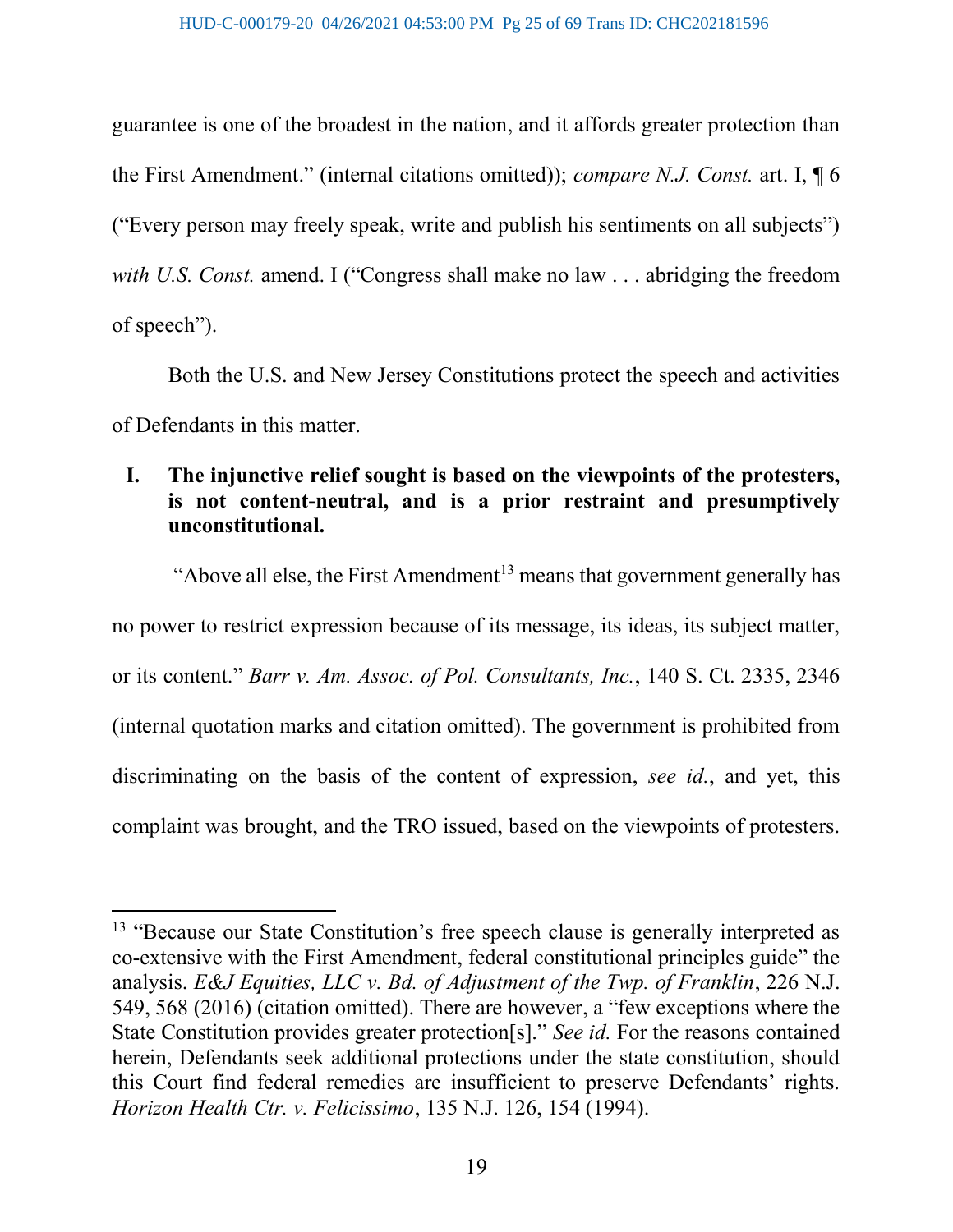The relief sought, and temporarily granted, therefore is not content-neutral, and is presumptively unconstitutional.

 When curtailing otherwise protected speech under the First Amendment, a court's initial inquiry must assess the appropriate level of scrutiny, which depends in part on whether the injunction is based on the content of the expression or is content neutral. E&J Equities, LLC v. Bd. of Adjustment of the Twp. of Franklin, 226 N.J. 549, 570 (2016) ("The threshold inquiry is whether the regulation of expressive activity is content neutral."); see also Reed v. Town of Gilbert, Ariz., 576 U.S. 155, 166 (2015) (explaining that the first inquiry by the Court must be "whether a law is content neutral on its face *before* turning to the law's justification or purpose" (emphasis in original) (collecting cases)). If the "injunction was issued because of the content of the expression," it would be a "prior restraint" on speech and presumptively unconstitutional. See Murray v. Lawson, 138 N.J. 206, 221, 224 (1994); cf. Barr, 140 S. Ct. at 2346 (finding that while the government is constitutionally permitted to impose reasonable restrictions on speech, it is prohibited from discriminating based on the content of expression, or instituting a rule that "singles out specific subject matter for differential treatment" (internal citations omitted)).

"The principal inquiry in determining content neutrality . . . is whether the government has adopted a regulation of speech because of disagreement with the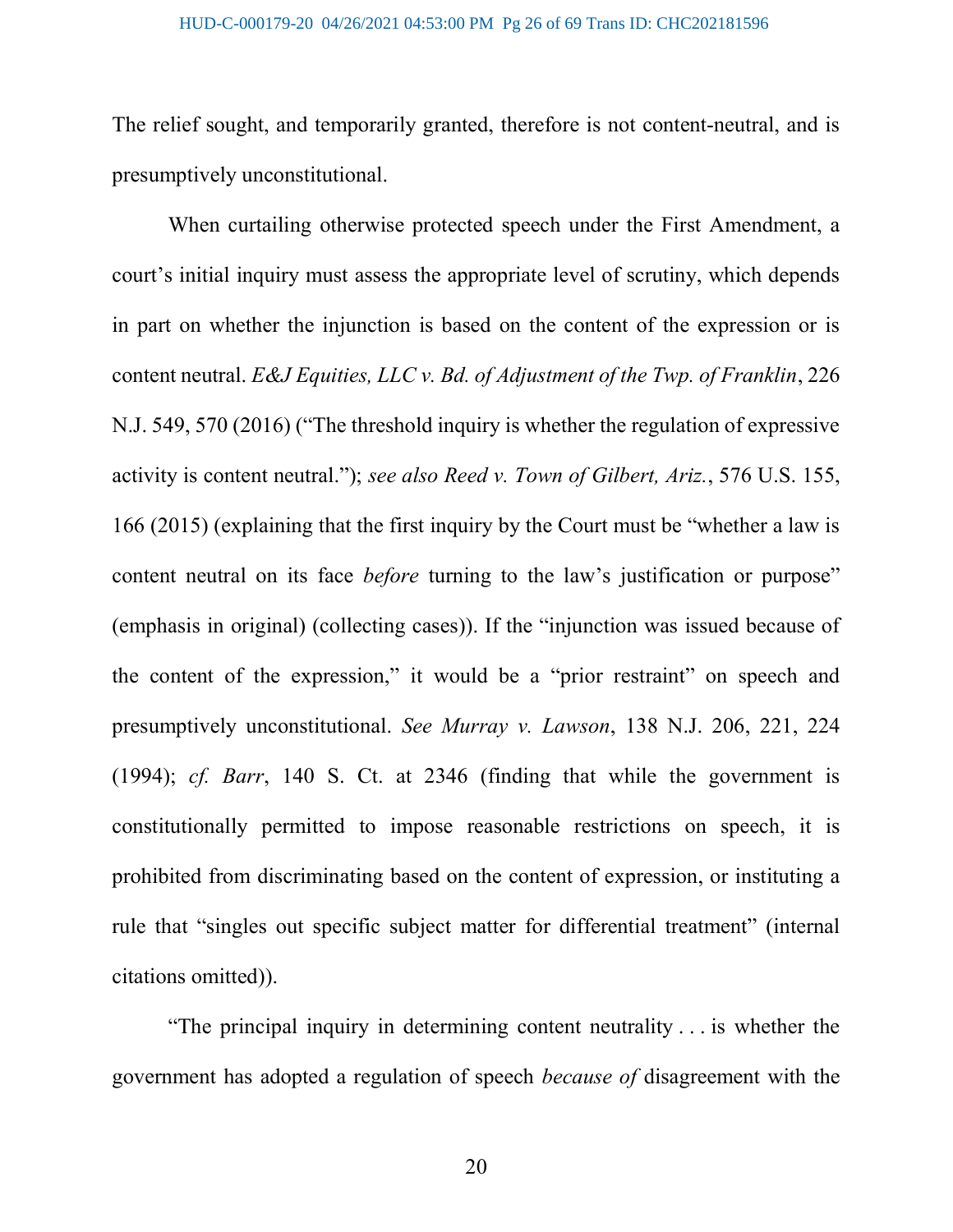message it conveys." E&J Equities, LLC, 226 N.J. at 571 (emphasis added) (quoting Ward v. Rock Against Racism, 491 U.S. 781, 791 (1989)). When an injunction is content- or viewpoint-based it "demand[s] the level of heightened scrutiny," described in Perry Educational Association. Madsen v. Women's Health Ctr., Inc., 512 U.S. 753, 763–64 (1994) (referring to Perry Educ. Ass'n v. Perry Local Educators' Ass'n, 460 U.S. 37, 45 (1983)). "To enforce a content-based exclusion the State must show that its regulation is necessary to serve a compelling state interest and that it is narrowly drawn to achieve that end." Id. at 761 (citing Perry Educ. Ass'n, 460 U.S. at 45).

### A. The TRO and proposed injunction are not content neutral.

The relief Plaintiffs seek is not content neutral.<sup>14</sup> As an initial matter, the TRO and proposed injunction are so vague and indefinite that they result in providing unbridled discretion to the officials enforcing them that amounts to per se viewpoint discrimination. See Lakewood v. Plain Dealer Pub. Co., 486 U.S. 750, 763–64

 $14$  By its own text, the TRO is not content neutral because (1) it covers areas around the homes of elected officials who supported the decision to continue the ICE contract but who have had no protests at their homes, illuminating that it was intended to target people who demonstrated in opposition to the ICE contract; (2) TRO provisions  $(D)$ – $(G)$  show an intent to prevent those named in the TRO to protest anywhere, as opposed to an interest tethered to Plaintiff DeGise's residential privacy; and (3) requiring Defendants to notify the HCSO and local police in advance of any protest suggests a particular intent to target and monitor the activities of Defendants, presumably for expressing their views on the contract, because notice is not required for other similar activities in Jersey City.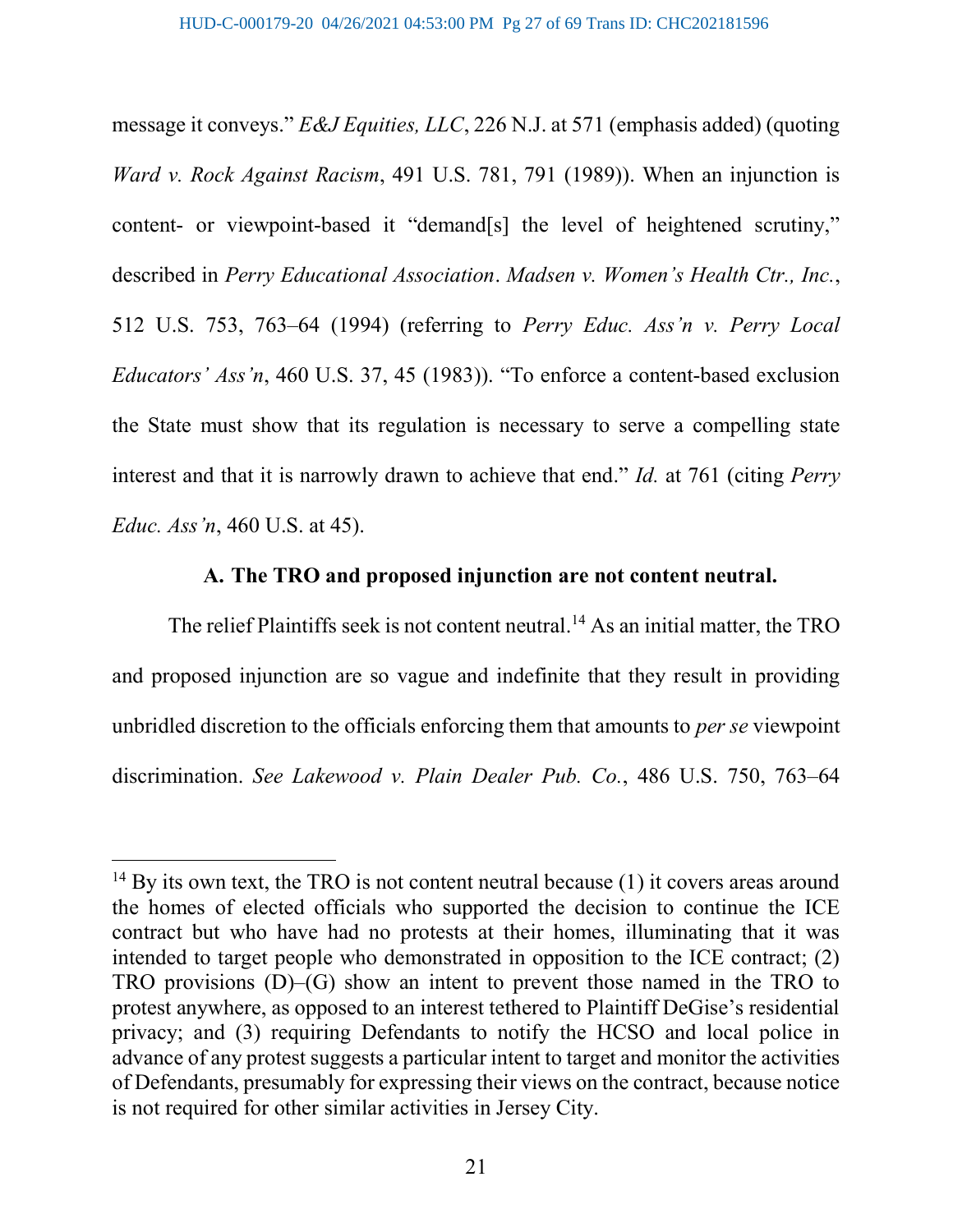(1988). As discussed infra Part III.C.3, the record is clear that the terms of the TRO are so vague and confusing that someone wearing a scarf with a "confrontational message" near Plaintiffs' residences could be subject to its enforcement. (DeGise Tr., Ex. 14, 137:21–24, 138:17–22, 139:2–5.) The U.S. Supreme Court has uniformly found such policies unconstitutional because "without standards governing the exercise of discretion, a government official may decide who may speak and who may not based upon the content of the speech or viewpoint of the speaker." Lakewood, 486 U.S. at 763–64; see also Forsyth Cnty v. Nationalist Movement, 505 U.S. 123, 130–31, 133 (1992) (striking down an ordinance for providing "unbridled discretion" because its standards were not narrowly drawn, reasonable, and definite).

Even if this Court does not consider the relief sought to amount to *per se* viewpoint discrimination, the record demonstrates that the injunction amounts to viewpoint discrimination in fact. "When courts assess content neutrality, the government's purpose is the controlling consideration." E&J Equities, LLC, 226 N.J. at 571 (internal quotation marks and alteration omitted). As the First Circuit has helpfully summarized, the Supreme Court has found that

[t]here are various situations which will lead a court to conclude that, despite the seemingly neutral justifications offered by the government, nonetheless the decision to exclude speech is a form of impermissible discrimination. Three are relevant here. First, statements by government officials on the reasons for an action can indicate an improper motive. Second, where the government states that it rejects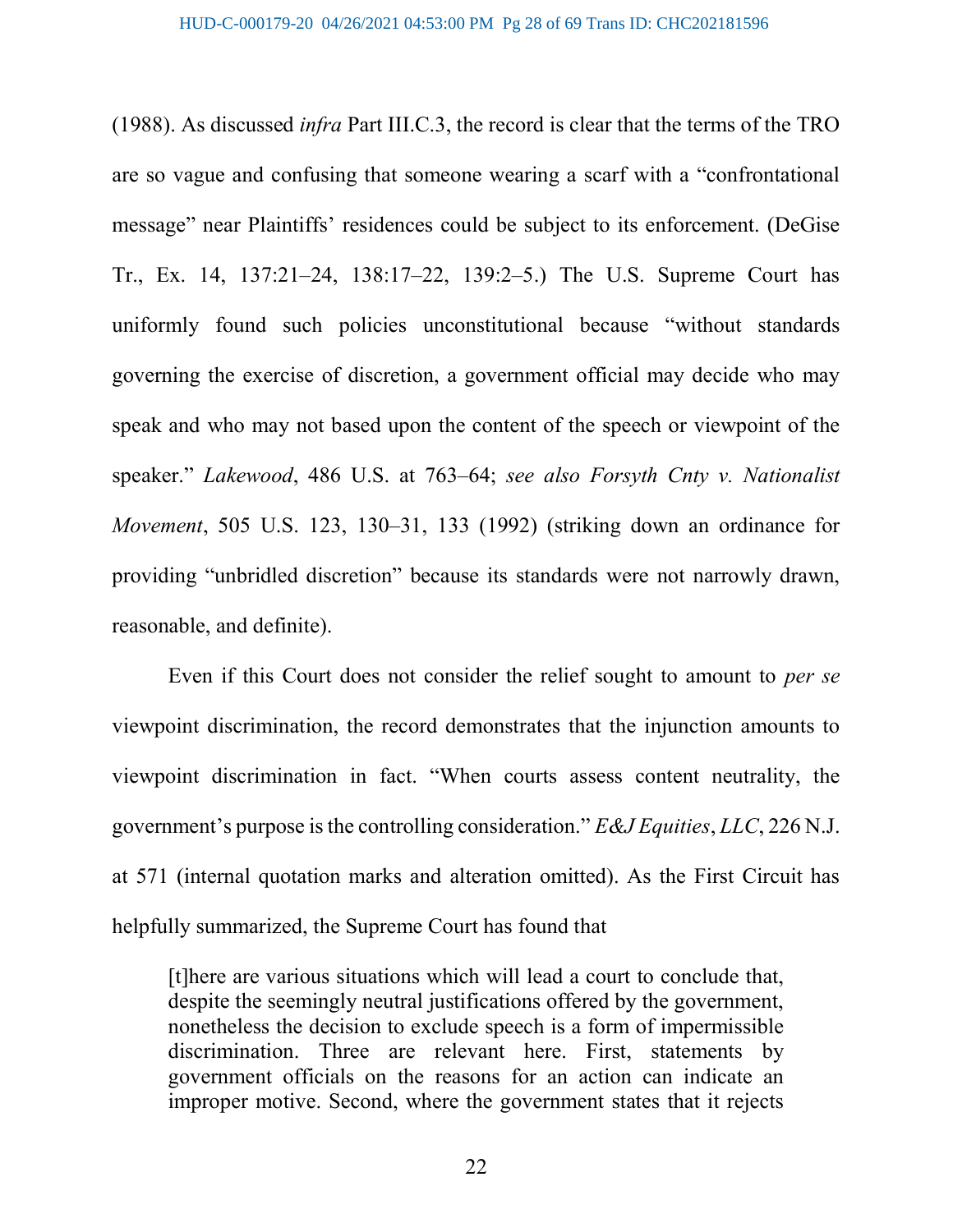something because of a certain characteristic, but other things possessing the same characteristic are accepted, this sort of underinclusiveness raises a suspicion that the stated neutral ground for action is meant to shield an impermissible motive. . . . Third, suspicion arises where the viewpoint-neutral ground is not actually served very well by the specific governmental action at issue; where, in other words, the fit between means and ends is loose or nonexistent.

Ridley v. Mass. Bay Transp. Auth., 390 F.3d 65, 87 (1st Cir. 2004) (citing, inter alia, Vill. of Arlington Heights v. Metro. Hous. Dev. Corp., 429 U.S. 252, 268 (1977); Cornelius v. NAACP Legal Def. & Educ. Fund, 473 U.S. 788, 812 (1985); Purkett v. Elem, 514 U.S. 765, 768 (1995); Tex. Dep't of Cmty. Affs. v. Burdine, 450 U.S. 248, 259 (1981)).

 As further described herein, all three scenarios are present in this matter. First, Plaintiff DeGise tolerates certain forms of protest and not others. Second, the statements by Plaintiff DeGise indicate an improper motive rooted in animus. And finally, the proposed relief is over-inclusive. For instance, the Order Plaintiffs proposed to this Court covers areas around the homes of other officials who are connected to the decision to renew the contract, but who have had no actual or planned protests around their homes, signifying that the Plaintiffs intended specifically to target people who opposed the ICE contract. The extraordinarily broad TRO provisions at (D) through (G) display an intent to prevent Defendants and unidentified protesters—from protesting anywhere, as opposed to only an intent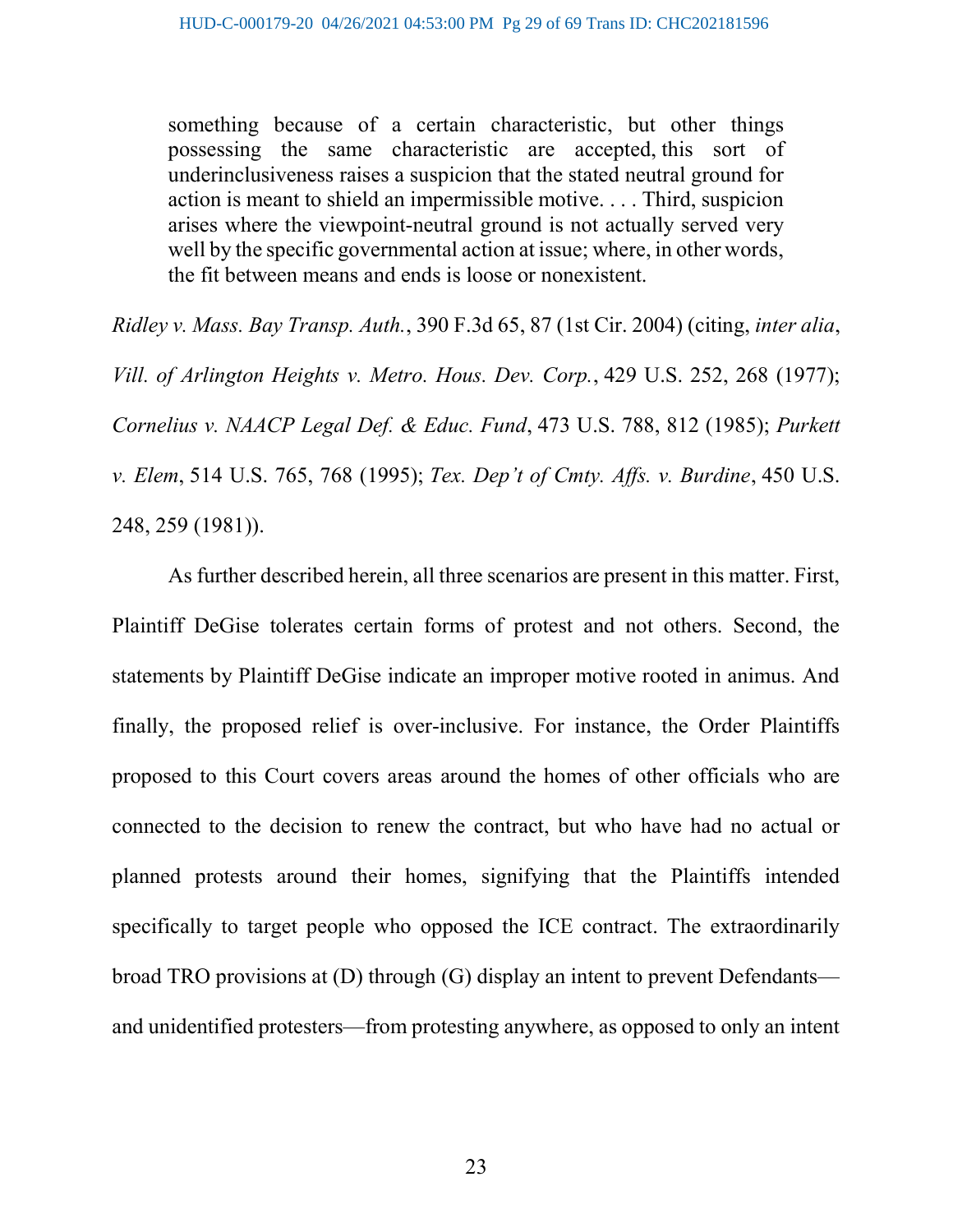to protect the County Executive's residential privacy. Accordingly, the injunctive relief is not facially content neutral.

# B. Plaintiff DeGise treated Defendants differently than other picketers based on the content of their message and Plaintiffs' demonstrated animus towards protesters motivated them to seek court intervention.

Even if the injunctive relief requested was deemed content neutral on its face, Plaintiffs' statements and actions make clear they did not intend for the proposed restraints to apply equally regardless of viewpoint. The record demonstrates that Plaintiff DeGise's reaction to Defendants in this matter was not because he was generally concerned about protests or picketing directed at his home, but because he opposed their message. (DeGise Tr., Ex. 14, 92:21–95:3, 184:12–185:8.) When Plaintiff DeGise was President of Jersey City Council, firefighters protested about a contract dispute outside of his home by "holding signs and walking back and forth across [his] sidewalk." (Id. at 92:23–93:1.) Plaintiff DeGise did not express concerns about his residential privacy nor otherwise object to that protest; in fact, he and his family embraced it. His wife made the protesters a "big thing of lemonade," and Plaintiff DeGise "sent [his] two daughters out with the lemonade to the firemen who accepted it." (Id. at 93:1–4.) He then went outside to discuss the dispute with the protesters. (Id. at 93:9–18.) Plaintiff DeGise explained that he "pride[s] [him]self in getting along with people and [he] get[s] along fine with people with the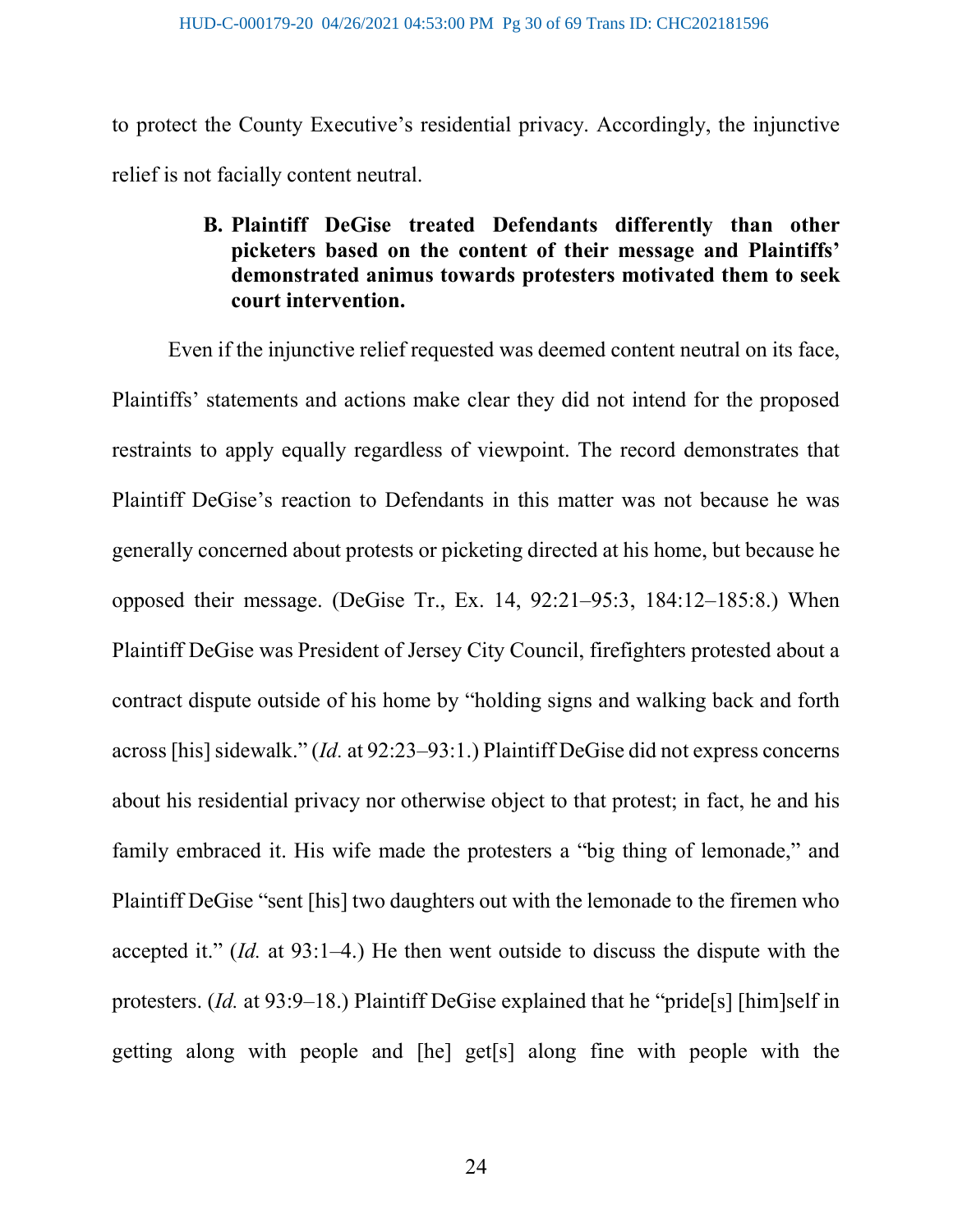firefighters." (Id. at 94:5–7; see also id. at 185:2–3 ("They are friends of mine doing

their thing. And I had absolutely no objection.").)<sup>15</sup>

In stark contrast with his response to firefighters protesting outside of his

home, the County Executive explained that he's

not sitting down and talking to [the protesters in this matter], I'm not – this isn't negotiable. This is my house, this is my block, this is my neighborhood and for people coming from Rockaway and Montclair and all the different towns they come to march on my block to tell me what I should do in the city that they got to drive 50 miles to get to, that ain't going to work.

(DeGise Tr., Ex. 14, 160:7–14.) Plaintiff DeGise directly referenced the protesters'

political positions in explaining how he decided how to respond to the protests. The

County Executive continued to explain that

 $\overline{a}$ 

I'm a good negotiator. I talk, I make deals for a living. And that would have been the way to try to go but if, you know, you come out and you're throwing punches, you know, I'm throwing them back.

So I have no interest in talking to them. They should find the leader of their group that could represent them and can bargain for them. They choose not to do it. I mean, there are Black Lives Matter people, there are blood money people, there are – and it's a conglomeration of different protest[] groups there and I'm not talking to them.

<sup>&</sup>lt;sup>15</sup> In the March 3 discovery ruling, the Court relied on representations by Plaintiffs' counsel, prior to depositions, that his clients were not looking to stop any of the protests (Mar. 3 Conf. Tr., Ex. 32, 49:11–15), and that there was "no history  $\dots$  of anybody demonstrating in front of the Commissioners' or the County Executive's home on any other issues" (id. at  $20:11-14$ ). As discussed herein, the record now contains undisputed testimony from Plaintiff DeGise that he experienced a prior protest at his home, and that he did distinguish between groups of protesters based on their viewpoints.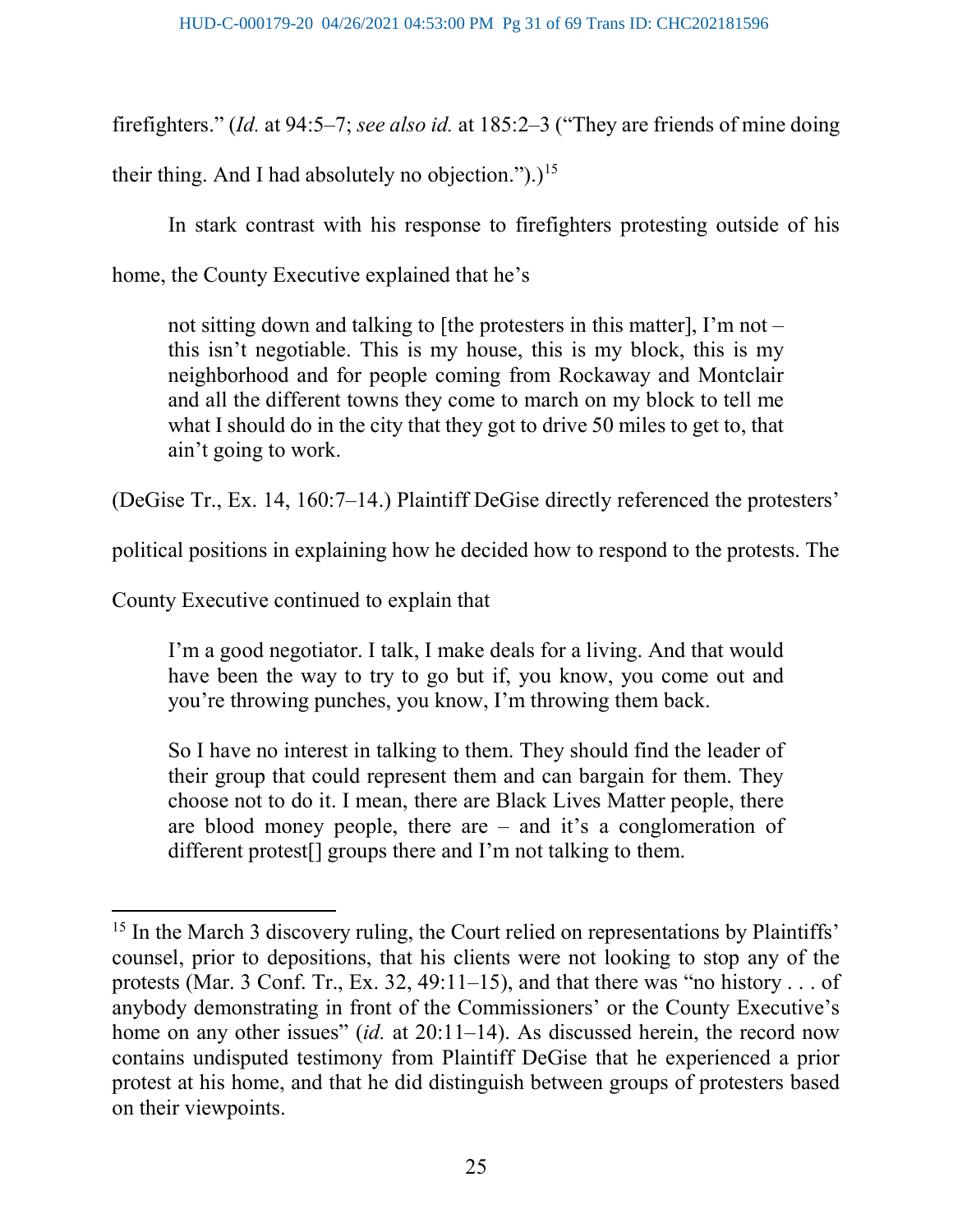(Id. at 161:4–14.) The County Executive thus conceded that he has discriminated against those protesters whom he views as supporting movements that he associates with left-wing political views.<sup>16</sup> Moreover, Plaintiff DeGise only called for law enforcement on the first night of the protests *after* he realized that the people gathered outside of his home were anti-ICE protesters.  $(Id.$  at  $47:1-9.$ )<sup>17</sup>

Government action is content-based under the First Amendment when it is premised on actions rooted in animus towards a particular group. See, e.g., Reed, 576 U.S. at 165; City of Cincinnati v. Discovery Network, Inc., 507 U.S. 410, 429 (1993); Simon & Schuster, Inc. v. Members of N.Y.S. Crime Victims Bd., 502 U.S. 105, 117 (1991). Here, Plaintiff DeGise's testimony demonstrates that the relief he

<sup>&</sup>lt;sup>16</sup> Plaintiff DeGise has expressed irritation at people opposing the ICE contract because he views them as outsiders, (DeGise Tr., Ex. 14, 170:21–25 ("But when people [come here] from out of town, when people from other, you know, points of interest come here and tell us everything that we're doing wrong, [it] kind of ticks us off a little bit.")), even though the public record is replete with examples of Hudson County residents, politicians, and county commissioners who have opposed the contract.

 $17$  Although he later equivocated, the County Executive also compared the phrase "blood money contract" used by Defendants in this matter with "symbols like swastikas and stuff like that[.]" (DeGise Tr., Ex. 14, 137:21–24, 138:17–25.) Plaintiff DeGise further explained, "you have a First Amendment right to, you know, wear a swastika or any of the other hate things there. Yeah, you do, you have that right but that don't make it less offensive there. And if I was targeted, you know, somebody is going to go there with a T-shirt and say something that would be contrary and confrontational to me with it, no, he shouldn't be." (Id. at 138:22— 139:5.) There are few sentiments more evident of animus than comparing something to a swastika.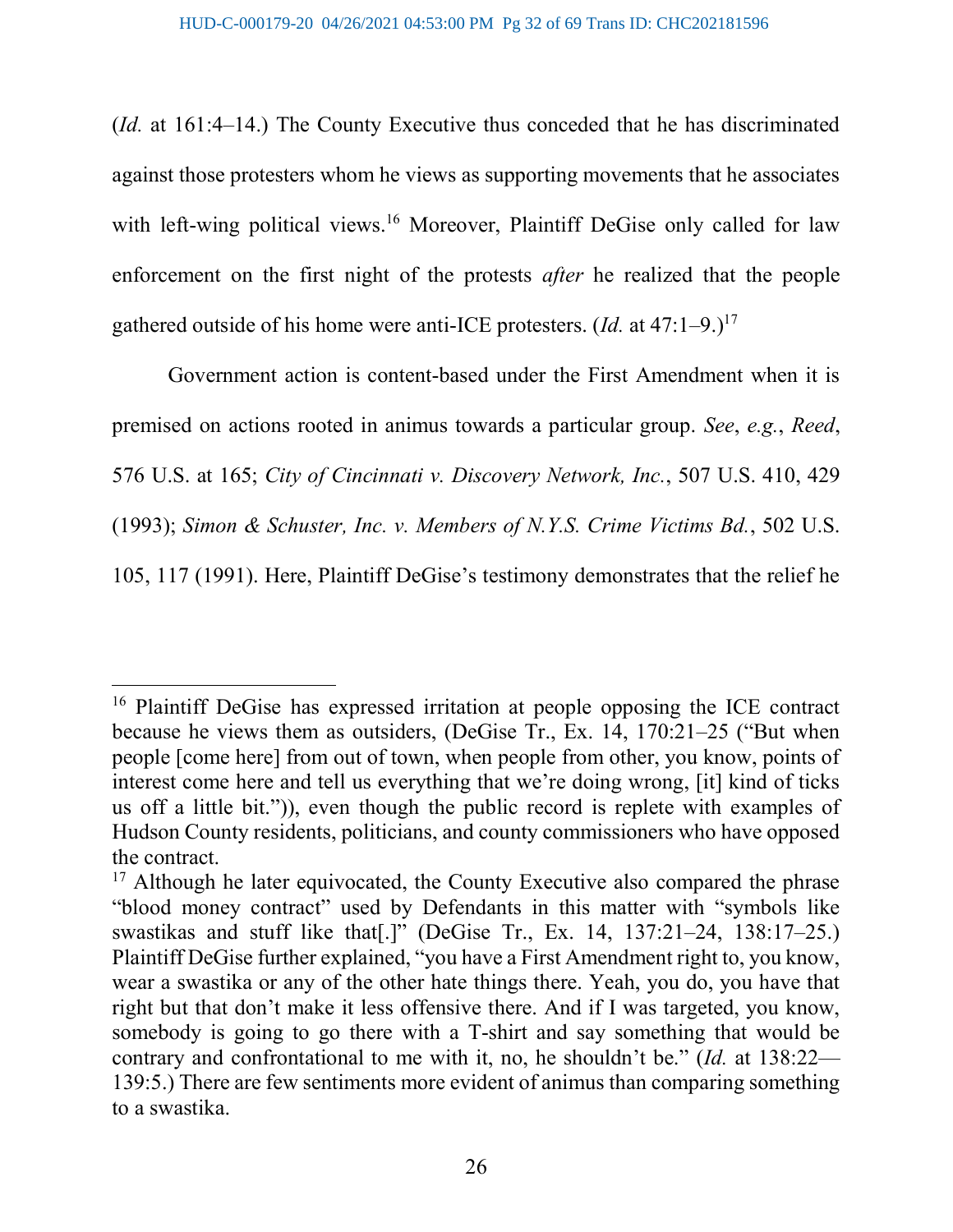seeks is content-based by revealing his hostility to Defendants because of who they are and what they believe, not their actions.

In addition to the differential treatment described above, Plaintiffs have displayed clear and directed animus toward the speech and viewpoints of the people gathered to protest, hold vigils, and leaflet in the vicinity of Plaintiff DeGise's home. Plaintiff DeGise's animus was evident from the opinions he shared publicly and his sworn testimony.<sup>18</sup> Cf. Ridley, 390 F.3d at 86 (collecting Supreme Court cases for the proposition that the "[s]uspicion that viewpoint discrimination is afoot is at a zenith when the speech restricted is speech critical of the government, because there is a strong risk that the government will act to censor ideas that oppose its own").

Plaintiff DeGise showed his animus when maligning Defendants and other protesters in public statements that emphasized their political viewpoint. In an opinion piece published on December 9, 2020, Plaintiff DeGise contrasted the "reasonable, moderate leadership" by Democrats in the 2020 presidential election with the "zealots" and "Democratic Socialists who stand for an agenda that is frankly offensive to many of us" – groups with which he aligned the protesters "in my

<sup>18</sup> Plaintiff DeGise's animus is also evident in the differential treatment between those protesting his policy position on the ICE contract and the firefighters: he characterized Defendants as "outsiders" who are telling him and other people in Hudson County what to do as opposed to firefighters who he perceives as part of his community; he used markedly different language to describe the two groups of protesters; and he was only willing to speak with and listen to the viewpoints he deemed acceptable.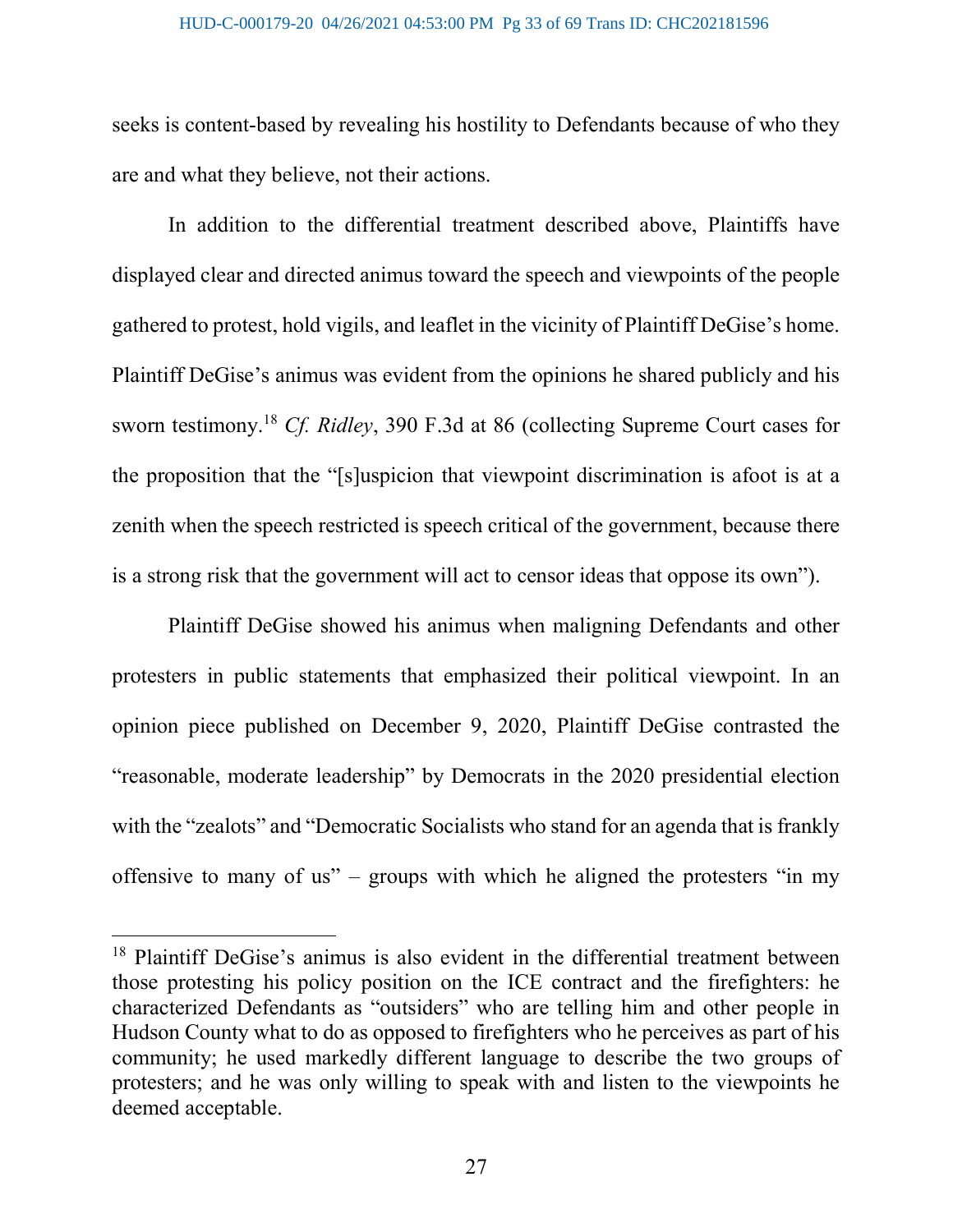neighborhood in the Jersey City Heights." (DeGise Op-ed, Exhibit 31, at 1.) He described the protesters as "a group of left-wing extremists," noting that "Joe Biden's victory wasn't just a triumph over Trumpism," but

was a win for moderate Democrats who don't want to see our party taken over by radicals. Here in Hudson County, our county elected officials won overwhelmingly against left-wing opposition candidates in the primary election, some of whom are leading these current protests. They claim that they speak for the residents, but in fact, they only speak for themselves—isolated, radical extremists who don't understand Hudson County and never will.

(Id. at 2–3.) Plaintiff DeGise expanded on these sentiments during his deposition. In

response to a question about what he meant when calling Defendants and other anti-

ICE protesters "a group of left-wing extremists," he explained:

I called them – because they are, you know, for most of the country and for our party, the Democratic Party, you know, I remember one time I said something along the lines that I wanted to see what happened when we had a new president, that Joe Biden, you know, would be a game changer and I'd like to sit down. And I was criticized by them saying that nobody threw more people out of the country than Barack Obama and Joe Biden. That they didn't like Biden, they didn't like that at all. You know, that is a left wing extremist.

(DeGise Tr., Ex. 14, 167:9–21.)

 Moreover, the County Executive is not the only plaintiff to exhibit animosity toward the viewpoints of people opposing the ICE contract. Plaintiff Vainieri, who walked out of a commissioners' meeting during public testimony against the ICE contract, stated that he and his colleagues "should 'leave every time,'" as "[n]obody wants to listen to the same garbage anymore." (NJ.com Article, Exhibit 2, at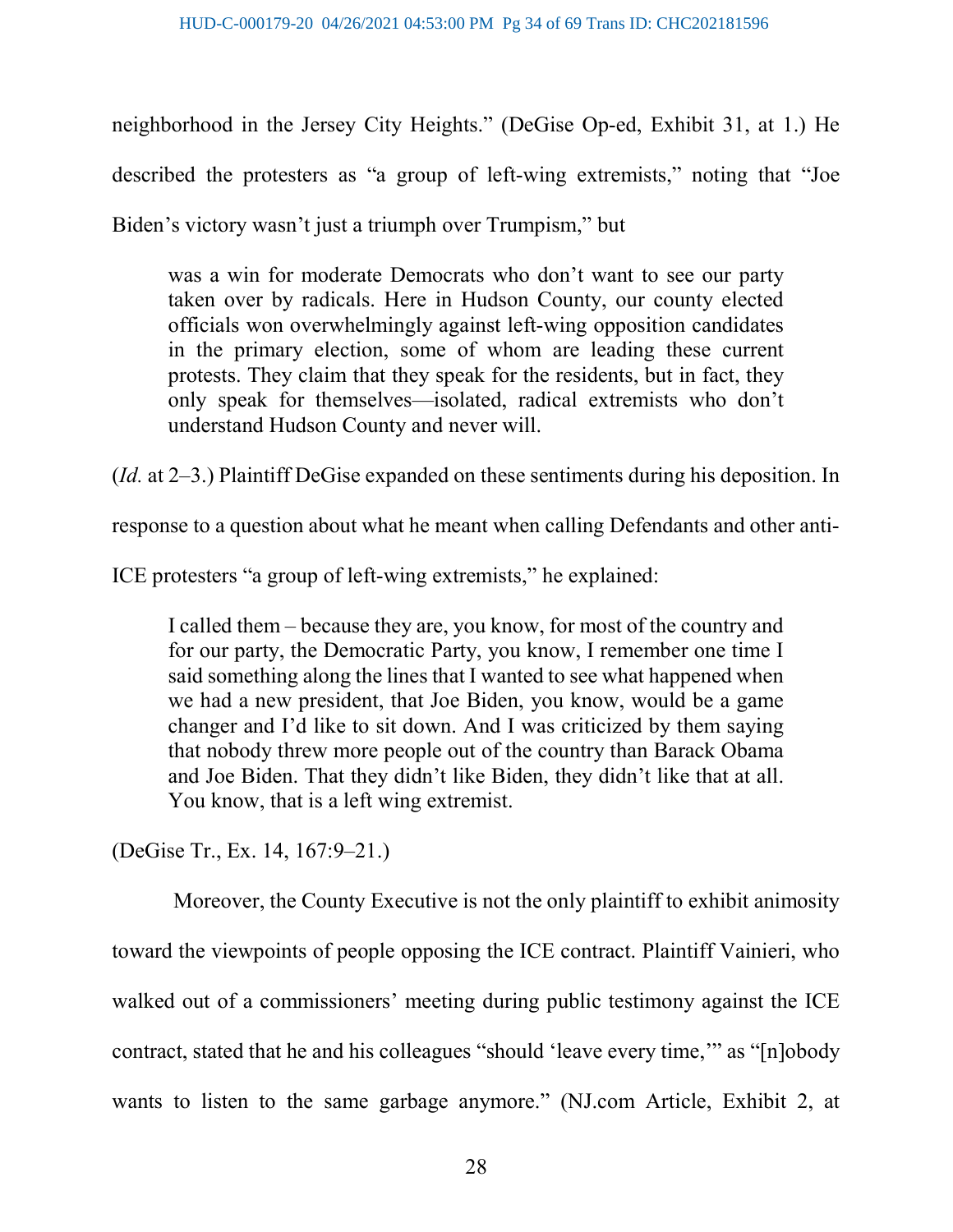DEFTORRES0223; see also id. ("Vainieri said he has 'no respect for these people at all anymore.'"); id. at DEFTORRES0224 ("'They have taken it to another level of a lowlife dirtbag type of people,' Vainieri said. 'That I don't respect or tolerate.'").) Like Plaintiff DeGise, Plaintiff Vainieri has publicly referred to advocates opposed to the ICE contract, including the protesters, as "extremists" with "radical positions." (Hudson TV Article, Ex. 13, at DEFTORRES0218.)<sup>19</sup>

The type of speech the County Executive and other Plaintiffs publicly criticized and seek to restrict—political speech—"lies 'at the core' of our constitutional free speech protections." Mazdabrook Commons Homeowners' Ass'n v. Khan, 210 N.J. 482, 499 (2012) (citation omitted). "There is practically universal agreement that a major purpose of [the First] Amendment was to protect the free discussion of governmental affairs. This of course includes discussions of . . . all matters relating to political processes." *Id.* (internal quotation marks, citation, and

 $19$  As government officials, Plaintiffs have been able to use vast government resources to act on their animus. This triggers strict scrutiny and fundamentally differentiates their case from *Murray v. Lawson*. Plaintiffs brought this case to create limitations that they did not believe they could achieve by legislative or other means. The testimony of both Plaintiff DeGise and Captain DeGennaro reflect that the people outside of his home could not be arrested absent the County Executive's decision to bring litigation. (See DeGise Tr., Exhibit 14, 103:14–23; DeGennaro Tr., Ex. 15, 88:13–18.) Additionally, County resources were used to investigate the matter (id. at 48:24–49:7), including tasking county employees with litigationrelated assignments (Krywinski Tr., Ex. 22, 46:13–20; DeGennaro Tr., Ex. 15, 94:5– 97:6, 15:18–17:8); Plaintiff DeGise also used his position to deploy a regional agency responsible for commercial and industrial noise pollution to measure the noise outside of his home (DeGise Tr., Ex. 14, 71:15–25).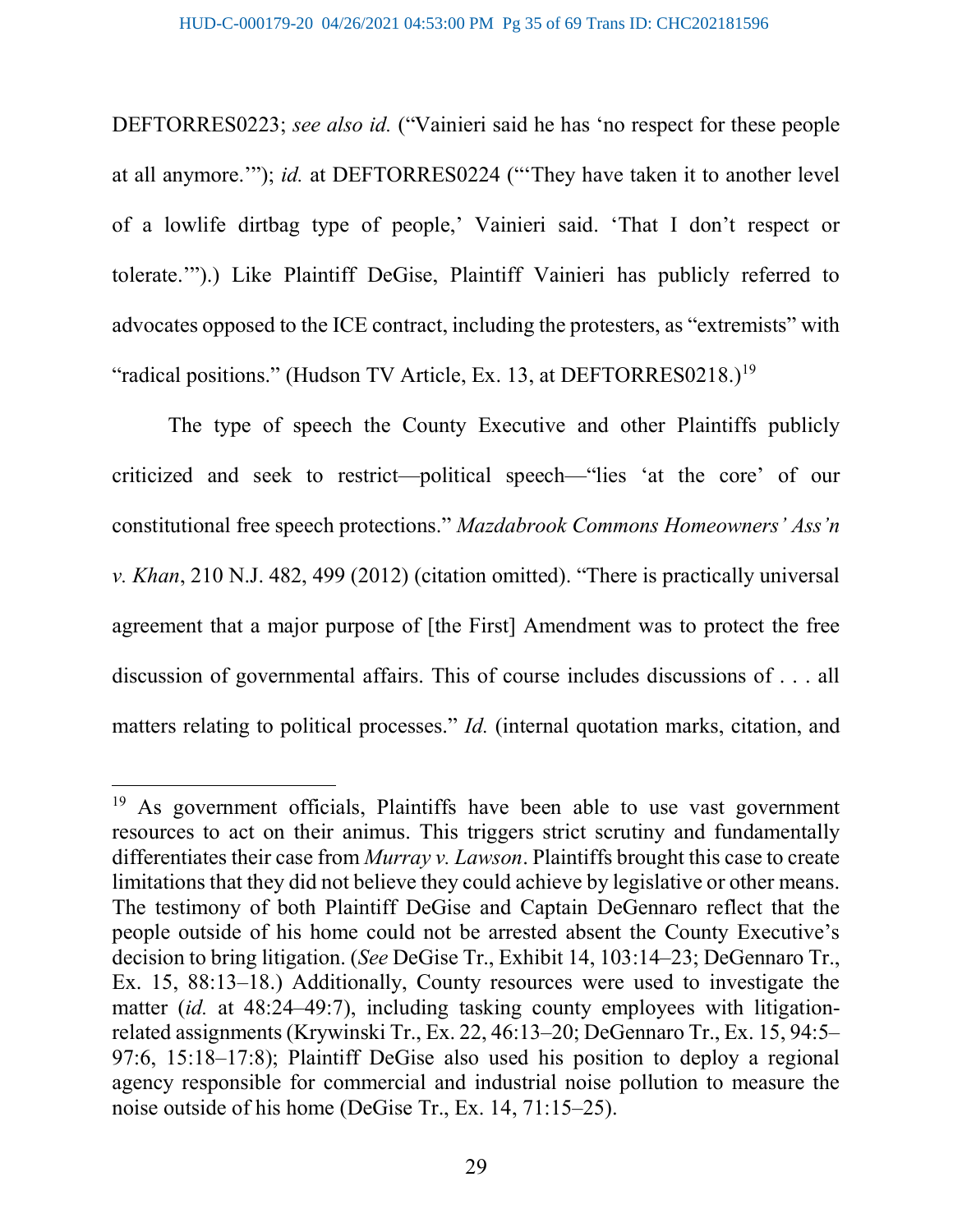alteration omitted) (alterations added). Strict scrutiny is the standard used for content-based restrictions on speech because content-based actions "have the constant potential to be a repressive force in the lives and thoughts of a free people." Free Speech Coal., Inc. v. Att'y Gen. U.S., 974 F.3d 408, 420 (3d Cir. 2020) (quoting Ashcroft v. ACLU, 542 U.S. 656, 660 (2004)). Such actions are "presumptively unconstitutional" and may only be justified if they serve a compelling governmental interest, are narrowly tailored to achieve that interest, and are the least restrictive means of advancing that interest. Id. (internal quotation marks and citations omitted). For all of these reasons, strict scrutiny is the appropriate level of review here.

Strict scrutiny is also required here because this matter concerns political speech in a forum quintessentially reserved for free expression.

A fundamental principle of the First Amendment is that all persons have access to places where they can speak and listen, and then, after reflection, speak and listen once more. The Court has sought to protect the right to speak in this spatial context. A basic rule, for example, is that a street or park is a quintessential forum for the exercise of First Amendment rights. Even in the modern era, these places are still essential venues for public gatherings to celebrate some views, to protest others, or simply to learn and inquire.

Packingham v. North Carolina, 137 S. Ct. 1730, 1735 (2017).

The County Executive's decision to seek injunctive relief only for protesters who hold a particular political viewpoint, and to take no action with respect to other protests, is also inconsistent with the First Amendment and Equal Protection clauses.

Under both those clauses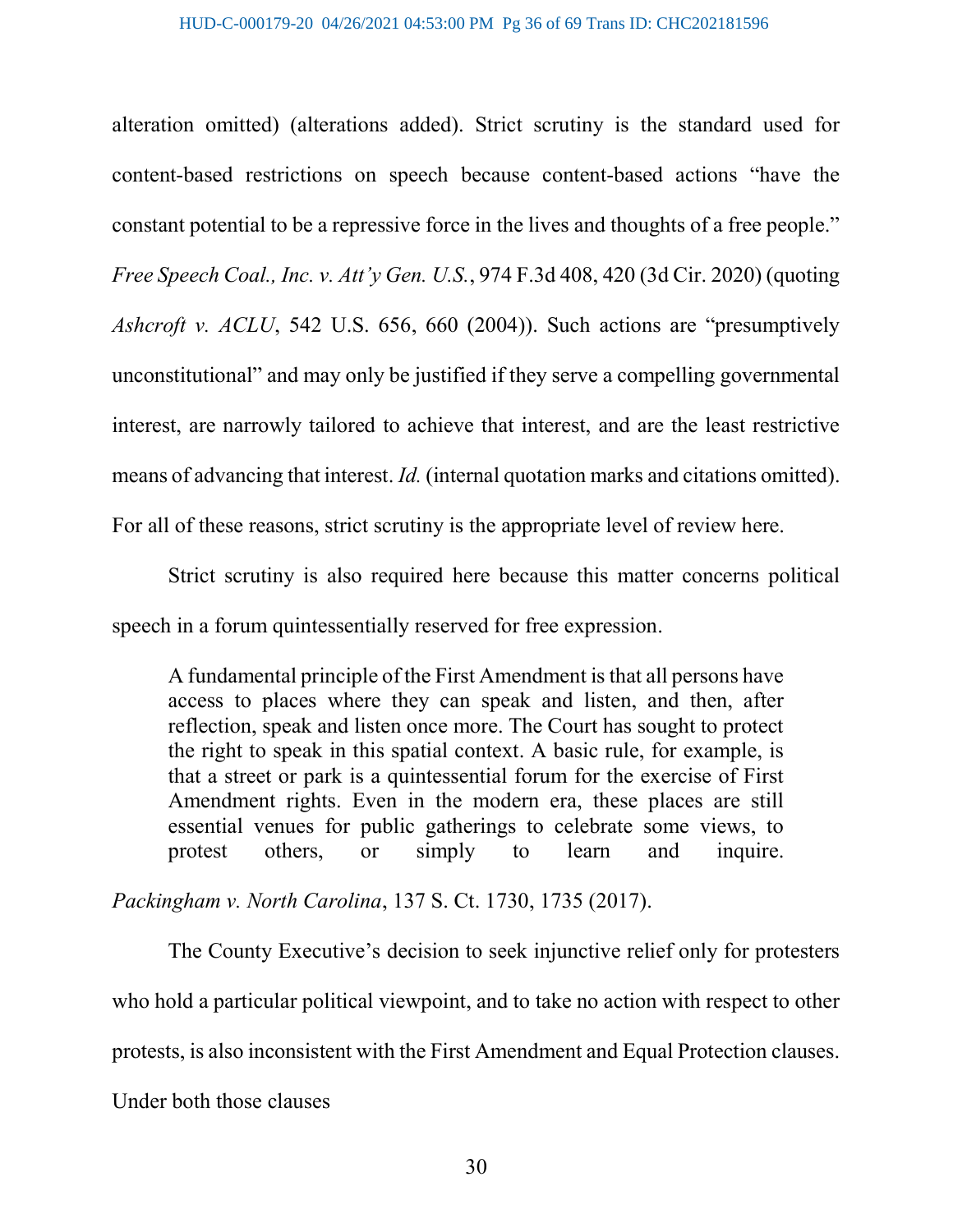government may not grant the use of a forum to people whose views it finds acceptable, but deny use to those wishing to express less favored or more controversial views. And it may not select which issues are worth discussing or debating in public [facilities]. There is an equality of status in the field of ideas, and government must afford all points of view an equal opportunity to be heard.

Police Dep't of City of Chi. v. Mosley, 408 U.S. 92, 96 (1972) (internal quotation

marks and footnote omitted).

For these reasons, the TRO and proposed injunction are *per se* discrimination and borne of animus, and are not content-neutral. They should be reviewed using the strictest of scrutiny, and for all the reasons described infra in Part III, they must fail.

# II. Even if the TRO or injunction sought is found to be content neutral, it is not narrowly tailored because it burdens far more speech than necessary to serve the government's interest.

Even if this Court finds the TRO to be content neutral and that alternative means of communications exist, Defendants' right to engage in speech directed at elected officials outweighs Plaintiffs' interest in residential privacy, and the proposed relief likewise is not sufficiently tailored under the applicable standard. Because generally applicable ordinances "represent a legislative choice regarding the promotion of particular societal interests" and injunctions "carry greater risks of censorship and discriminatory application," an injunction—even a content neutral one—is held to "a somewhat more stringent application of general First Amendment principles[.]" Madsen, 512 U.S. at 764–65. In Madsen, the U.S. Supreme Court determined that the standard time, place, and manner analysis was "not sufficiently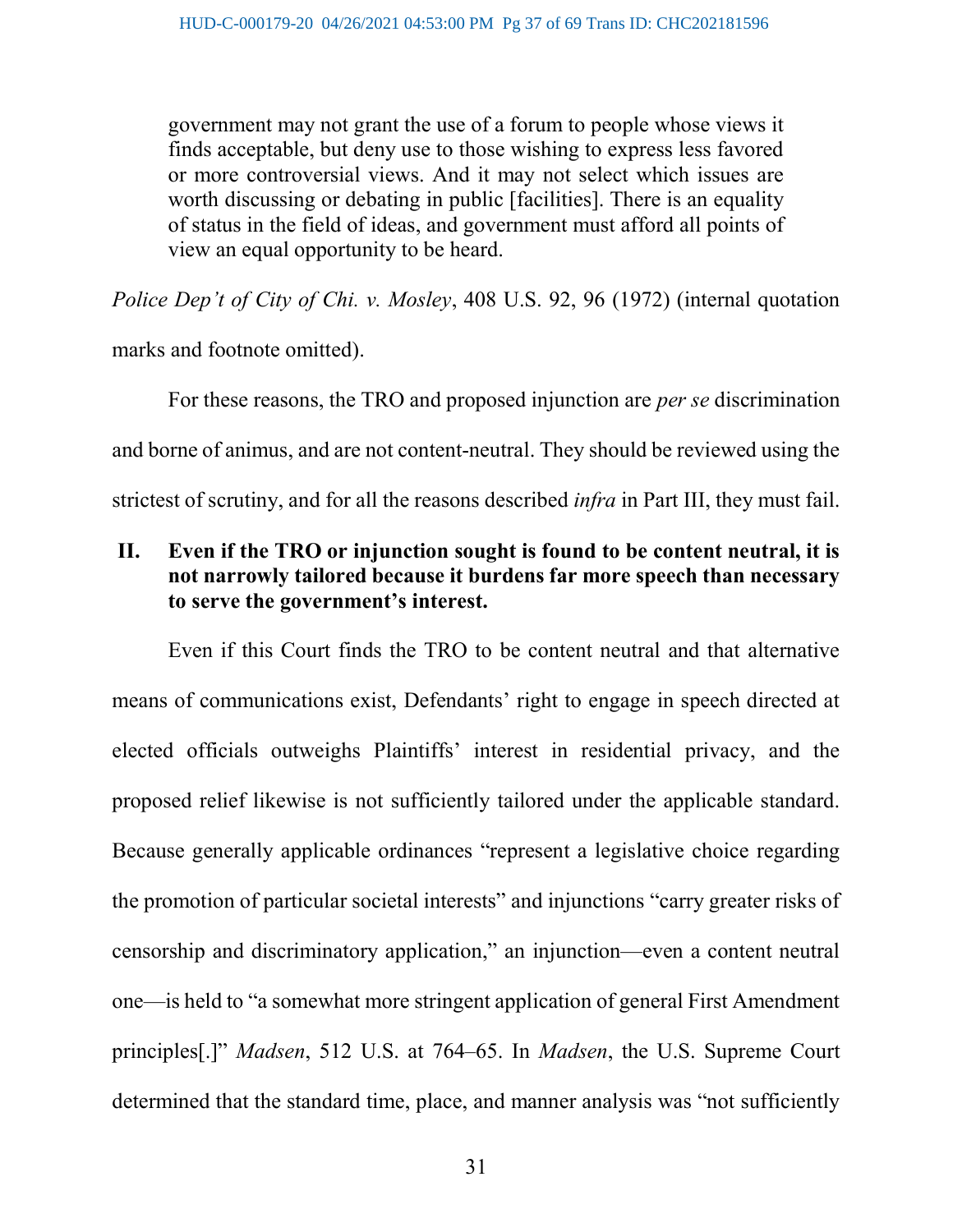rigorous" for evaluating a content neutral injunction: "[w]e must ask instead whether the challenged provisions of the injunction burden no more speech than necessary to serve a significant government interest." *Id.* at 765–66 (collecting United States Supreme Court cases). Similarly, the New Jersey Supreme Court in *Murray v.* Lawson did not use the "time, place, and manner" formulation as the relevant inquiry but considered whether the "restrictions burden[ed] [] more speech than necessary to protect plaintiffs' residential-privacy interest." Murray, 138 N.J. at 234. Injunctive relief "must be crafted on a fact-specific basis." Id. at 232; see also Horizon Health Ctr., 135 N.J. at 148 ("Injunctions necessarily require an individualized balancing of rights."). The facts in this case, including Defendants' limited protests and the lack of arrests or citations for violations of any local ordinances, require this Court to find that there is no genuine dispute that the burden on Defendants' speech is far greater than required to protect Plaintiffs' residential privacy.

First, with respect to the governmental interest in residential privacy, Plaintiffs' interest is at its nadir here. The context of the protests – on a busy city street – is a far cry from the quiet, suburban neighborhood described in Murray. Defendants, after being advised of the local noise ordinance, made efforts to comply with it, and otherwise limited their demonstrations in manner, scope, and duration each day.

32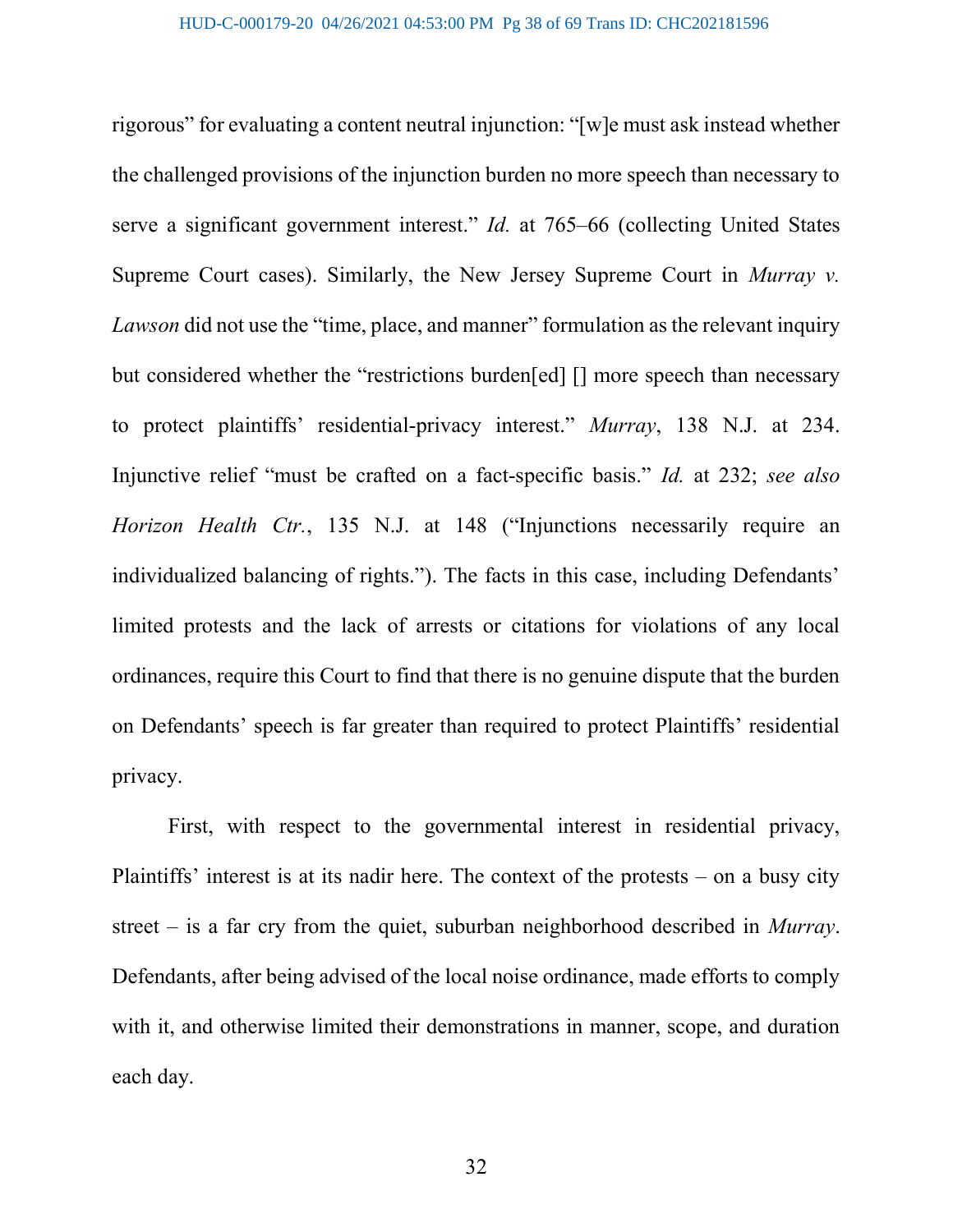Second, the TRO's restrictions on Defendants' speech far exceed any government interest that may exist. As a threshold matter, Plaintiffs are elected officials, and New Jersey's broad, affirmative interpretations of the public's rights of speech and assembly in the state constitution, N.J. Const. art. I, ¶¶ 6, 18, should afford greater deference to individuals' rights to express themselves to their elected representatives. Regardless, the TRO is not properly tailored to fit the government's limited interest: it is excessive on its face, it burdens speech far beyond what was directed at Plaintiff DeGise, and it is vague and overbroad, giving police undue discretion regarding enforcement. Adequate alternative channels of communication with Plaintiff DeGise do not exist. For these reasons and the reasons that follow, the TRO violates First Amendment principles.

# A. Plaintiffs' residential privacy interests do not justify an injunction in this case.

While Defendants do not dispute that the government has an interest in safeguarding residential privacy, see, e.g., Frisby v. Schultz, 487 U.S. 474, 484 (1988); Carey v. Brown, 447 U.S. 455, 470–71 (1980), undisputed facts on the record establish that Defendants' conduct did not meaningfully intrude on that privacy.<sup>20</sup> In *Frisby*, the U.S. Supreme Court acknowledged the government's

 $20$  If the Court finds that that the TRO is content-based, however, the government's interest in residential privacy is "not such a transcendent objective" to outweigh speech in a public forum, making this analysis moot. See Boffard v. Barnes, 264 N.J. Super. 11, 16 (App. Div. 1993) (citing Carey, 447 U.S. at 465).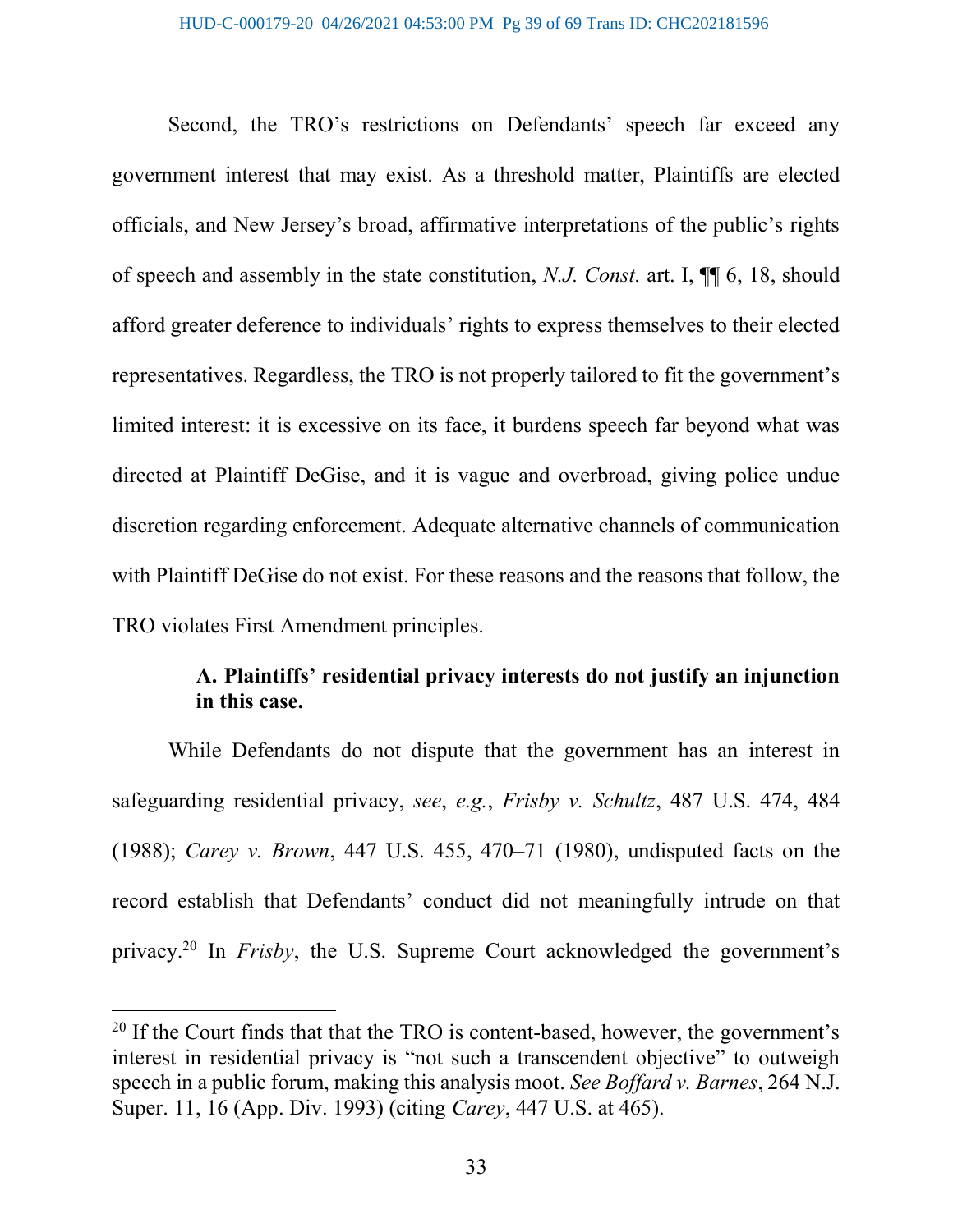interest in residential privacy in the context of a town that had enacted an ordinance placing limits on residential picketing, and construed the ordinance narrowly to find it facially constitutional. 487 U.S. at 484. This Court, in contrast, is not evaluating alleged violations of applicable ordinances. Jersey City has made legislative determinations about how to protect its residents' residential privacy: Plaintiff DeGise is not entitled to extra protections in the form of this injunction.

As Plaintiff DeGise himself acknowledges, there are sacrifices that come with living in a bustling neighborhood in Jersey City. Plaintiff DeGise describes his neighborhood as a city street frequented by cars and passers-by who hang out on stoops in the summertime and idle outside of homes with competition-winning Christmas lights in the winter. There are several commercial businesses in the immediate vicinity. He refers to living on his street as "life in the big city." (DeGise Tr., Ex. 14, 70:9–21.) This neighborhood is very different from Westfield, New Jersey, where the protests at issue in Murray took place. In Murray, the plaintiff's house was set back about twenty-five feet from the sidewalk of a "completely residential" street. 138 N.J. at 231, 232.

It is in this bustling context that Defendants and others protested the ICE contract. On the first night of the protests, police officers arrived and explained the guidelines for lawful noise levels to Defendants, who immediately complied with the officers' directions. (Gregg Tr., Ex. 20, 29:3–6, 31:7–8.) Defendants concede

34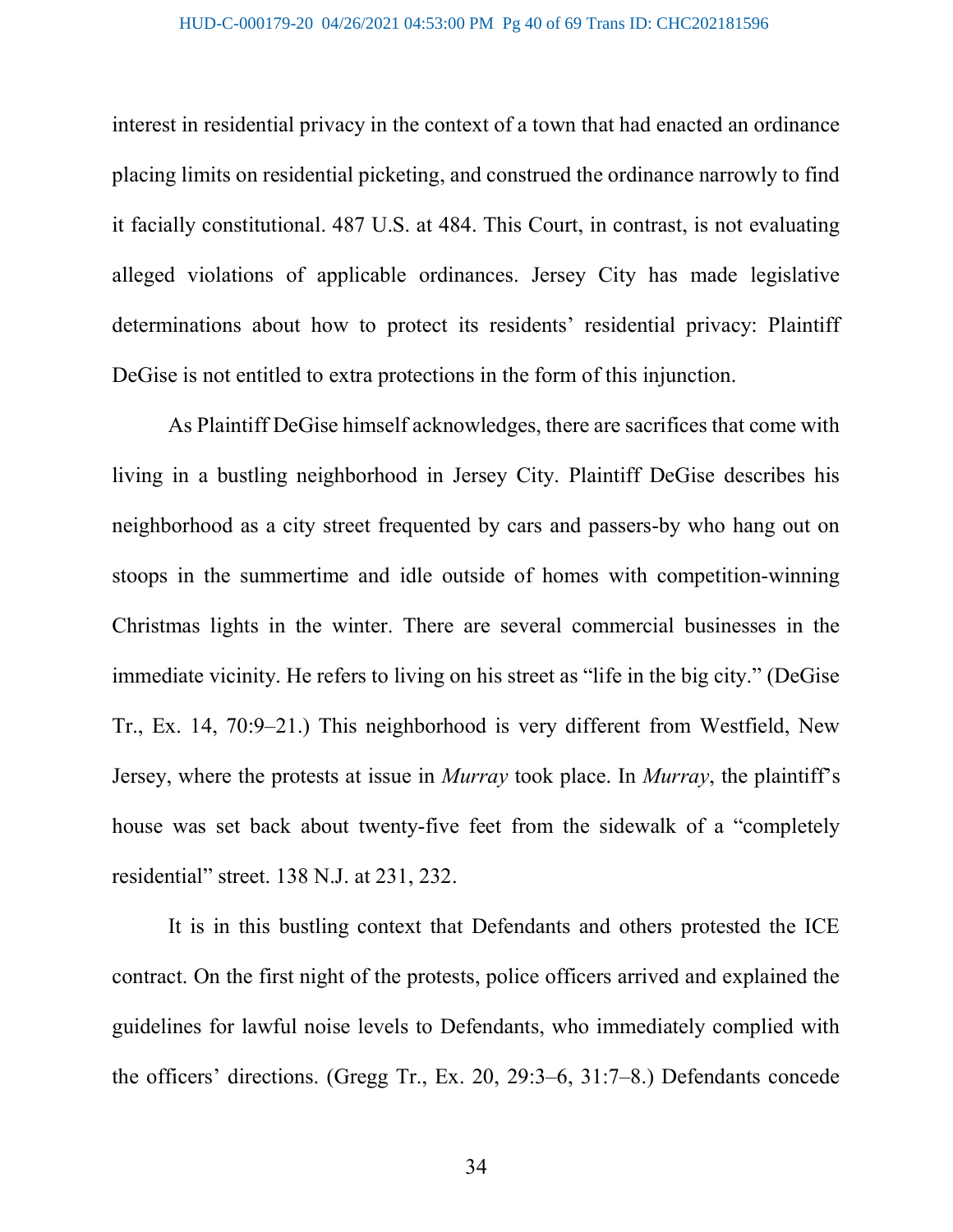that protesters may have shone flashlights or lanterns into the DeGise residence on the first night of the protests (see, e.g., Gregg Am. Ans. to Interrogs., Ex. 16, No. 24), but Defendants took pains to educate participants and control the actions of the group on subsequent nights (see id.), and any lights shining into the DeGise residence were fleeting and accidental (Sarwate Tr., Ex. 44, 26:14–27:9).

After the first night of protests, Defendants regularly arrived on New York Avenue between 9 and 10 p.m., and stopped their chanting to hold a silent vigil starting at 10 p.m.; as a result, their chanting was never longer than one hour in length. (Gregg Tr., Ex. 20, 47:8–12; Torres Tr., Ex. 5, 21:4–9.) To comply with the Jersey City noise ordinance, the protesters took care to promptly end their chants and other noise-making at 10 p.m., when the maximum permissible decibel level decreased, and even provided one- and three-minute warnings before the deadline to cease making noise. (Gregg Tr., Ex. 20, 47:6-8, 83:15-25; Signal Chat Screenshots, Ex. 34, DEFTORRES0012; Ex. 35, DEFTORRES0017.) Defendants researched the maximum decibel levels permissible before 10 p.m., and adjusted the volume levels on voice amplification devices accordingly. (See, e.g., Torres Ans. to Interrogs., Ex. 30, No. 6; Torres Tr., Ex. 5, 37:16–38:25.) At no point did Plaintiff DeGise see the protesters block the sidewalk or prevent people or cars from passing. (DeGise Tr., Ex. 14, 85:6–9.)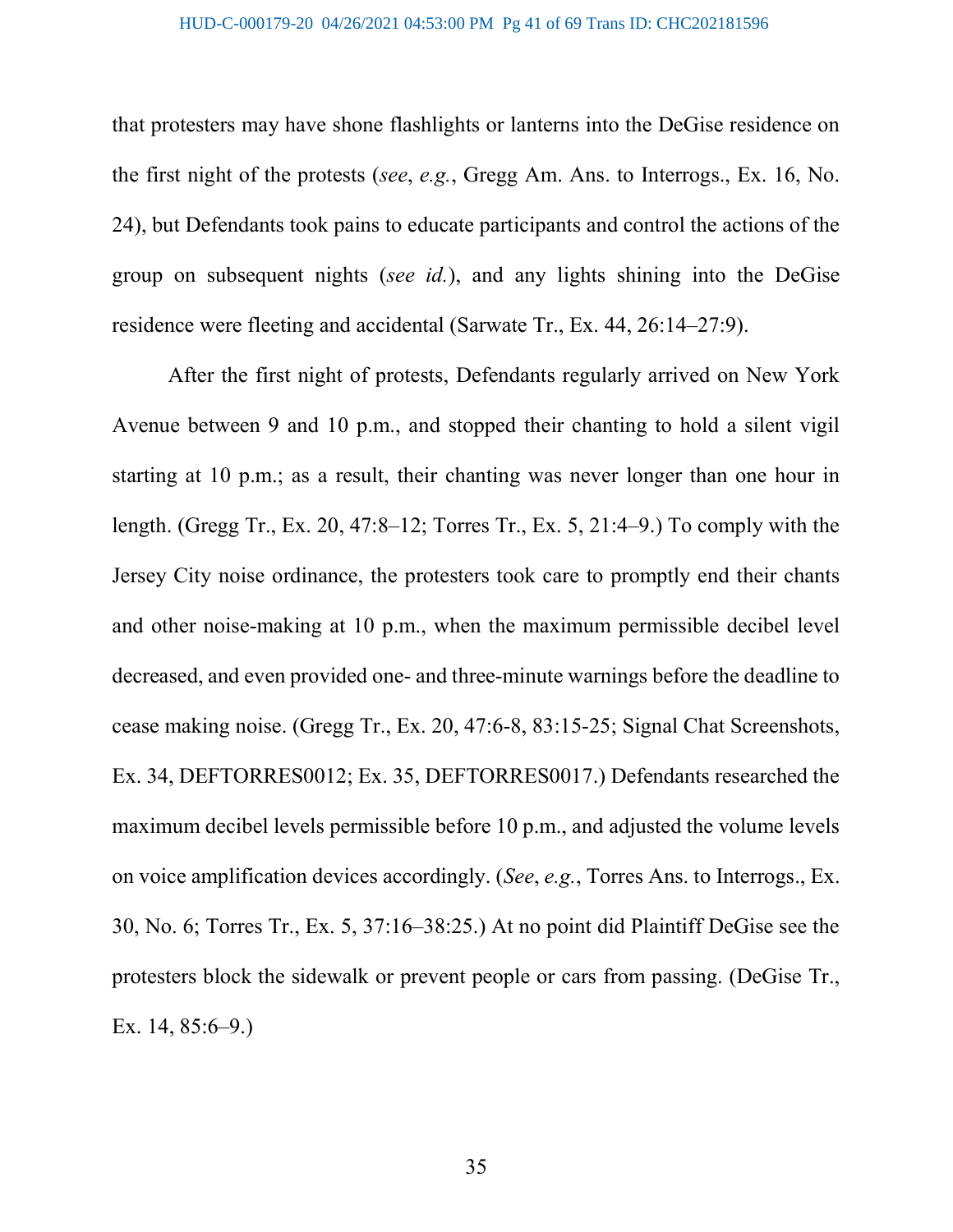Defendants' actions during the protests were noticeably less intrusive than the activity at issue in Murray, and even less so after December 3. Unlike the picketers in Murray, Defendants did not ring the doorbell, nor did they speak with DeGise or his family members. *Compare Murray*, 138 N.J. at 212 (defendant told plaintiff's 14-year-old son to tell his father to stop doing abortions), with (DeGise Tr., Ex. 14, 78:18–19, 80:3–5). There is no evidence that protesters trespassed on DeGise's property, except accidentally onto the driveway, to let someone pass by.<sup>21</sup> Compare Murray, 138 N.J. at 212, with (DeGise Tr., Ex. 14, 78:14–17; DeGennaro Tr., Ex. 15, 63:4–6; Flannelly Tr., Ex. 25, 40:24–41:24). There was never any physical altercation with protesters outside the DeGise residence. Compare Murray, 138 N.J. at 214 with (DeGise Tr., Ex. 14, 98:19–24). Protesters' dialogue with passersby was described as polite by a county official (Krywinski Tr., Ex. 22, 100:12–15), and resulted in some neighbors joining the protests, occasionally testifying about their experiences as immigrants (Torres Tr., Ex. 5, 18:13–18; Gregg Tr., Ex. 20, 33:24– 34:7). One neighbor gave Defendants a bag of homemade chocolate chip cookies. (Sarwate Tweet, Ex. 44, at DEFSARWATE0021; Torres Tweet, Ex. 42, at DEFTORRES0006.) Thus, Defendants' speech did not significantly intrude upon

<sup>&</sup>lt;sup>21</sup> Notwithstanding Plaintiff DeGise's and Captain DeGennaro's belief that a sidewalk abutting a home belongs to that homeowner (see DeGise Tr., Ex. 14, 79:22–25; DeGennaro Tr., Ex. 15, 43:13–15), the sidewalks are public property, see Roman v. City of Plainfield, 388 N.J. Super. 527, 534–35 (App. Div. 2006) (finding a public sidewalk to be public property under N.J.S.A. 59:4-2).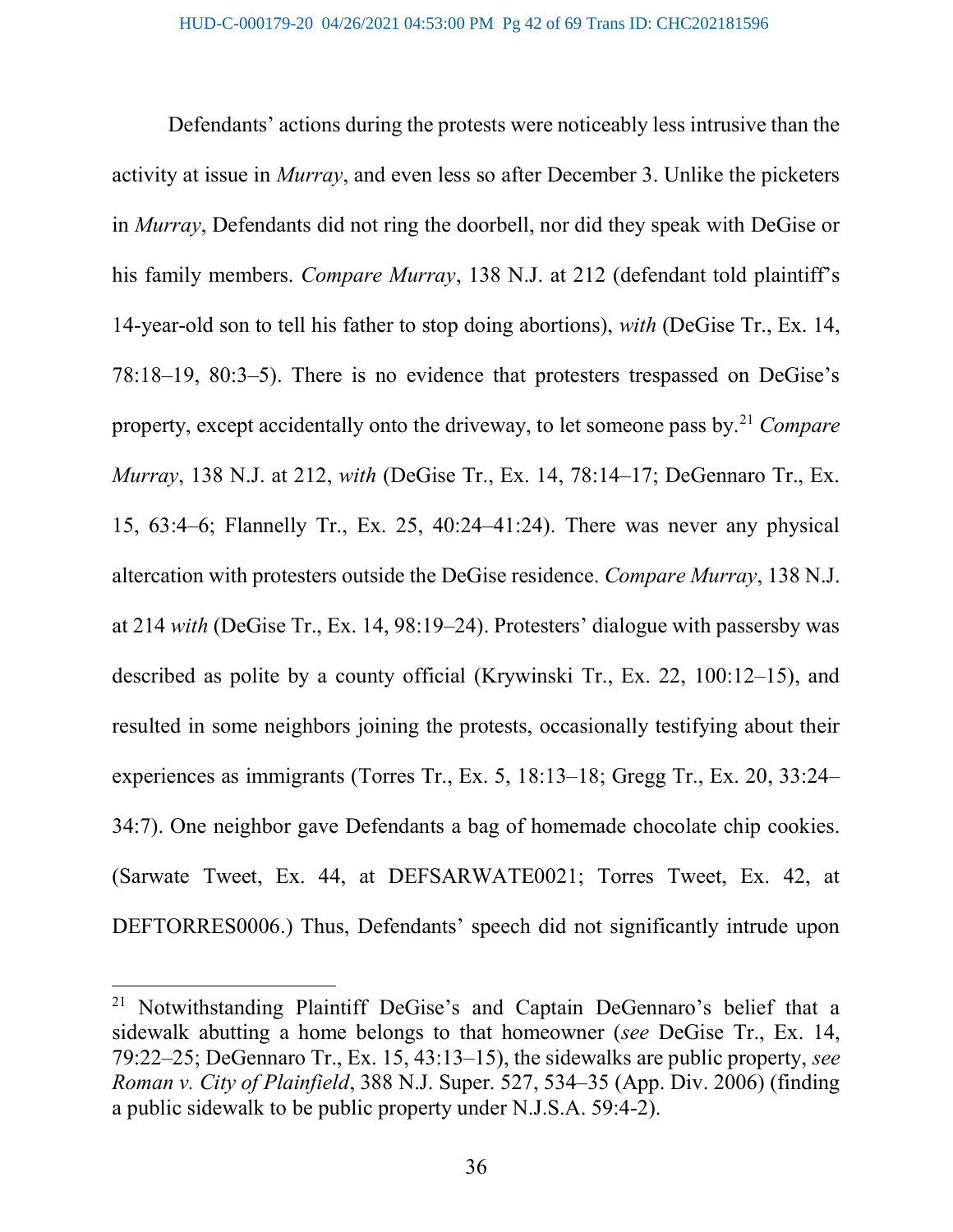Plaintiff DeGise's residential privacy. (The residential privacy of the other Plaintiffs was similarly not compromised since no action took place near their residences.) $^{22}$ 

Courts have recognized the need to protect the "unwilling listener" from unwanted speech when inside the home because, unlike how an individual can seek to avoid unwelcome speech when in public by walking another way or averting one's eyes, a person is a "captive audience" at home. See, e.g., Frisby, 487 U.S. at 484 ("Although in many locations, we expect individuals simply to avoid speech they do not want to hear . . . the home is different." (internal citations omitted)). But captive audience jurisprudence cannot be so broad as to apply to the facts in this case. Defendants not only conformed with applicable ordinances, but their actions were similar to that of prior protesters that Plaintiff DeGise welcomed.<sup>23</sup> An injunction in this case would result in a blanket rule with no limiting principle. Under this interpretation of Murray, anyone could get an injunction to stop people from free speech activities in front of their home. It would not matter whether residential

<sup>&</sup>lt;sup>22</sup> Plaintiffs characterize protesters' behavior as "threatening," but the only ostensibly threatening behavior they have alleged happened after the TRO was issued and has no connection with Defendants. (See, e.g., DeGise Tr., Ex. 14, 126:11–15, 127:5–10 (conceding that he "do[esn't] have anything to prove" that a package of glitter sent to his home was related to the ICE Contract or that Defendants sent the package); id. at 122:18–24 (stating there was no reason to believe that Defendants made threatening phone calls).)

 $^{23}$  To the extent that these protests differed from the firefighters' protest because they happened at night, Jersey City has already decided what noise levels are permissible at night. Defendants complied with those restrictions.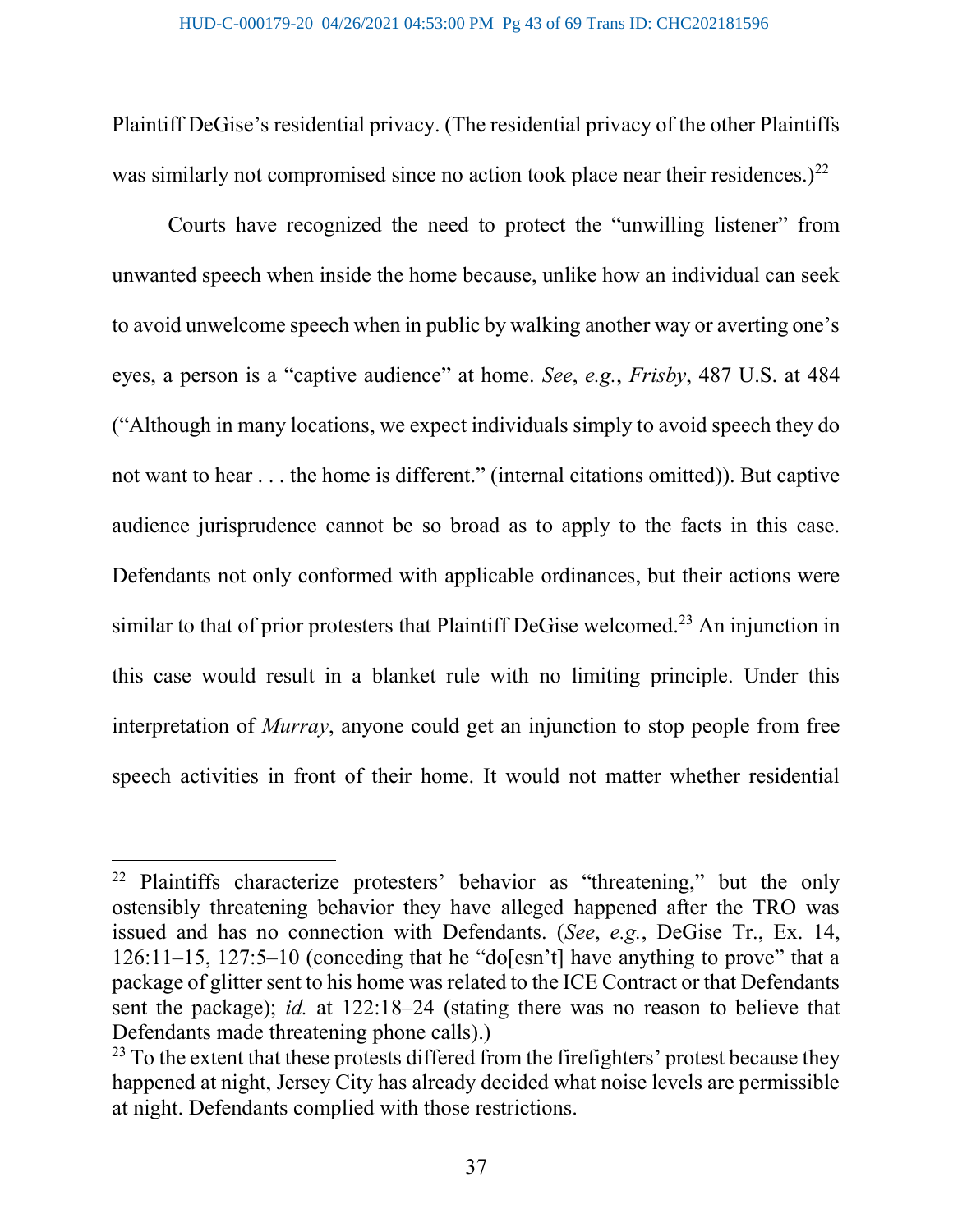privacy was actually being intruded upon. It would not matter that there were no concerns for harm or safety. It would not matter what the municipality's governing body had determined regarding appropriate noise restrictions for its residents.

# B. The TRO burdens more protected speech than required to serve the government's limited interest.

Plaintiffs' testimony during discovery evinces an erroneous belief that the interest in residential privacy shields them from exposure to expressive activity in which they are uninterested. This position distorts *Murray*. Whatever residential privacy interest does exist does not permit the government to completely shut out speech with which it disagrees – and especially not speech directed at elected representatives.

New Jersey case law examining restraints on the public's freedom to picket outside their elected officials' residences is sparse. But in other contexts, New Jersey courts have consistently found that New Jerseyans' interests outweigh public officials' individual privacy interests. Courts' decisions in these other contexts strongly suggest that the New Jersey Constitution's robust and explicit protection of New Jerseyans' rights to assemble and "make known their opinions to their representatives, and to petition for redress of grievances," N.J. Const., art. I, ¶ 18, affords greater weight to speech directed at elected representatives.

For example, New Jersey upheld a local ordinance requiring public employees to file financial disclosures detailing personal assets, despite public officials' claim

38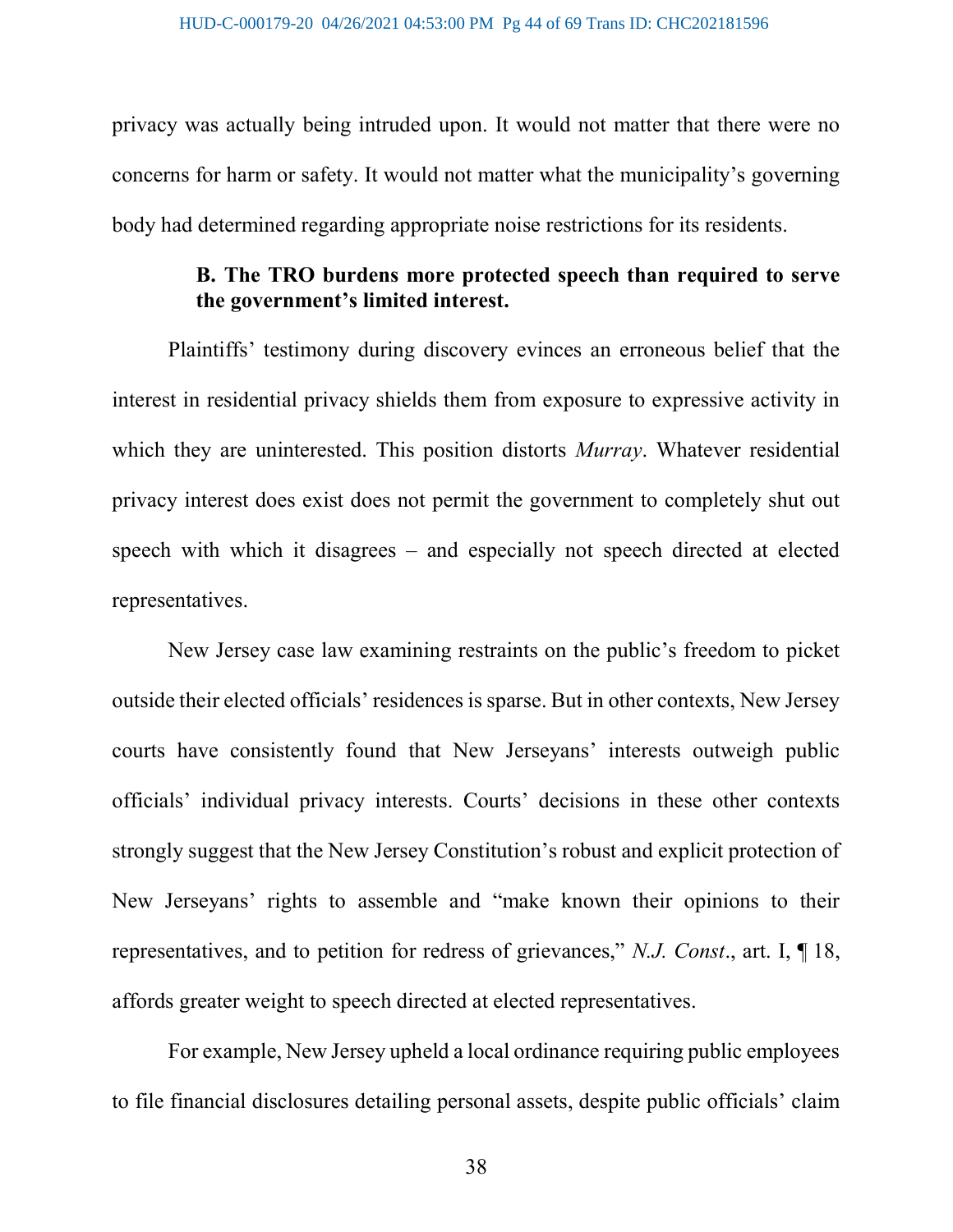that these disclosures constituted an invasion of personal privacy. See Lehrhaupt v. Flynn, 140 N.J. Super. 250, 261–62 (App. Div. 1976) ("The public official, on the other hand, should be ready to subordinate his right of privacy to the extent that it may be appropriate to effectuate the common weal."). Additionally,

[b]y accepting public employment an individual steps from the category of a purely private citizen to that of a public citizen. And in that transition he must of necessity subordinate his private rights to the extent that they may compete or conflict with the superior right of the public to achieve honest and efficient government.

Id. at 262.

Here, unlike in *Murray*, where the defendants' speech was aimed at a private resident, all Plaintiffs are public representatives, who have brought this action in their official capacities. Implicit in those positions as elected officials are the responsibility to hear grievances from constituents. Murray did not have occasion to consider the importance of a public official's availability to the public, nor weigh the essential freedoms of speech, assembly, and expression toward elected representatives against residential privacy interests. To effectuate the affirmative protections in New Jersey's Constitution, it is necessary to evaluate the public interest in speech directed towards publicly-elected representatives, who have accepted the unique responsibilities and attention that accompany their positions.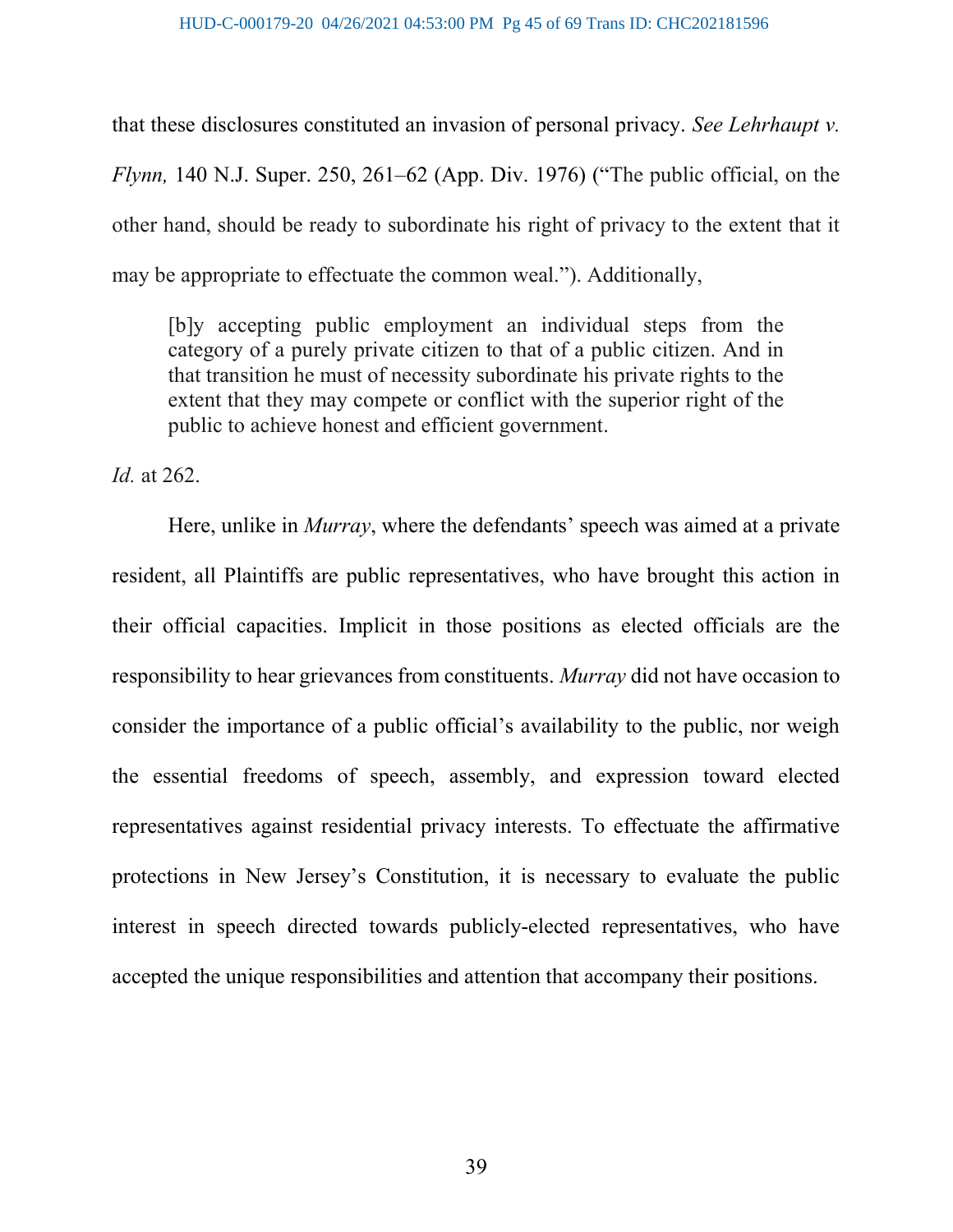# C. The TRO is not narrowly tailored to achieve any governmental interest in residential privacy.

#### 1. The TRO on its face is not narrowly tailored.

Even if content neutral, "laws may not transgress the boundaries fixed by the Constitution for freedom of expression," and "[a]ccordingly, the scrutiny to be accorded [government action] that trenches upon first amendment liberties must be especially scrupulous." State v. Burkert, 231 N.J. 257, 275–76 (2017) (internal quotation marks and citations omitted). The activities prohibited by the TRO and proposed injunction in this matter burden a substantial amount of First Amendment speech and are not narrowly tailored.

The limitations here are more restrictive than even those imposed in *Murray* v. Lawson, in which the New Jersey Supreme Court modified an injunction on remand from the U.S. Supreme Court for further deliberation after the U.S. Supreme Court's decision in Madsen. As modified, the injunction affirmed by the New Jersey Supreme Court in *Murray* provided that Defendants and all those in active concert or participation with them:

(1) are prohibited at all times and on all days from picketing in any form within 100 feet of the property line of the Murray residence, located at 917 Carlton Road, Westfield, New Jersey;

(2) may picket in a group of no more than ten persons outside the 100– foot zone around the Murray residence for one hour every two weeks; [and]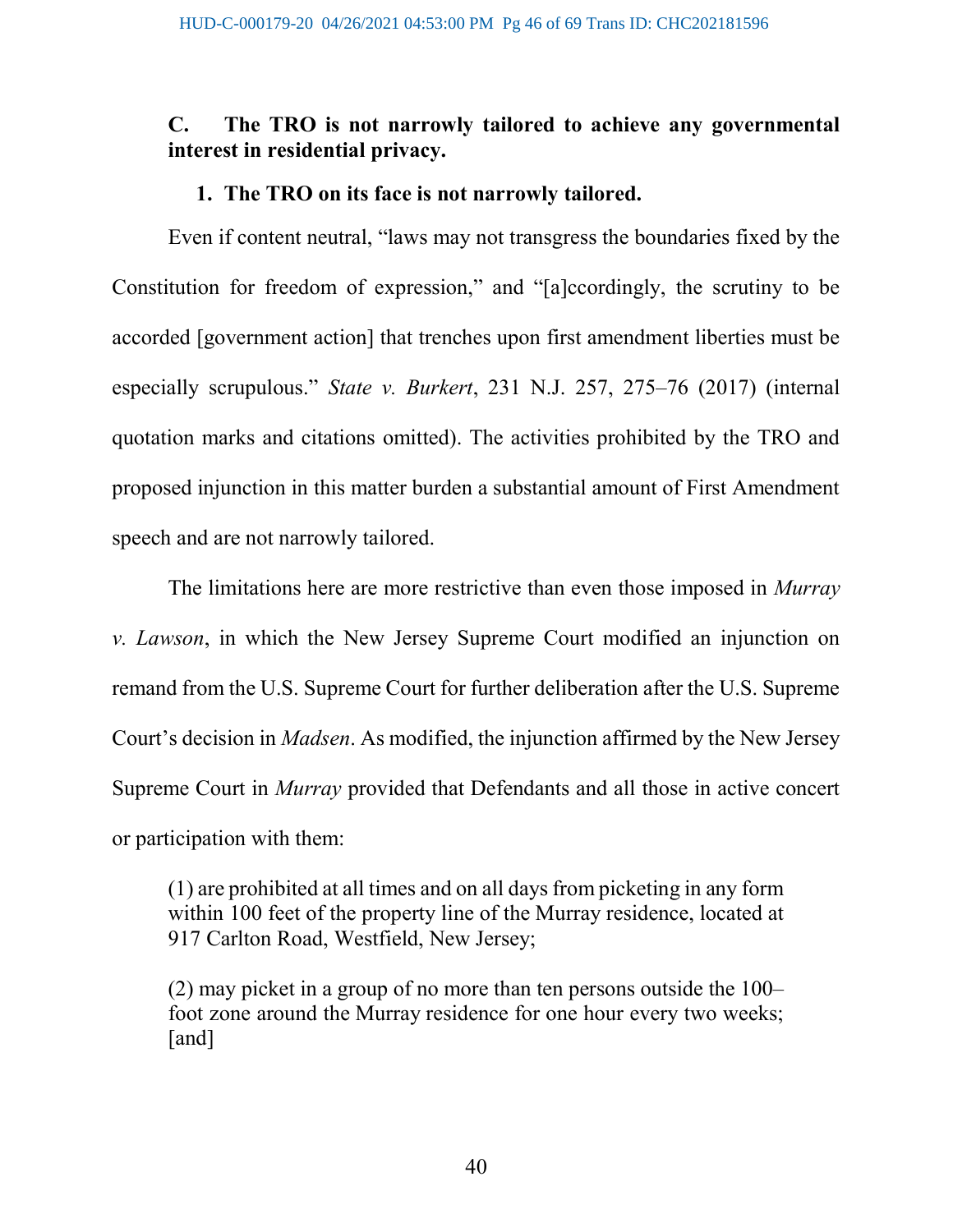(3) must notify the Westfield police department at least twenty-four hours prior to any intended instance of picketing pursuant to this injunction of the number of picketers and of the time and duration of the intended picketing.

138 N.J. at 234.

In modifying the injunction, the *Murray* Court attempted to ensure that "defendants w[ould] be able to get their message across." *Id*. Because the TRO in this case does not strike this balance, it cannot withstand scrutiny even if this Court finds that the restrictions on Defendants' speech are content neutral.

The most obvious issue with the TRO is its restrictions as to Plaintiff DeGise. The TRO states: "As to Plaintiff DeGise, compelling the Defendants to protest/picket, if at all, in the area limited to the corner of New York Avenue and Congress Street in the City of Jersey City, New Jersey[.]" (TRO, at ¶ B.) This language precludes Defendants from protesting or picketing *anywhere except* "in the area limited to the corner of New York Avenue and Congress Street." Id. From various Plaintiffs' and witnesses' testimony, it is apparent that they assume that the 200-foot buffer requirement imposed on "the other Plaintiffs" in Paragraph C of the TRO also applies to Plaintiff DeGise. (See, e.g., Flannelly Tr., Ex. 25, 90:19–22.) But that is not what the TRO says. A TRO that confines all expressive activity directed toward Plaintiff DeGise to a single street corner in the entirety of Jersey City – also precluding, presumably, speech outside of Plaintiff DeGise's county office – is clearly not narrowly tailored.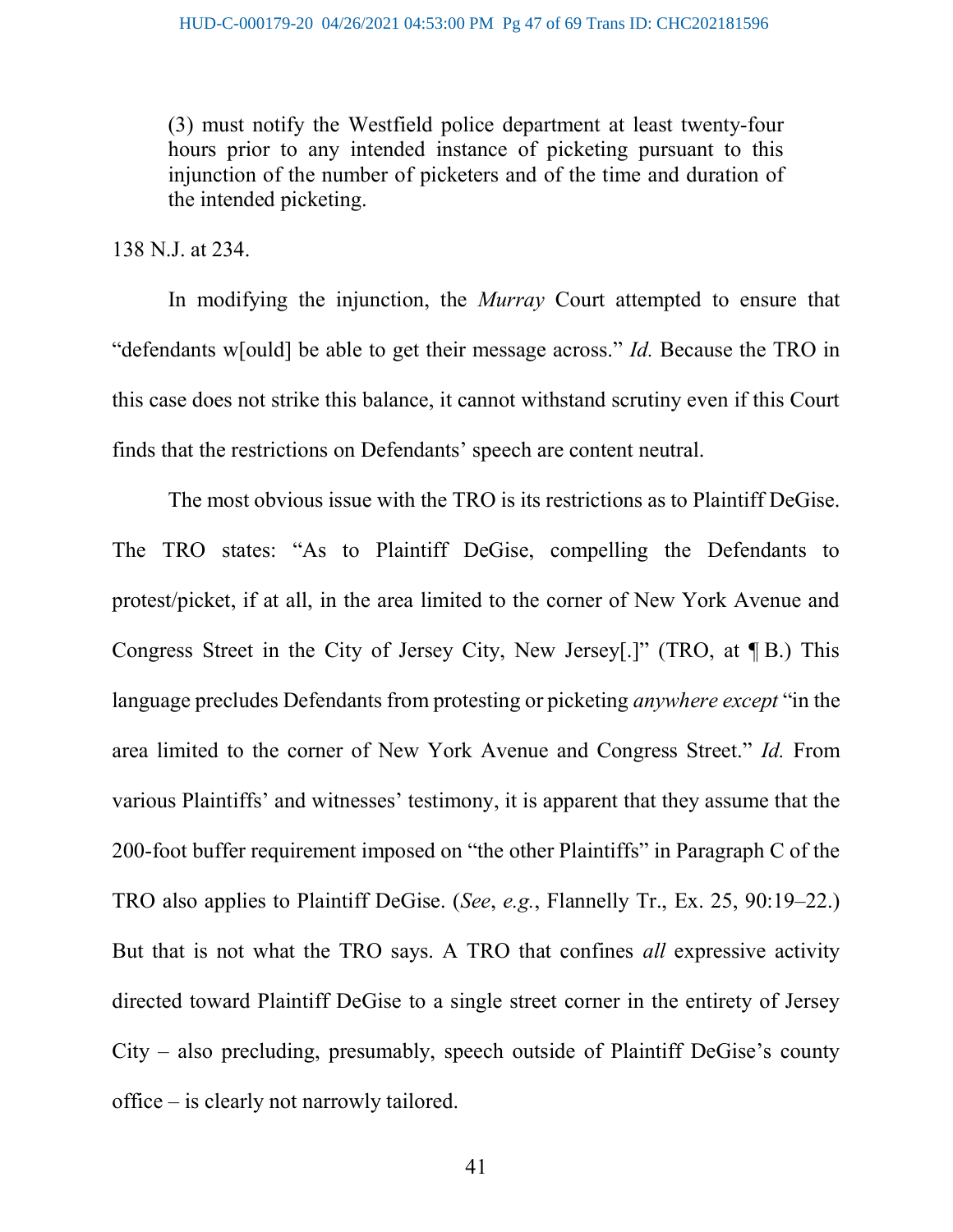Aside from this initial matter, a 200-foot buffer would nonetheless be extreme. In *Murray*, the injunction was modified to a 100-foot buffer zone that took into account the lot size in Westfield, narrowing the buffer zone between picketers and the intended recipient to a mere one-and-a-half lots. 138 N.J. at 223. The buffer zone also still permitted the picketers to picket on the plaintiff's block, which was 1800 feet long. Id. (noting that under the original Murray injunction, "Defendants c[ould] picket on the remainder of the Murrays' block" because "the injunction ban[ned] picketing within 300 feet of the Murray residence and the block on which they live is 1800 feet long"). Taking these facts into account, the Murray Court specifically tailored its injunction to prevent only the activity that "inherently and offensively" interfered with the plaintiff's residential privacy, id. at 224, including entering the property to ring the doorbell and initiating direct contact with the occupants of the home. See id. at 212.

Importantly, however, the modified Murray injunction was limited enough to permit the plaintiff to hear the picketers' message. The injunction was specifically tailored to permit "the Murrays [to] enjoy their domestic tranquility inside their house, but if they choose to go out into their yard, they will see the picketers a mere lot-and-a-half away." Murray, 138 N.J. at 234. This was in contrast to the original 300-foot injunction, which the Court concluded was "too broad" because "if plaintiffs stayed within their residence or even walked out into their yard, the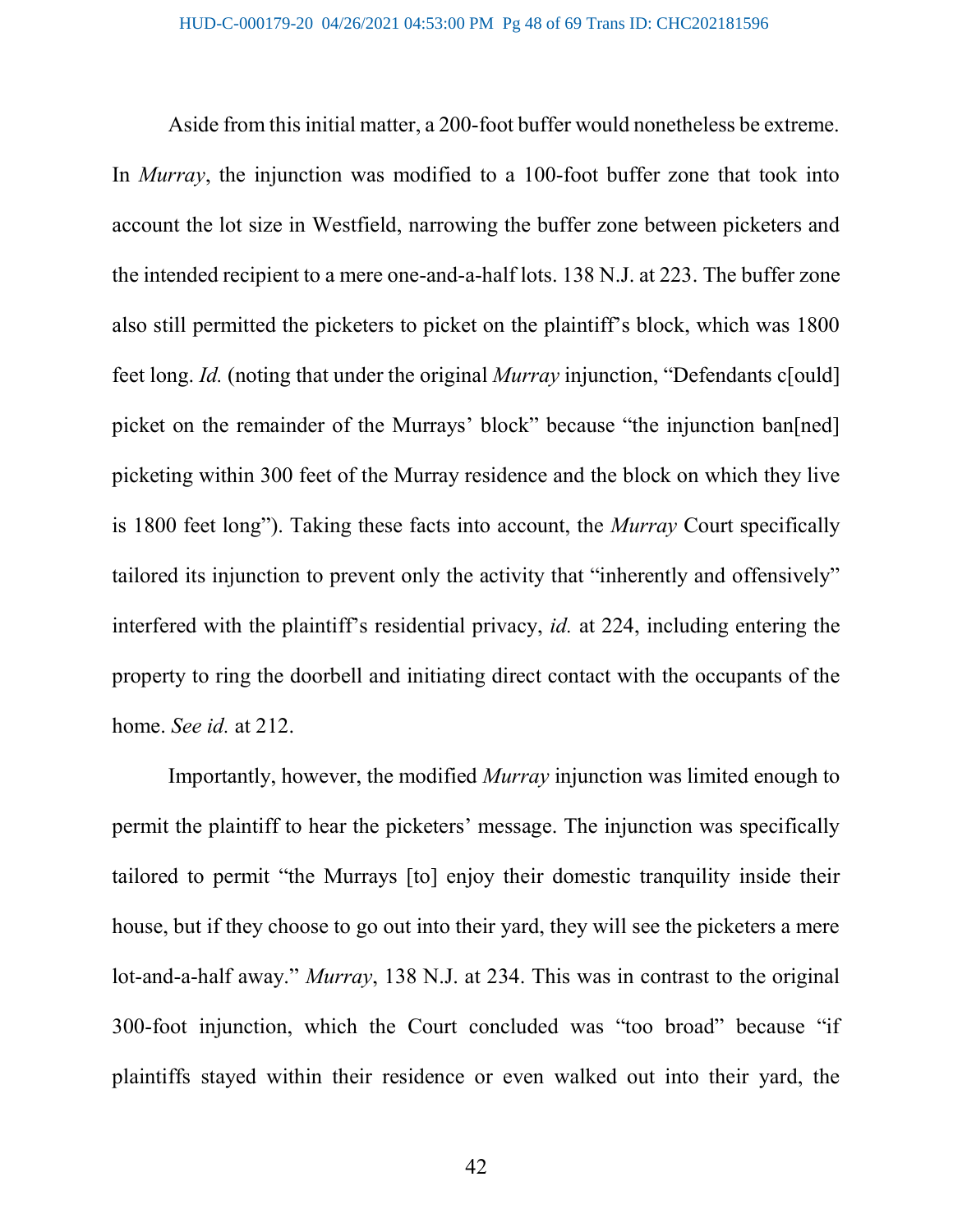picketers and their placards would not likely be visible 300 feet away." Murray, 138 N.J. at 232–33.

The lots on Plaintiff DeGise's block are significantly smaller, about 25 feet in length. (DeGise Tr., Ex. 14, 23:15–23.) The TRO's 200-foot buffer zone forces protesters more than eight houses away – well out of earshot or eyesight of their intended audience, particularly in the context of a noisy city street. Even if Plaintiff DeGise were to choose to go out into his yard, the protesters could not make themselves seen or heard. (Id. at 188:6–14.) Defendants' ability to convey their message would be severely impeded if the County Executive was not even able to see them.

Plaintiffs have repeatedly emphasized that the protesters' political views are minority views that are not held by most of the voting public, ostensibly to justify dismissing them. (See, e.g., DeGise Op-ed, Ex. 31 ("They claim that they speak for the residents, but in fact, they only speak for themselves – isolated, radical extremists who don't understand Hudson County and never will."); Hudson TV Article, Ex. 13, at DEFTORRES0117–19 ("Advocates who oppose the ICE contract claim they represent the majority of public opinion. They are completely wrong . . . People who do support these radical positions are extremists and the vast majority of Americans know this.").) Indeed, Plaintiff DeGise complained about "the actions of a handful of protesters." (DeGise Tr., Ex. 14, 115:1–12.) That Plaintiffs perceive the advocates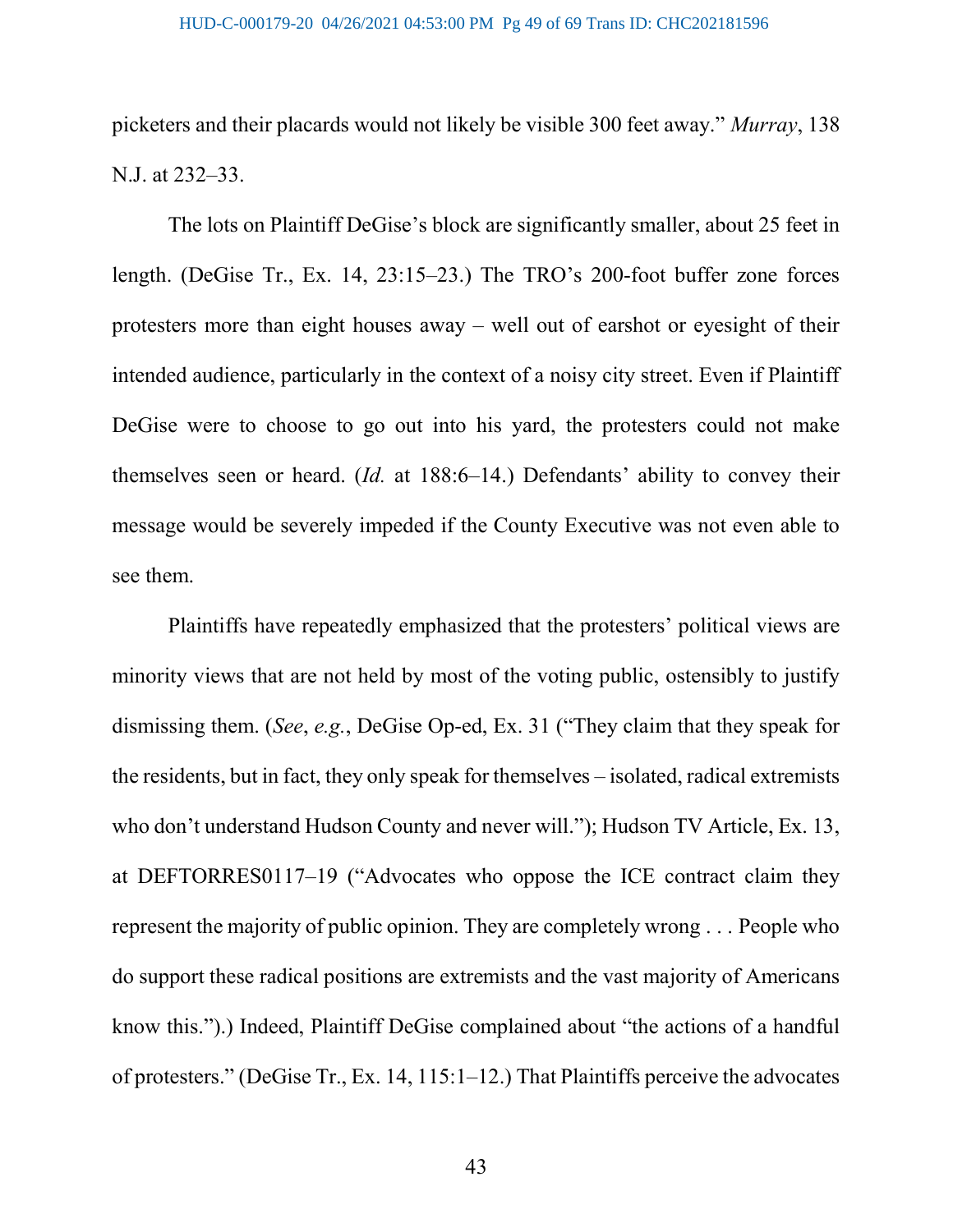to hold a minority view makes it more important that their speech not be curtailed, not less.

As to the Plaintiffs other than the County Executive, any restrictions near their residences, let alone a 200-foot restriction, are excessive and not narrowly tailored because there have never been any protests in the vicinity of any of the other Plaintiffs' residences, nor any evidence that Defendants intended to locate protests there. (Cifelli Tr., Ex. 11, 71:11–13; Romano Tr., Ex. 10, 41:7–10, 42:11–15; Vainieri Tr., Ex. 12, at 66:22–67:3; Kopacz RFA, Ex. 38, at ¶ 2; Rodrigues RFA, Ex. 39, at ¶ 2.) The other Plaintiffs' only explanation as to why they were concerned about protests in front of their homes was the fact that there were protests in front of Plaintiff DeGise's house, and some phone calls which were never tied to Defendants. (Cifelli Tr., Ex. 11, 64:17–22, 72:11–24 (acknowledging that he has no evidence to suggest a nexus between the threatening call he reported and the protests, and relying on the fact that "if [the protesters] came to DeGise's house they can come to Cifelli's house" to explain why he anticipated protesters outside his residence); Vainieri Tr., Ex. 12, 72:14–25, 79:11–24 (acknowledging that two threatening calls he has reported as reason to fear protesters did not reference ICE or immigration detention, "ha[ve] nothing to do with the case," and pointing only to a "hunch" to explain why the calls are linked to protests about the ICE contract); Kopacz RFA, Ex. 38, at ¶ 4; Rodrigues RFA, Ex. 39, at  $\P$  4.) There is no evidence that any expressive activity –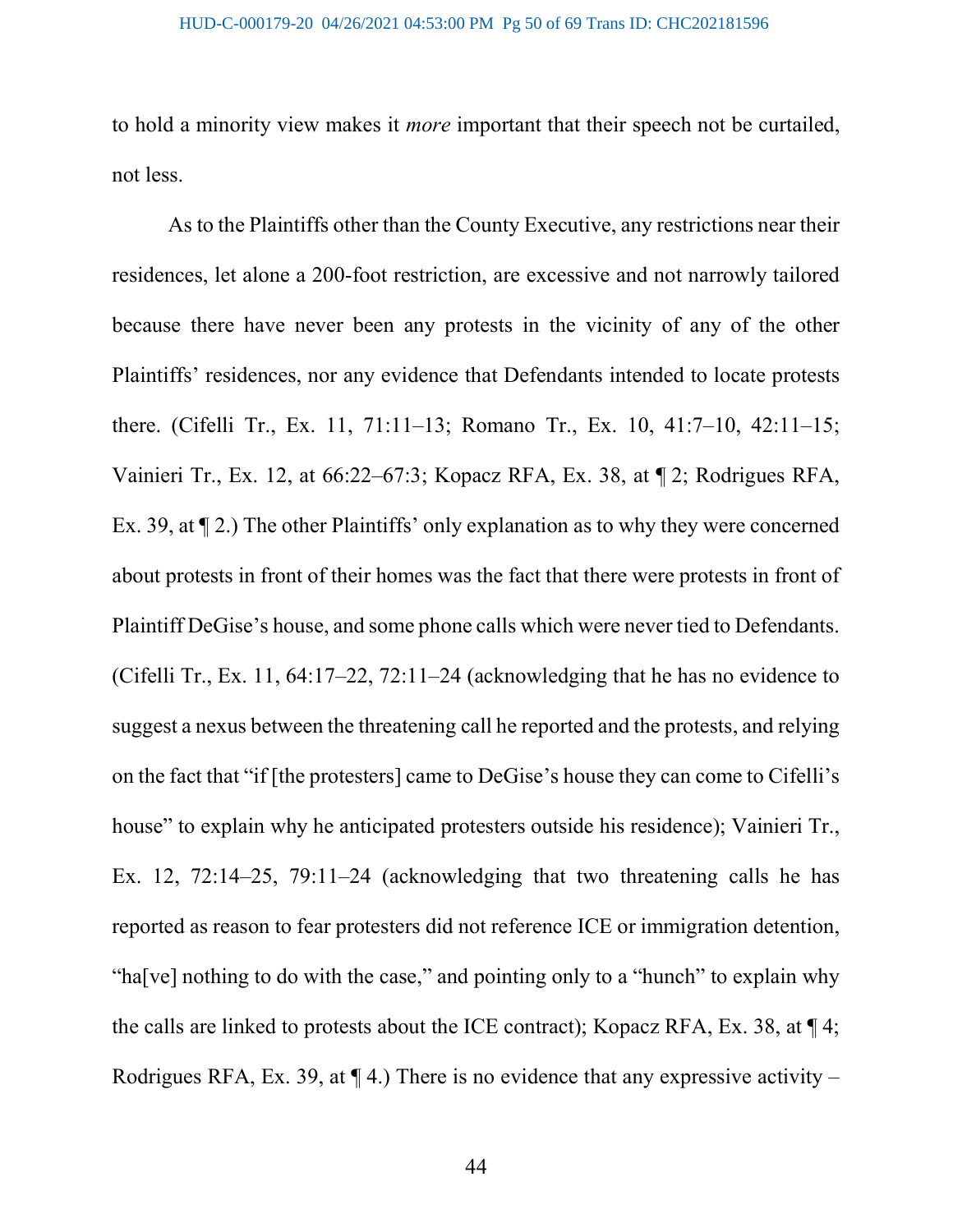let alone intrusive expressive activity – would take place in front of those other residences.

The TRO also limits the number of protesters to no "more than 10 people present during any protest or picket." (TRO, ¶ F.) Though this number is the same limit as in Murray, Murray involved 57 individuals who gathered in the suburban neighborhood. 138 N.J. at 212. By contrast, placing a limit on a group that the parties agree was typically comprised of only around ten to fifteen people each night, (see, e.g., Little Ans. to Interrogs., Ex. 17, No. 21; Torres Ans. to Interrogs., Ex. 26, No. 21; Pls.' Am. Compl., ¶ 18), does little to further any residential privacy interest. There is nothing in the record that justifies limiting the number of protesters, who have made a conscious effort to comply with local ordinances. Importantly, limiting the number of people who can protest when, according to Plaintiffs, the protesters represent a minority viewpoint further pushes an already marginalized viewpoint into the shadows. Furthermore, limiting the number of protesters raises questions of enforcement. If police officers are tasked with enforcing the limit on protesters, it is unclear how law enforcement authorities will identify protesters when, as described infra Part III.C.3, the TRO does not define "protest," inappropriately leaving this determination to the officers' discretion.

The TRO completely restricts protests to between the hours of 7 and 8 p.m., "no more often than one night every two weeks." (TRO, ¶¶ C–D.) Given that

45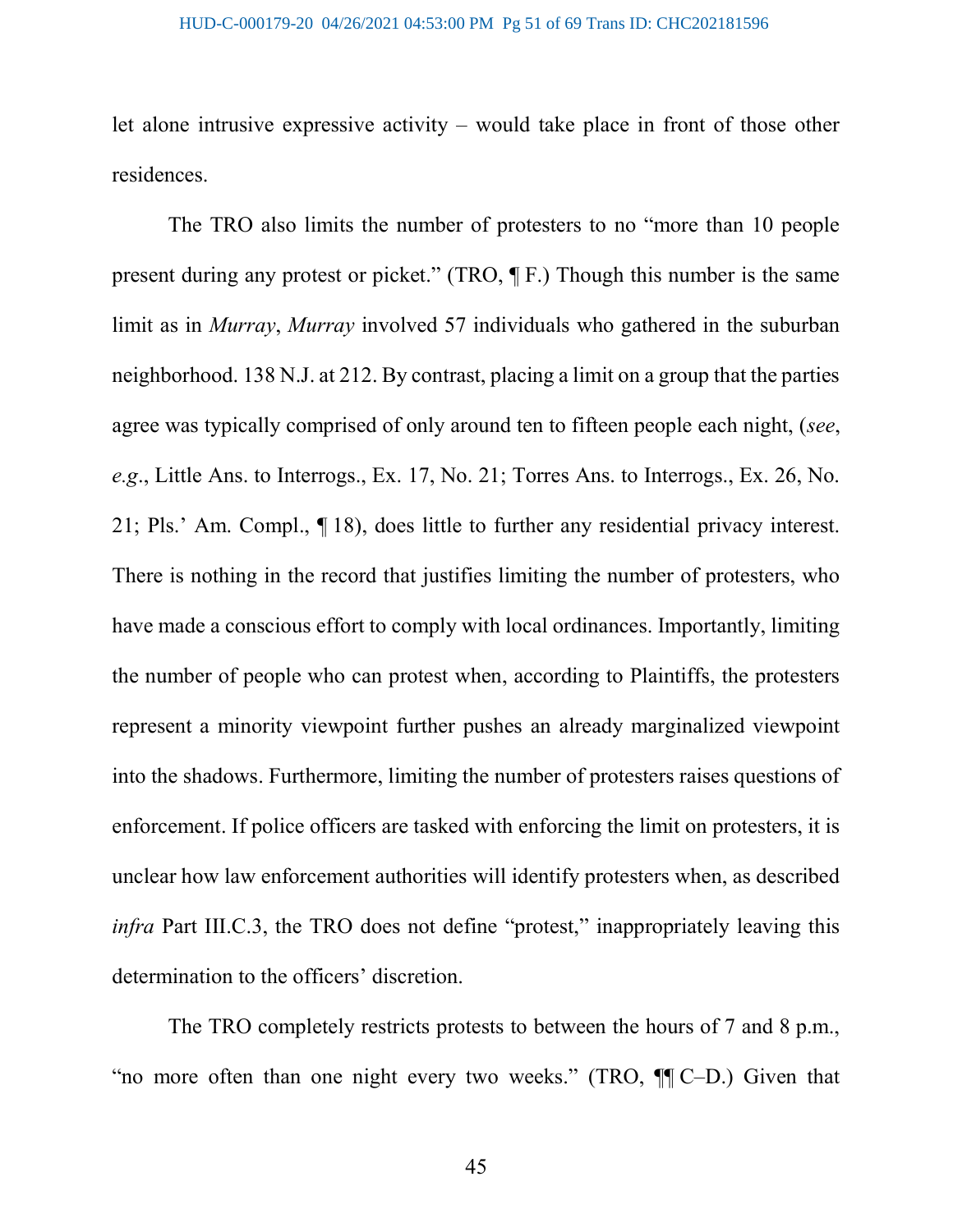Defendants' protests were limited in duration, that they did not engage in threatening or harassing activity, and that Defendants carefully coordinated their timing so as not to run afoul of existing noise ordinances, such a severe curtailment of protest is not narrowly tailored.

Finally, the TRO requires protesters to notify JCPD and HCSO "at least 24 hours prior to the start of any protest." (Id. ¶ G.) This requirement to invite police presence chills speech, especially after individuals were arrested pursuant to the TRO. (See, e.g., Torres Tr., Ex. 5, 102:23–103:20 (expressing that she and others fear being arrested by police for protesting).) Like the other components of the TRO, there is no tailoring between this requirement and the conduct of Defendants, who strove to comply with applicable laws.

## 2. The TRO is not narrowly tailored because it burdens speech beyond what is directed at the County Executive.

The TRO's restrictions also prevent engagement with other residents on Plaintiff DeGise's block. As explained *supra* Part  $II(a)(i)$ , upon observing the small gathering on various nights between December 3 and December 7, protesters engaged with several of Plaintiff DeGise's neighbors and some neighbors who found the protesters' message compelling joined the group. (Torres Tr., Ex. 5, 18:13–18; Gregg Tr., Ex. 20, 33:24–34:7.) Under the TRO, Defendants are not only prohibited from expressing opposition near the DeGise residence, but they are wholly prevented from speaking with others in the vicinity who may be interested in their message.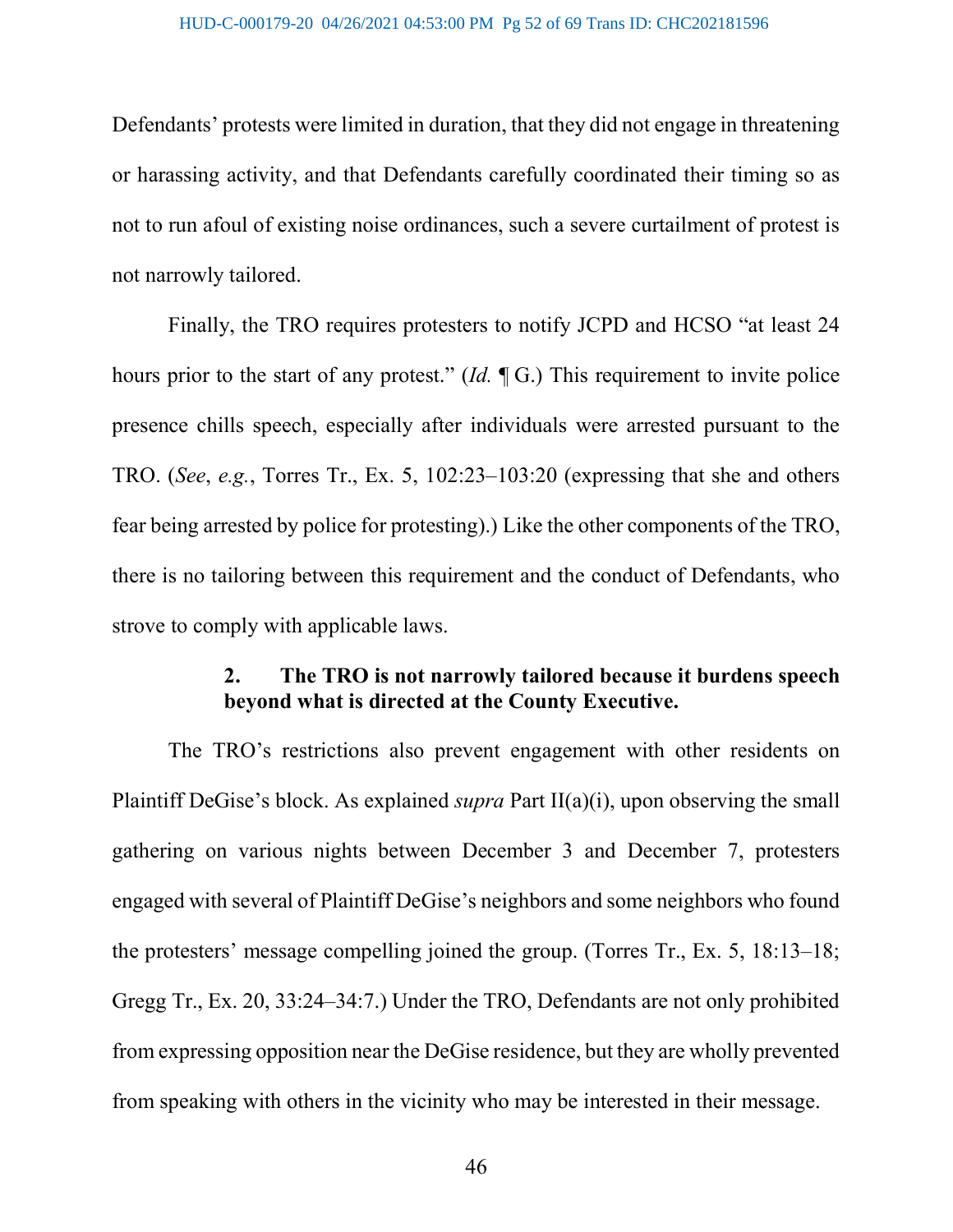Despite Plaintiff DeGise's complaints of noise, not a single protester was arrested, ticketed, or fined before the arrests on December 8 arising out of the Temporary Restraining Order. This is true in spite of the constant police presence at the protests. (DeGise Tr., Ex. 14, 51:12–13, 52:17–53:3, 55:10–18, 57:5–10.) Critically, the noise ordinance reflects Jersey City's determination of the noise level above which its residents should not be subjected. Plaintiffs may address noise issues through enforcement of local noise and sidewalk ordinances, but instead are using injunctive relief to seek extra quiet and privacy beyond the city's determination.

It is certainly easier for Plaintiffs to prohibit all protesting, rather than enforce a local ordinance. But "[t]o meet the requirement of narrow tailoring, the government must demonstrate that alternative measures that burden substantially less speech would fail to achieve the government's interests, not simply that the chosen route is easier. . . . [T]he prime objective of the First Amendment is not efficiency." McCullen v. Coakley, 573 U.S. 464, 495 (2014).

## 3. The TRO is not narrowly tailored because it is overbroad, chills speech, and constitutes a vague order that unconstitutionally leaves too much up to the discretion of government officials.

The TRO currently enjoins, *inter alia*, the times and places in which Defendants may protest or picket (see TRO, at 3), without any definition of the word "protest," or explanation of what conduct is specifically prohibited. "It is selfevident that an indeterminate prohibition carries with it the opportunity for abuse,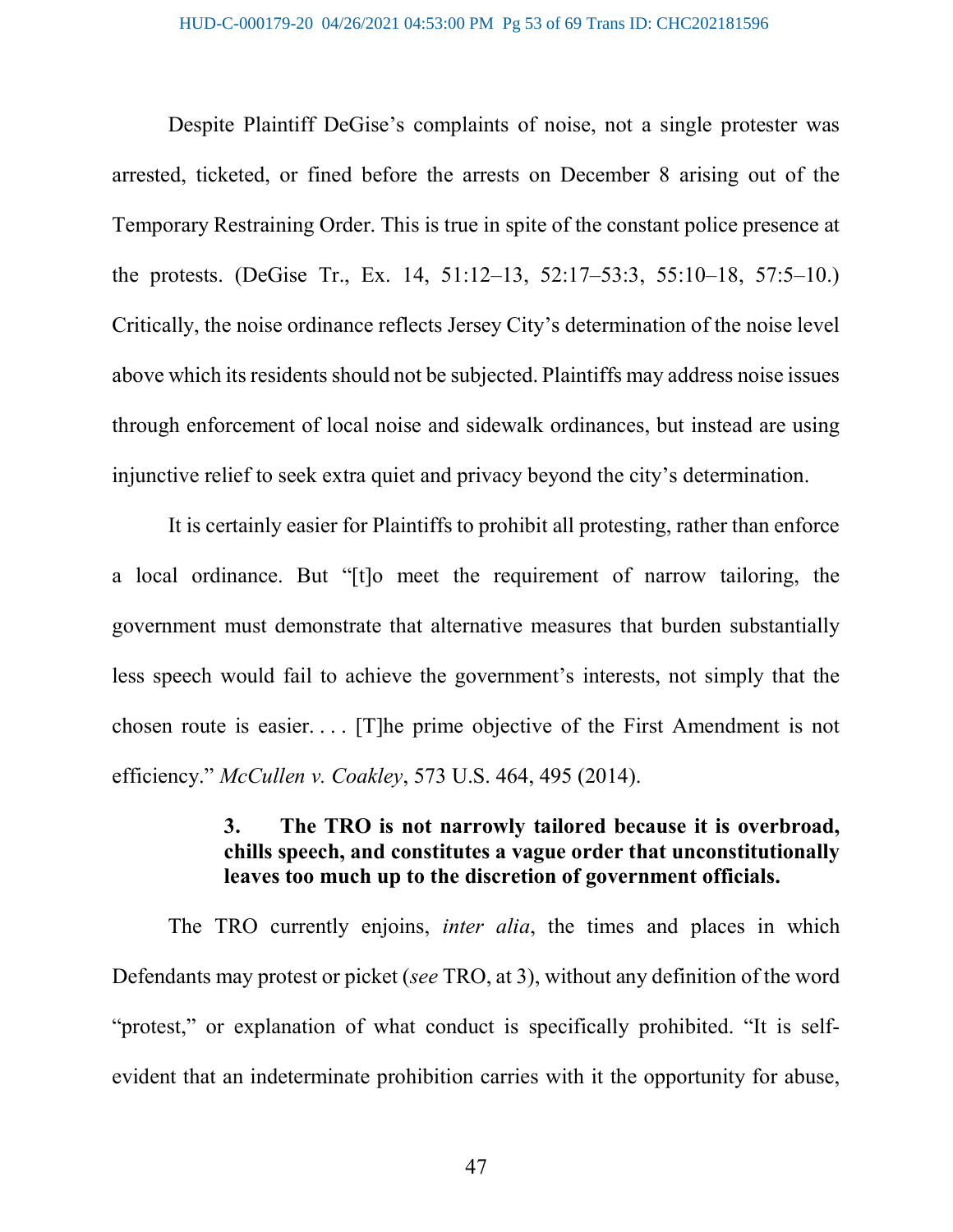especially where it has received a virtually open-ended interpretation." Minn. Voters All. v. Mansky, 138 S. Ct. 1876, 1891 (2018) (internal quotation marks and alterations omitted) (collecting cases). Moreover, because a restraining order functions by creating criminal liability for those who allegedly transgress it, the TRO's vagueness raises concerns about fair notice and chilling lawful speech. Although not legislation, the principal that "[c]riminal laws touching on speech must give fair notice of where the line is set between what is permissible and proscribed and must be drawn with appropriate definitiveness," Burkert, 231 N.J. at 276 (internal quotation marks omitted) (collecting cases), applies here. "Vague and overly broad laws criminalizing speech have the potential to chill permissible speech, causing speakers to silence themselves rather than utter words that may be subject to penal sanctions." *Id.* (collecting cases). That is exactly what happened in this instance. Additionally, "[s]uch laws give government authorities undue prosecutorial discretion, thus increasing 'the risk of discriminatory enforcement.'" Id. at 277 (quoting Reno v. ACLU, 521 U.S. 844, 872 (1997)). The discretion afforded to government officials by the TRO already issued in this case is ripe for abuse. $^{24}$ 

<sup>&</sup>lt;sup>24</sup> Defendants are concerned about discriminatory enforcement of an injunction aimed at curbing protesting of a county's policies as they relate to immigration enforcement, as suggested by the evidence in the record. For instance, Plaintiff DeGise noted in his opinion piece, and testified at his deposition that the protesters were "mostly young [and] mostly white." (DeGise Tr., Ex. 14, 168:20–23; see also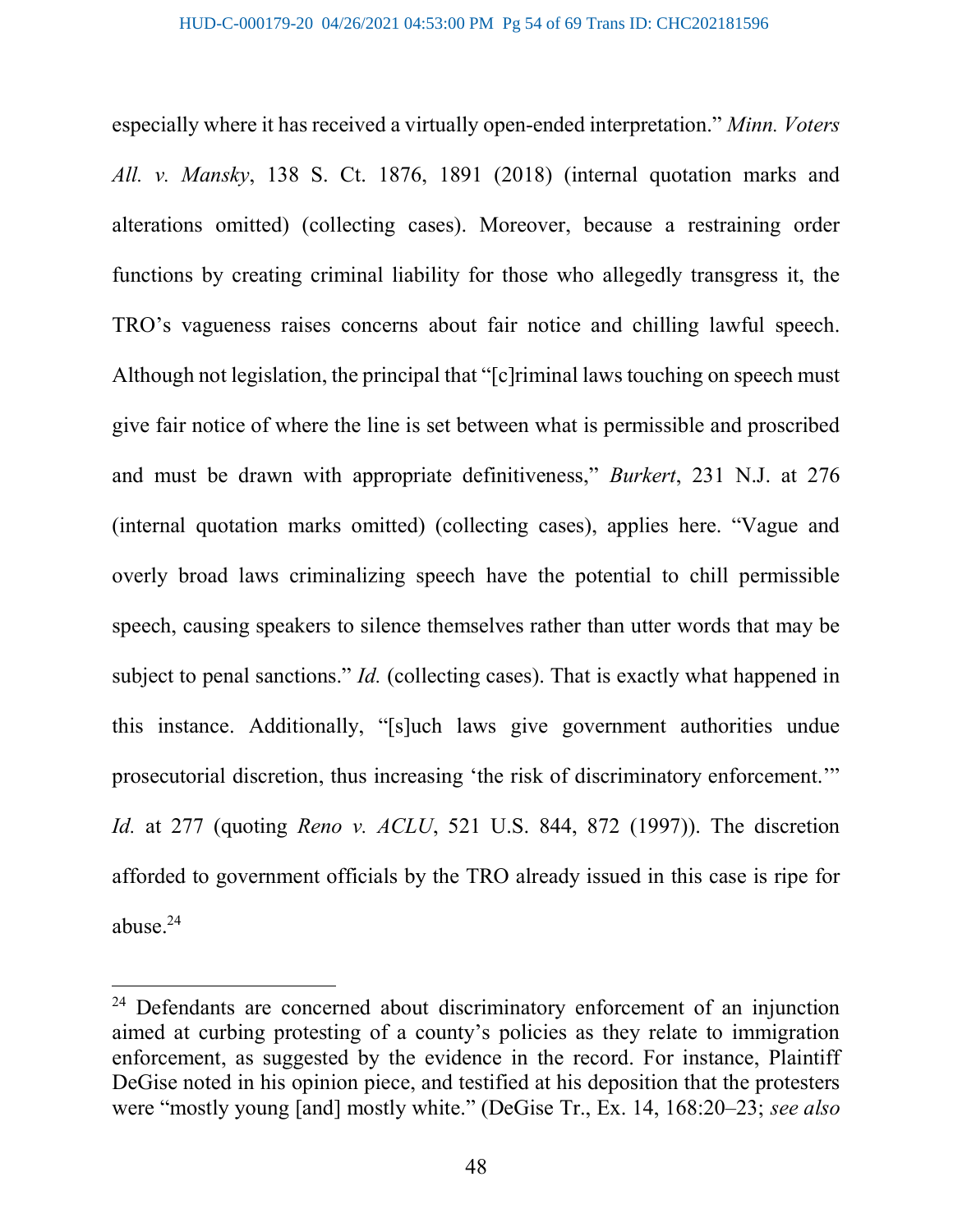Most significant is this TRO's failure to define what constitutes a "protest" or describe the actual behavior that is enjoined. This failure has led to a wide range of understandings regarding what behavior is prohibited, and therefore criminalized.<sup>25</sup> For example, Captain DeGennaro could not independently determine whether Defendants would be in violation of the TRO if they gathered to sing Christmas carols outside the DeGise residence, noting that he would have to consult with legal advisors. (DeGennaro Tr., Ex. 15, 153:18–154:1.) Sergeant Flannelly, who was assigned to be a supervisor at the security detail outside of the DeGise residence and was present on December 6 and December 8 (Flannelly Tr., Ex. 25, 21:25–22:11), also expressed uncertainty over the parameters of the TRO and did not know whether Christmas carolers would be subject to this restraint. (Id. at 105:5–15.) According to Sergeant Flannelly, Christmas carolers would be subject to it if they were wearing

id. at 169:7–9 ("So, mostly young, mostly white and the left wing extremists. And I stand by that."); id. at 171:7–16 ("It was just they're mostly white and they're mostly young and that's what I said. There is no pejorative in there. They're mostly white and they're mostly young. You know, have we reached that point in political correctness we can't call things for what they are? You know, is that – are you inferring that that's racially insulting or something like that? You know, I don't know where you're going with that one. They're young and they're white mostly.").) And yet, two out of three of the people who were not initially named in the Complaint but were arrested on December 8, 2020, are Latinx. (See Excerpt from Incident Report Form, Exhibit 37.)

<sup>&</sup>lt;sup>25</sup> Notably, Plaintiff Vainieri incorrectly believes that the TRO prohibits protest outside of his place of business. (Vainieri Tr., Ex. 12, 53:22–54:3 (explaining that he joined the present case because he "did not want to see [protests] happening to [the] front of [his] business").)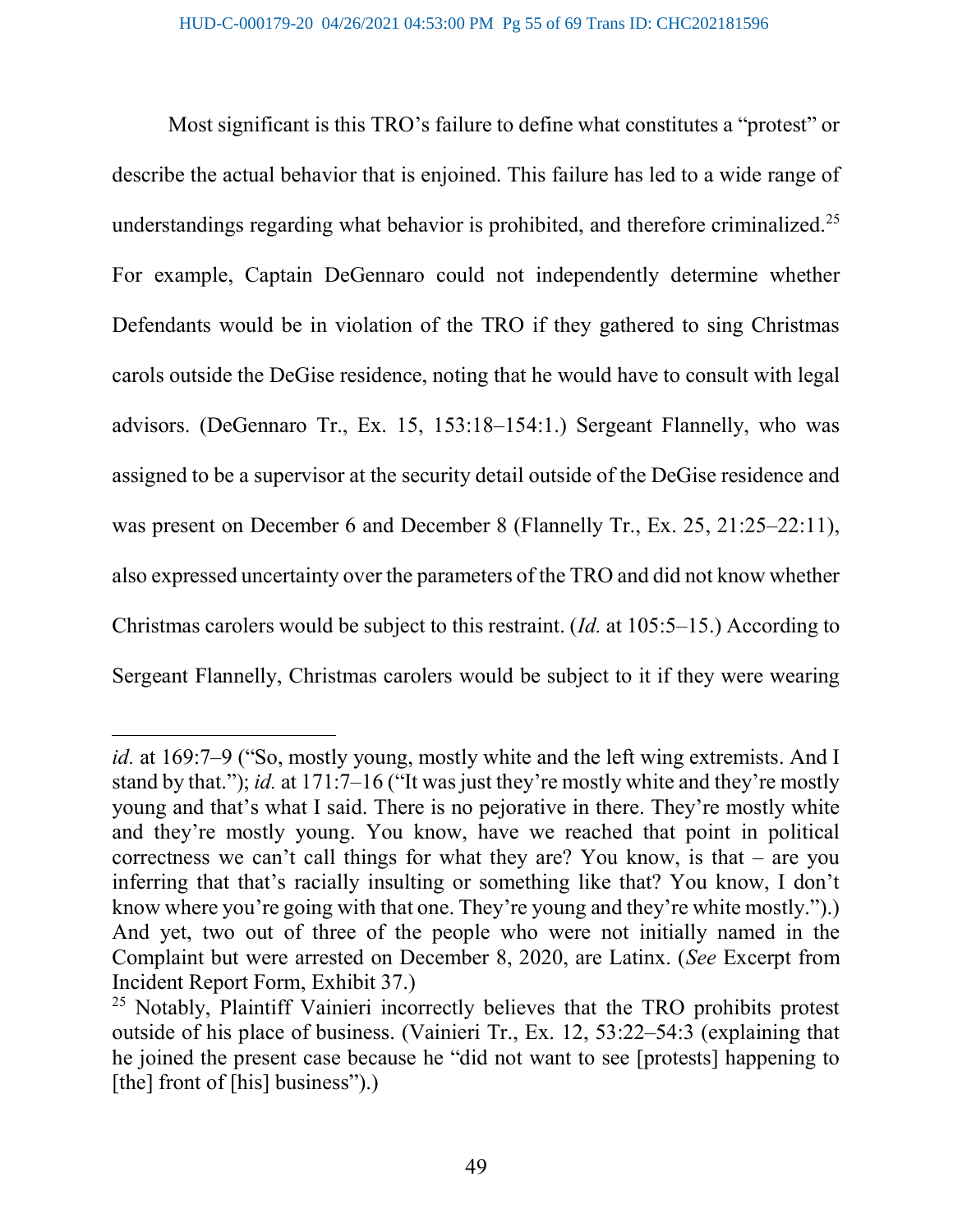anti-ICE sweatshirts while singing because that would qualify as "a form of protest." (Flannelly Tr., Ex. 25, 105:18–22.) Captain DeGennaro was not sure who is subject to the TRO's restrictions; he could not answer whether a member of a coalition seeking to abolish ICE who was not present at the protests from December 3 through December 7 would be bound by the TRO, and stated that he would need to consult with legal advisors prior to an arrest. (DeGennaro Tr., Ex. 15, at 158:8–17.) Sergeant Flannelly explained that to determine whether someone qualified as a protester subject to the TRO would depend on a number of factors, including "what they're writing" in chalk and "what they're wearing." (Flannelly Tr., Ex. 25, 106:7–12.) Regardless of the TRO's prohibitions, there does not seem to be a consensus whether *any* protest occurred on December 8, the night that arrests were made.<sup>26</sup>

The County Executive—who, as previously discussed, signed off on the arrest of protesters on December 8—also demonstrated an inconsistent understanding of the kinds of activities prohibited by the Order. According to Plaintiff DeGise, it

 $26$  (See, e.g., Krywinski Tr., Ex. 22, 118:1-12 ("Q. What did you understand that gathering on the evening of December 8th to be? A. I really had no idea because it wasn't like the previous nights where the people just started chanting. It was different that night. Q. Did you think it was a protest? A. I couldn't say it was a protest. Q. Why couldn't you say that it was a protest? A. Because I didn't observe well, maybe it was a protest, a [quiet] protest. I have really no recollection of what it could be other than a group of people that came and I know they were [quiet]."); Flannelly Tr., Ex. 25, 103:9–104:2 (Sergeant Flannelly stating that "there was to be no form of demonstration in front of the house," including a silent gathering and on "[t]hat particular night nothing was allowed").)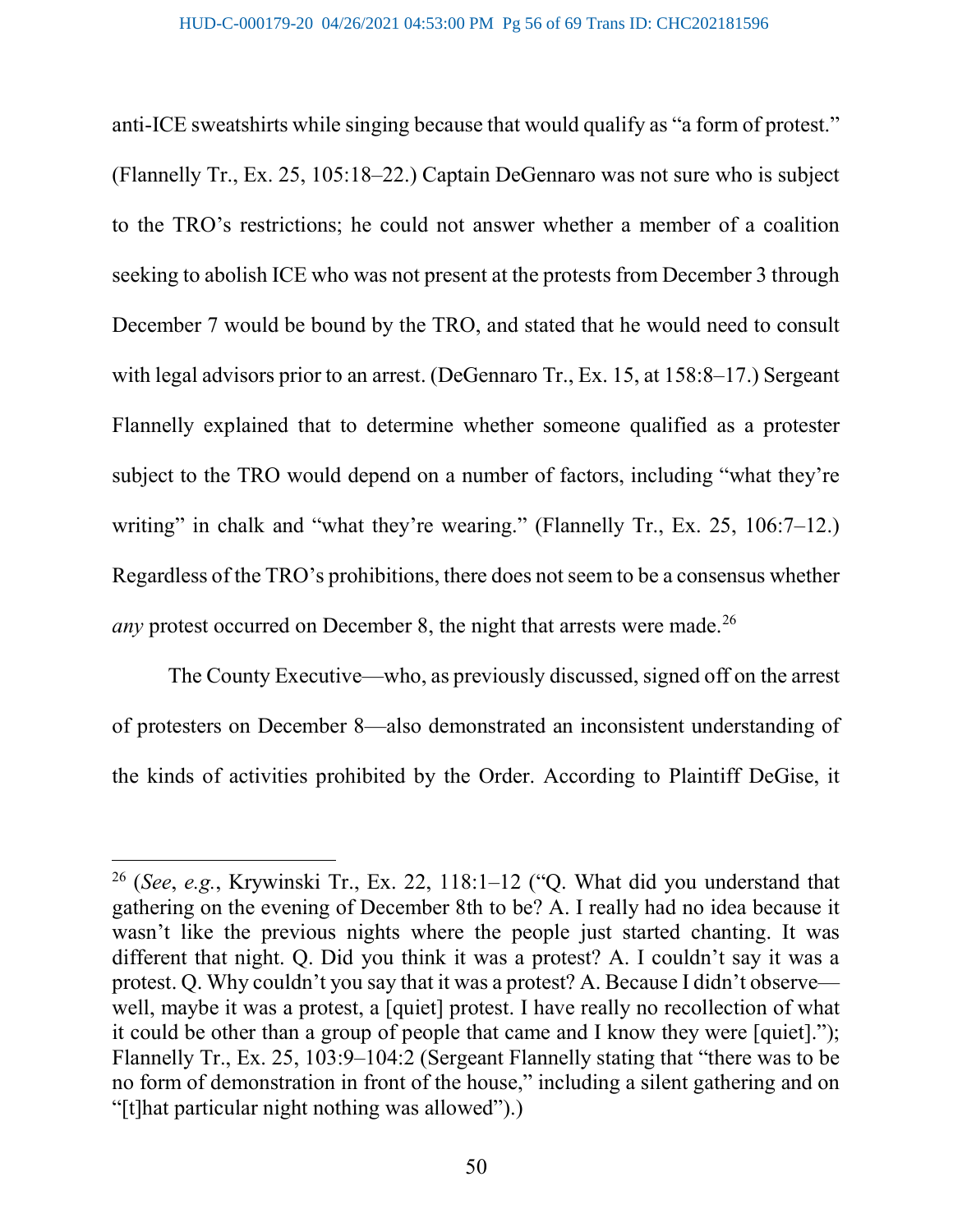would be impermissible under the TRO for a person wearing a scarf that reads "blood money" to stand outside his house because he would be targeting Mr. DeGise with a "confrontational" message. (DeGise Tr., Ex. 14, 137:21–24, 138:17–22, 139:2–5.) In fact, Plaintiff DeGise went so far as to say that someone cannot use chalk to draw a hopscotch board outside of the DeGise residence if he is "wearing a blood money scarf or something." (Id. at 137:9–20.) When asked whether it would be a violation for someone "wearing [a] scar[f] that said "blood money" to gather silently, Plaintiff DeGise responded:

I think it's wrong. I think he has every right to wear whatever he wants there but if he – if he picked out my house to stand in front of to display, you know, what he was wearing, well, that's a little different. Now I'm targeted with that. . . . And if I was targeted, you know, somebody is going to go there with a T-shirt and say something that would be contrary and confrontational to me with it, no, he shouldn't be.

(Id. at 138:17–139:5.) As written, at least some people understand the TRO to preclude an individual wearing particular clothing from standing outside of the DeGise residence.

 A frequent objection from Plaintiffs' counsel during the depositions was that understanding the TRO called for a legal conclusion, and that the witness would need to consult with counsel. However, neither those immediately bound by the injunction in this matter, nor the current unnamed protesters, are afforded that luxury; they need to understand the TRO's parameters to modify their behavior and avoid criminal liability. The TRO is simply too vague to be understood. As such, it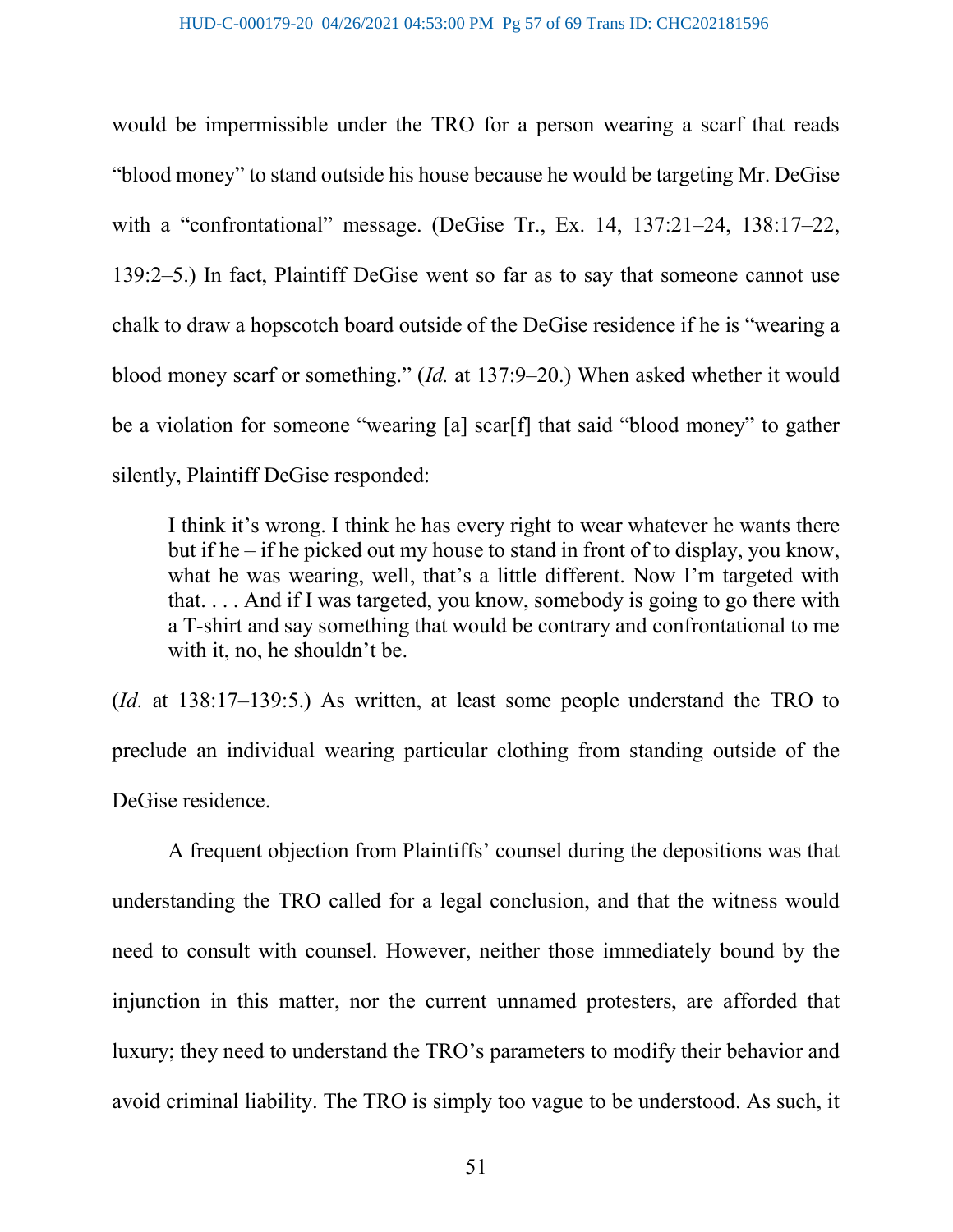is not only insufficiently tailored, but also results in per se viewpoint discrimination, as discussed supra I.A.

Decided the same year as *Murray v. Lawson*, the New Jersey Supreme Court in Horizon Health Center, 135 N.J. 126, significantly modified a permanent injunction restricting the activities of antiabortion protesters outside of medical clinics.<sup>27</sup> With respect to the "manner" restrictions of the TRO, the Court took issue with "[p]aragraph one of the trial court's injunction [that] forbids defendants from 'gathering, parading, patrolling and picketing to disrupt, intimidate or harass and specifically from using obscene or abusive language or insults or epithets, making loud accusations, and shouting statements that are abusive." Id. at 148 (alterations omitted). The Court explained that this language was not sufficiently tailored and that the restrictions should instead "focus more sharply on the actual problem caused by the noise of the protest: the volume of the noise was so great that it produced a deleterious effect on patients and staff inside the clinic." *Id.* at 149. Accordingly, the Court modified the injunction to enjoin the defendants "from screaming, chanting, singing, speaking, yelling, or producing noise in any other manner, in a volume that interfered with the provision of medical services within the Center." Id. The Court

<sup>&</sup>lt;sup>27</sup> Defendants note that this case was decided prior to *Murray v. Lawson* and *Madsen*, and thus erroneously uses a time, place, and manner analysis to evaluate whether an injunction is constitutional. Nevertheless, even under the erroneous and more forgiving standard, the Court found the discussed injunction to be insufficiently tailored.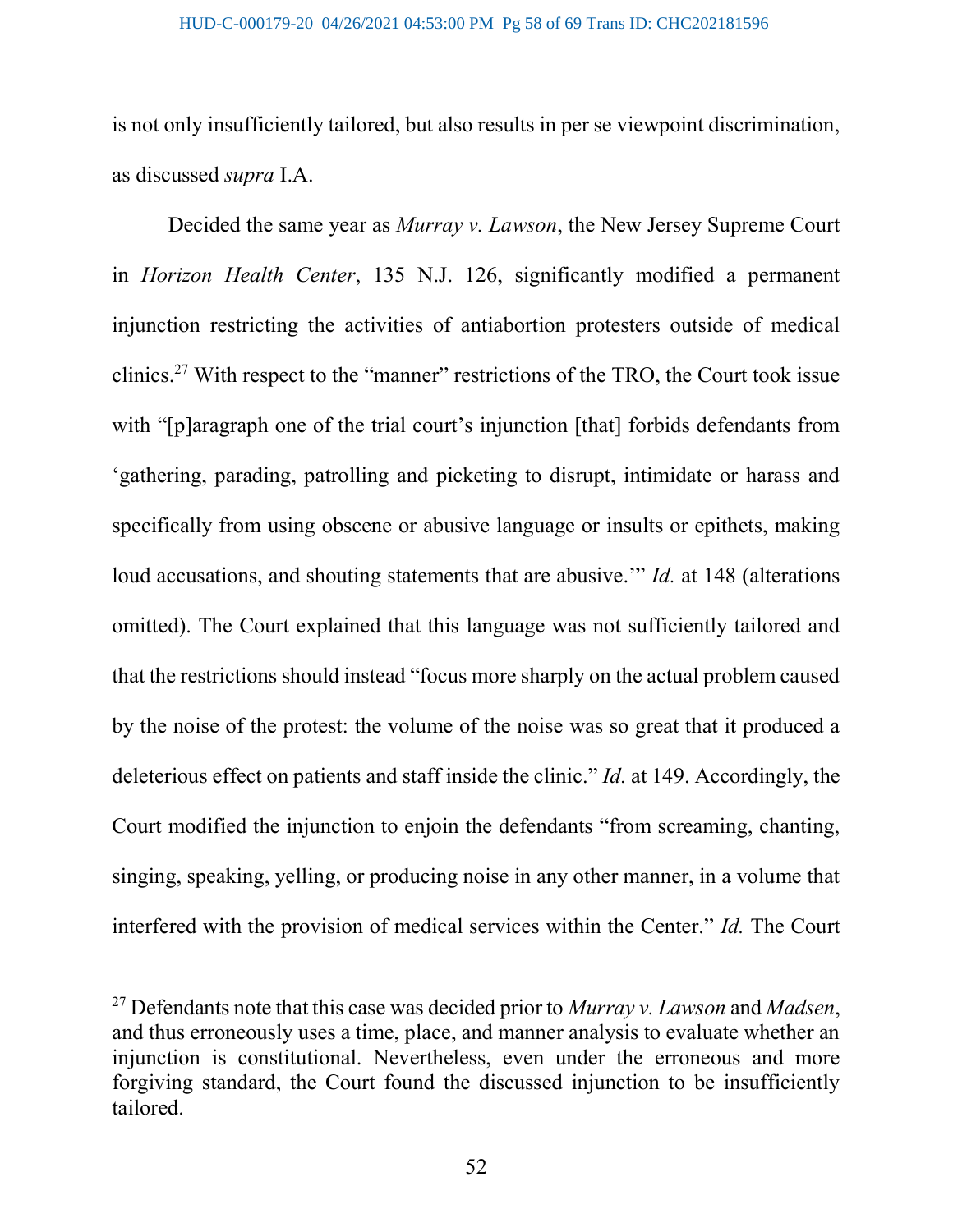chose the more specific language in part because it "closely tracks the Jersey City ordinance, which prohibits 'the creation of any excessive noises on any street adjacent to any hospital that disturbs or unduly annoys patients in the hospital.'" Id. (alterations omitted) (quoting Jersey City, N.J. Municipal Code  $\S 16-3(a)(7)$ (1988)). Should this Court find that restrictions on protesters outside of the DeGise residence are constitutional, the most appropriately tailored restrictions should closely track the already existing Jersey City noise ordinances. Those ordinances already reflect content neutral and equally applicable legislative decisions aimed at restricting the time and noise level of public protest, and are the least restrictive means of protecting residential interests.

The New Jersey Supreme Court also modified the portion of the Felicissimo injunction that "effectively create<sup>[d]</sup> a speech-free or buffer zone around the Center" by prohibiting expressive activity in front of the Center and requiring the defendants to remain across the street. Id. at 151. The Court determined:

The facts of our case lend themselves to a more permissive restriction than the one the trial court imposed. The trial court did not find that the sidewalk counselors and protesters had assaulted any patients, nor did the Center, its staff, or its patients report any violence or threats. No one filed a complaint with the police. The primary difficulties that defendants caused related to their large numbers and solid mass directly in front of the Center and to the volume of their expressive activities. Thus, we determine that rather than prohibiting all expressional activities on the sidewalk directly in front of the Center, the injunction should have allowed a limited, controlled form of expression near the entrance while restraining the troublesome mass of protesters to a location across the street.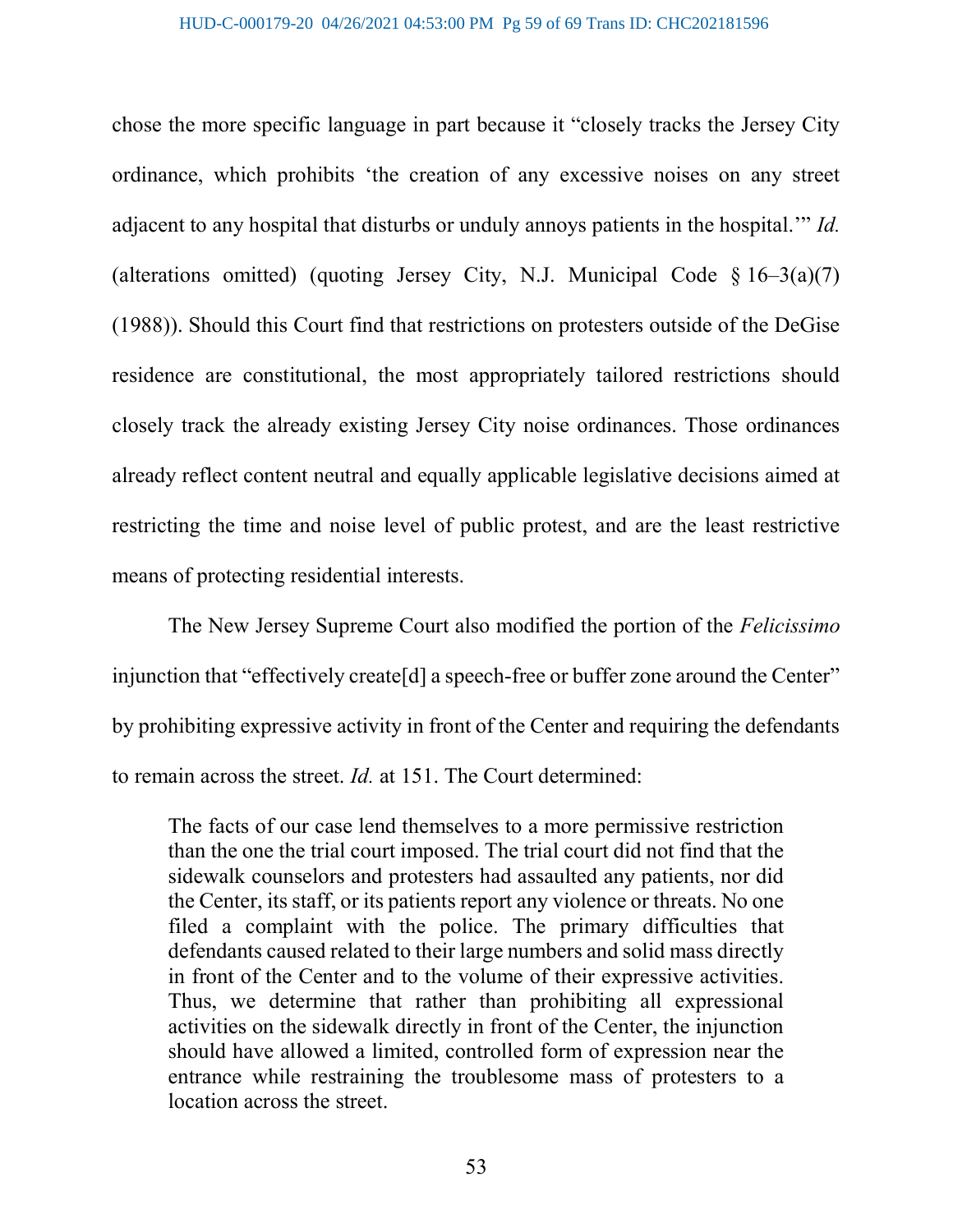Id. at 152. "Because the crafting of an injunctive order imposing 'place' restrictions . . . is peculiarly fact sensitive," the Court "remand[ed] to the trial court to fashion an injunction that permits some form of expression by defendants near the Center." Id. For the reasons already discussed, the 200-foot buffer zone in this case is similarly broader than necessary in that it restricts activity in multiple places where Defendants have not been present and does not allow for speech to reach the elected official. Most importantly here, the geographical restrictions in the TRO are also unclear. The TRO currently restricts Defendants "to protest/picket, if at all, in the area limited to the corner of New York Avenue and Congress Street in the City of Jersey City, New Jersey." (TRO, at 3.) This may be understood to restrict all protesting in the entirety of Jersey City to a single corner, prohibiting protest even in front of the Brennan Courthouse. Not only does this preclude alternative methods of communication, it is vague and overbroad, and not sensitive to the peculiar facts of this case.

 It must also be noted that the modified injunction upheld by the New Jersey Supreme Court in Murray v. Lawson does not include the undefined word "protest." The injunction there restricted "picketing" only, a word more easily understood, identified, and defined. Cf. Bruni v. City of Pittsburgh, 941 F.3d 73, 87 (3d Cir. 2019) ("No doubt due to the easily identifiable nature and visibility of 'congregating, patrolling, picketing, or demonstrating,' the Court has repeatedly considered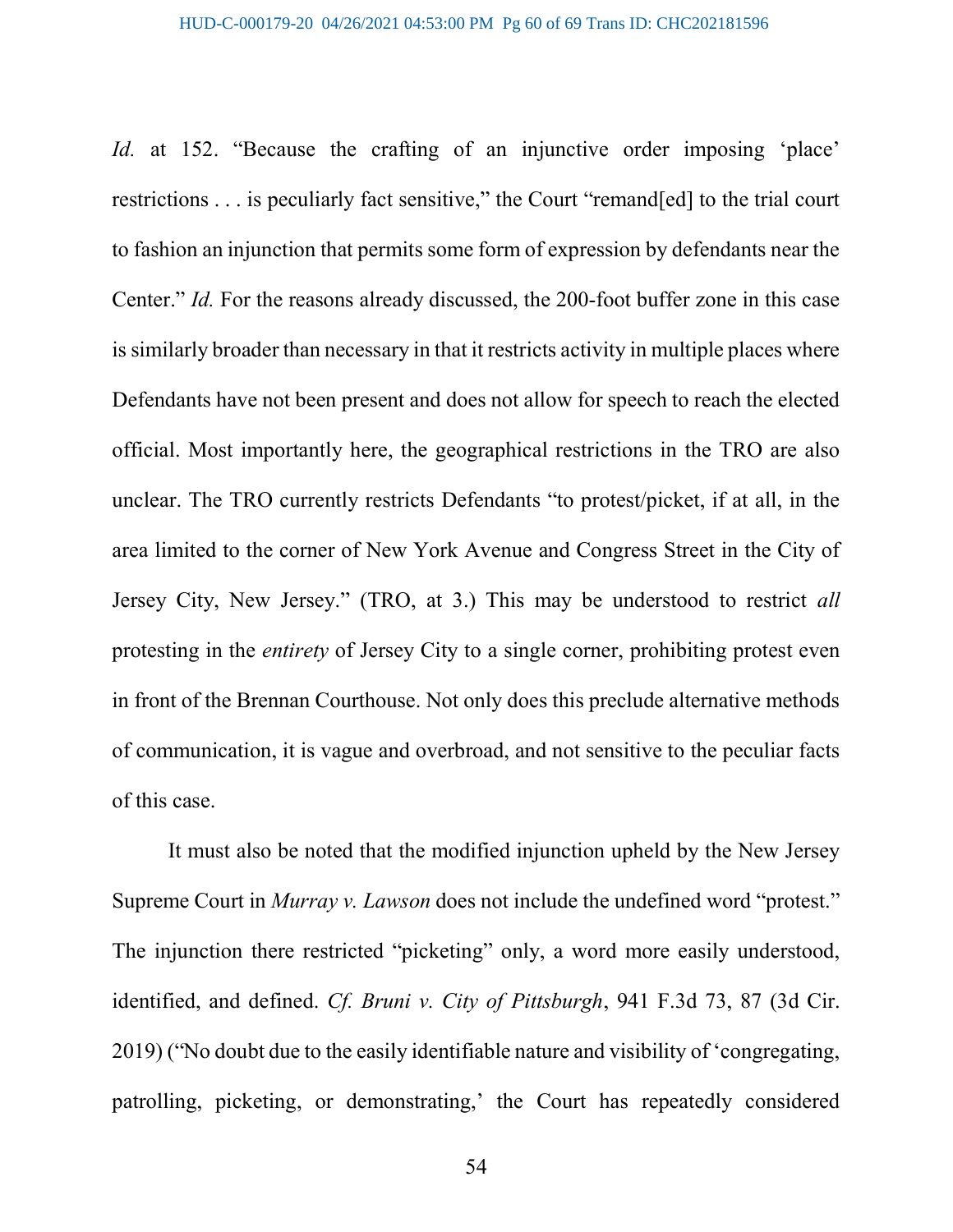regulation of those activities to be based on the manner in which expressive activity occurs, not its content, and held such regulation content neutral." (internal citation and alterations omitted) (quoting Madsen, 512 U.S. at 759)) (collecting Supreme Court cases). The word "protest" is inherently vague, and over-inclusive, as previously described.

Most significantly, the word "protest" may be understood to prohibit leafletting, an activity at the core of First Amendment protections. See Schenck v. Pro-Choice Network of W.N.Y., 519 U.S. 357, 377 (1997) ("Leafletting and commenting on matters of public concern are classic forms of speech that lie at the heart of the First Amendment, and speech in public areas is at its most protected on public sidewalks, a prototypical example of a traditional public forum."); see also Bruni, 941 F.3d at 87 (finding that a city may not prohibit, via ordinance, sidewalk counseling as "approaching someone individually to engage in a one-on-one conversation no more constitutes congregating than walking alongside another person constitutes patrolling" and "[s]imply calling peaceful one-on-one conversations demonstrating or picketing does not make it so when the plain meaning of those terms does not encompass that speech" (internal quotation marks and alterations omitted)). Neither the TRO, nor any injunction this Court might consider, may prohibit core protected First Amendment activities: leafletting and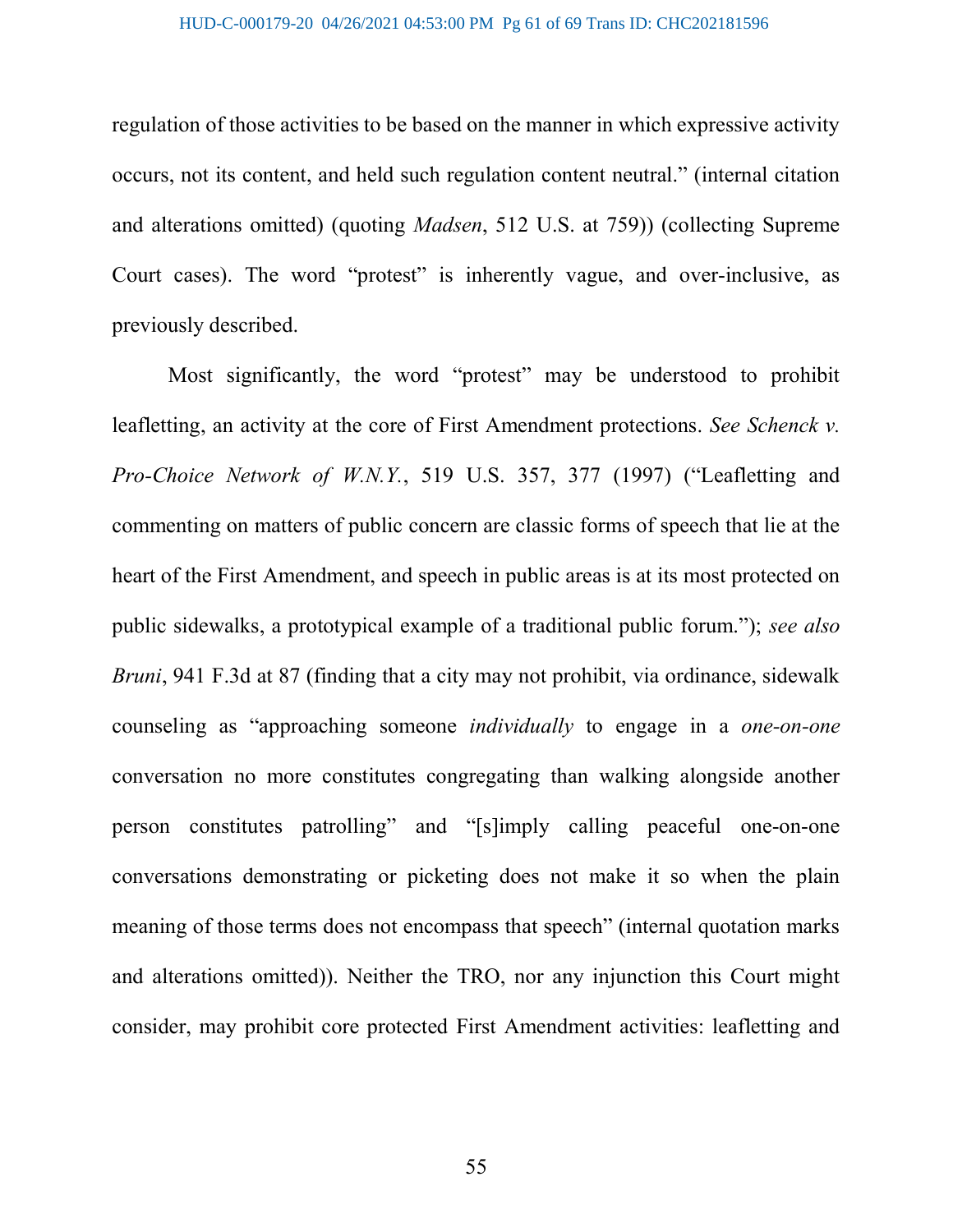passing out flyers to cars and passers-by, or individually approaching people on the sidewalk to discuss the policy decisions reached by elected officials.

Moreover, under the New Jersey State Constitution's expanded protections for speech and assembly, see Borough of Sayreville v. 35 Club L.L.C., 208 N.J. 491, 494 (2012), an order that would require government officials to parse the language and viewpoint of protesters to enforce the TRO or proposed injunction is unconstitutional. Unlike the anti-abortion protests at issue in Murray and Horizon Health Center, where it might be easier to parse out who is present to protest, Defendants and the unnamed protesters are subjected to a TRO for a much wider range of actions. For instance, Plaintiff DeGise understands the TRO and proposed injunction to prohibit anybody who displays something "that would be contrary and confrontational to [him]" from standing outside of his home. (DeGise Tr., Ex. 14, 137:2–5.) It is unclear who decides what is "confrontational" to the County Executive; as previously discussed, Plaintiff DeGise was involved in the decision to arrest protesters. Any decision—made by either an elected representative or a law enforcement officer—will necessarily mandate an inquiry into the individual's political views and their reason for standing on a public sidewalk. Such an inquiry violates the expanded protections under the State Constitution.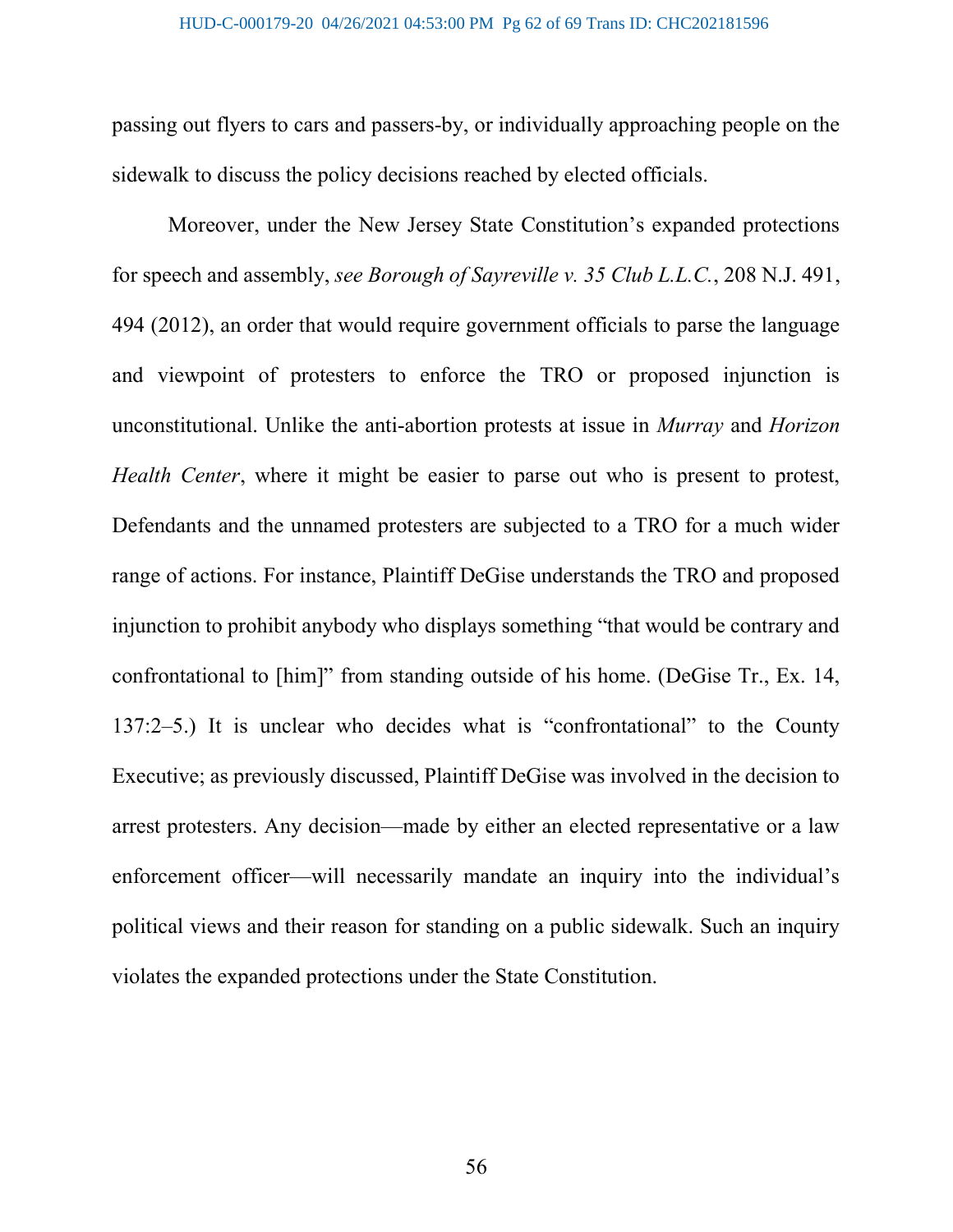## III. The TRO does not leave open ample alternative channels for communication of Defendants' protected speech.

Restrictions on protected speech cannot be justified without "leav[ing] open ample alternative channels for communication of the information." McCullen, 573 U.S. at 477 (quoting Ward, 491 U.S. at 791)); see also E&J Equities, LLC, 226 N.J. at 572 ("When speech is restricted, there must be alternative means of communicating the message."). Even if a law does not completely prohibit speech, the mere existence of alternatives, though not without significance, is insufficient to find that alternative channels for communication are open; courts must examine whether, *in practice*, those channels are sufficient. See Linmark Assocs., Inc. v. Willingboro, 431 U.S. 85, 93 (1977) (striking down a law preventing homeowners from posting "For Sale" signs in their yards and observing that "[a]lthough in theory sellers remain free to employ a number of different alternatives, in practice" the alternatives were "far from satisfactory"). Alternatives may be insufficient, for example, if they "are less likely to reach persons not deliberately seeking [ ] information" or "may be less effective media for communicating the message." Id. And as the New Jersey Supreme Court recognized, the ability to communicate a "message much closer to where the object of their message would likely become aware of it" is important because it "presumably mak[es] that speech more effective." Murray, 138 N.J. at 235.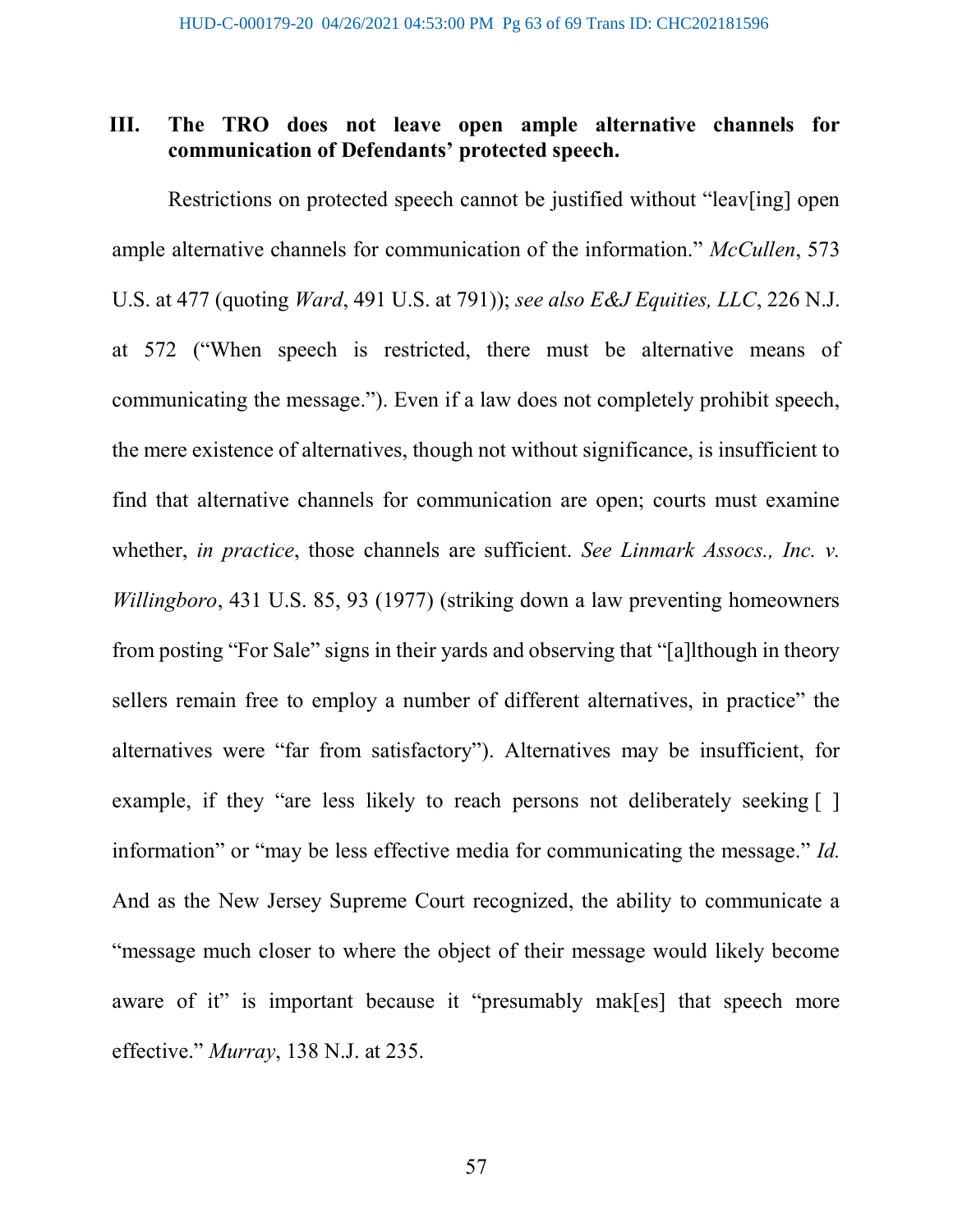Defendants chose to protest in front of Plaintiff DeGise's house because of his unique position to do something about the ICE contract (Torres Tr., Ex. 5, 95:1– 11), making it essential to advocates that they present their message to him specifically. Any alternative means should therefore ensure that advocates can reach Plaintiff DeGise. As discussed above, the TRO's limitation to one corner at the end of the block is an inadequate alternative because it is not within sight or earshot of the DeGise residence. Plaintiffs' assertion that demonstrators may protest the ICE contract elsewhere, such as at the Hudson County Jail or the Brennan Courthouse, is therefore beside the point: those protests will not reach the County Executive. And Defendants cannot ensure that their messages will reach the County Executive because protesters cannot know where the County Executive is working at a given time, especially during a pandemic.<sup>28</sup> The TRO not only leaves insufficient alternative means for Defendants to communicate their message to the County Executive—it leaves no alternatives whatsoever for protest.

#### IV. Plaintiffs' Complaint Should Be Dismissed For Failure to State a Claim

Plaintiffs' Amended Complaint fails to state a claim upon which relief can be granted. See R. 6:6-2(e). "The essential test is whether a cause of action is suggested by the facts." Sashihara, 461 N.J. Super. at 200–201. The "plaintiff is entitled to a

 $28$  During the events at issue, all parties were subject to the exacting demands of social distancing, a new work-from-home norm, and the public health imperative to quarantine upon possible exposure to COVID-19.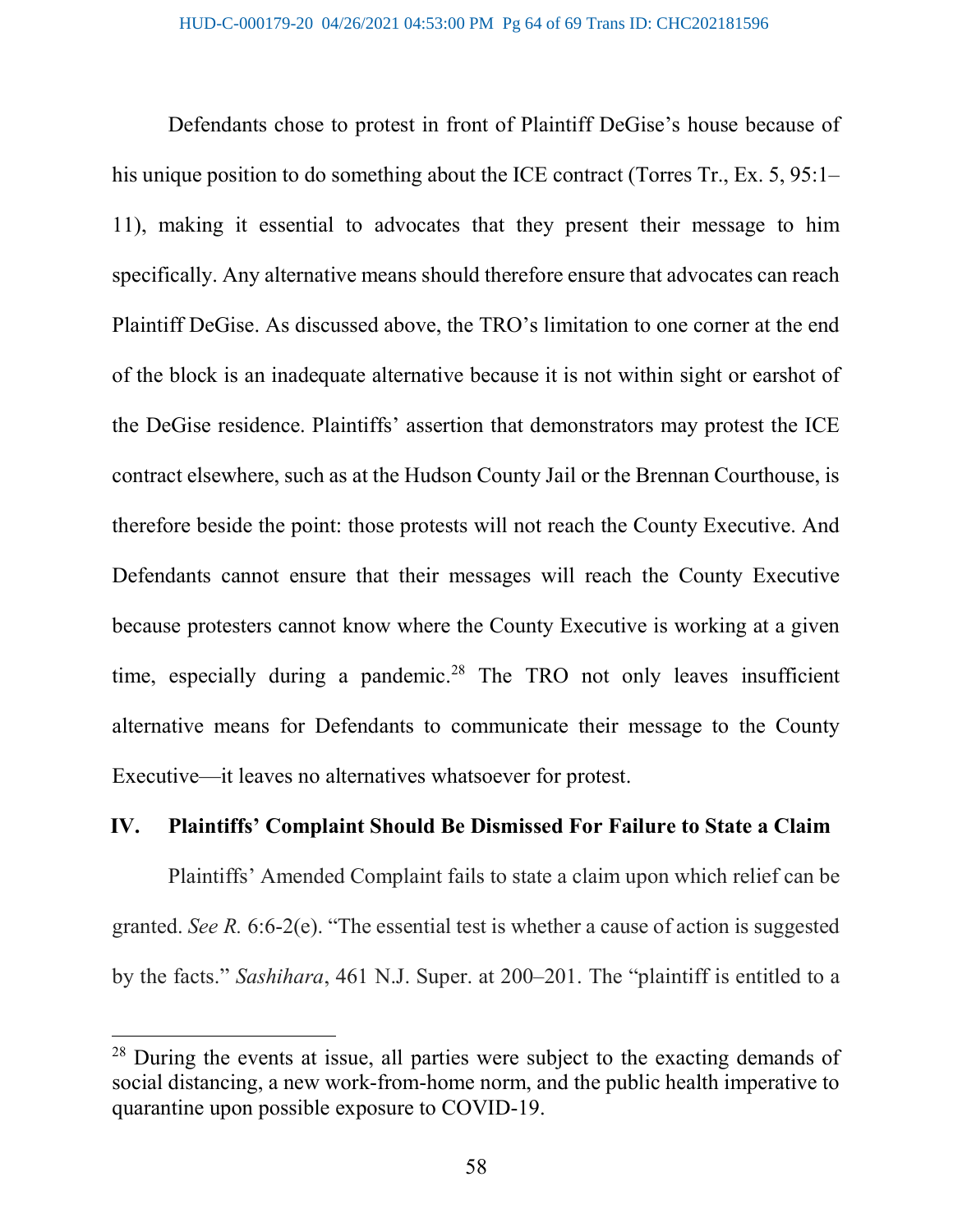#### HUD-C-000179-20 04/26/2021 04:53:00 PM Pg 65 of 69 Trans ID: CHC202181596

liberal interpretation and given the benefit of all favorable inferences that reasonably may be drawn." State ex rel. McCormac v. Owest Comme'ns Int'l, Inc., 387 N.J. Super. 469, 478 (App. Div. 2006).

Even taking Plaintiffs' allegations in the light most favorable to them, their claims fail. Plaintiffs allege that Defendants' conduct was "unlawful," citing allegedly "threatening" and "intimidating," behavior. (See, e.g., Am. Compl. ¶¶ 14, 20.) But, as a threshold matter, "[s]peech . . . cannot be transformed into criminal conduct merely because it annoys, disturbs, or arouses contempt." Burkert, 231 N.J. at 281. Even if Defendants' behavior was exactly as Plaintiffs characterized it – which it was not – "the First Amendment protects the right to coerce action by 'threats' of vilification or social ostracism." State v. Carroll, 456 N.J. Super. 520, 537 (App. Div. 2018) (quoting NAACP v. Claiborne Hardware Co., 458 U.S. 886, 926 (1982)) (discussing the protected status of threats under the First Amendment).

Furthermore, Plaintiffs are not entitled to injunctive relief that violates the Constitution. Even assuming for the purposes of this motion that Plaintiffs hold no animus towards Defendants' viewpoints and that their Amended Complaint merely sought a content neutral restriction on speech, the correct standard for analyzing the validity of such a restriction is not a time, place, and manner analysis, but an inquiry into whether more speech is burdened than necessary to serve a significant government interest. Madsen, 512 U.S. at 765–66 ("Accordingly, when evaluating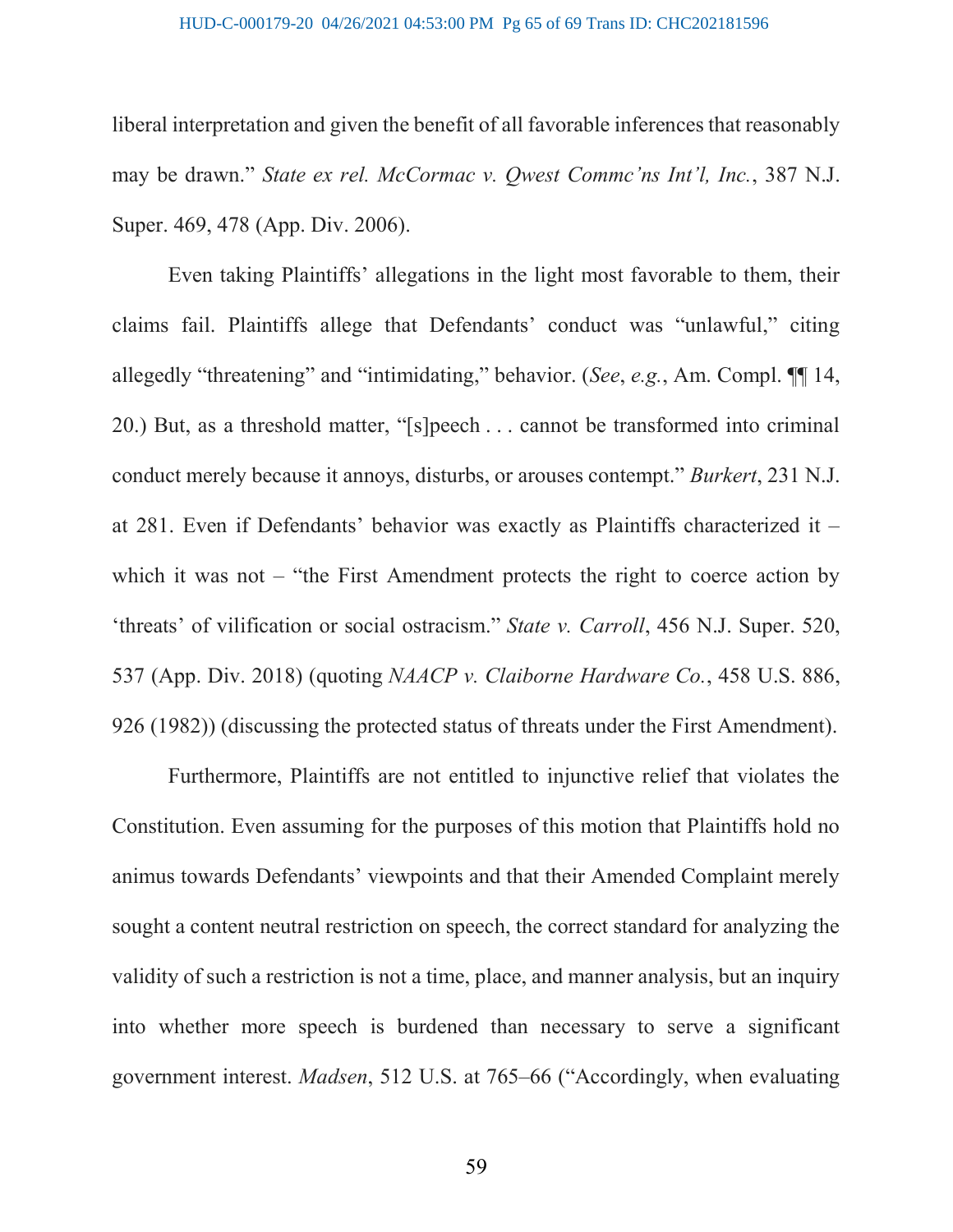a content-neutral injunction . . . our standard time, place, and manner analysis is not sufficiently rigorous. We must ask instead whether the challenged provisions of the injunction burden no more speech than necessary to serve a significant government interest.") (collecting cases). Plaintiffs have not and cannot allege facts that support their request for such a broad injunction.

For these reasons, and for all the foregoing reasons set out supra Parts I–IV, Plaintiffs' Complaint should be dismissed.

# V. Plaintiffs have not demonstrated that temporary restraints or preliminary injunctive relief are necessary.

Plaintiffs bear the burden of showing that the temporary restraints or preliminary injunctive relief they seek is "necessary to prevent irreparable harm," that "the legal right underlying plaintiff's claim is well-settled," that a plaintiff has "a reasonable probability of ultimate success on the merits," and that, "[o]n balance, the equities favor the grant of temporary relief to maintain the status quo pending the outcome of a final hearing." Crowe, 90 N.J. at 132–34 (citations omitted). "Each of these factors must be clearly and convincingly demonstrated." Waste Mgmt. of N.J., Inc. v. Union Cnty. Utils. Auth., 399 N.J. Super. 508, 520 (App. Div. 2008). Plaintiffs have not met their burden under any of the factors.

First, Plaintiffs' claim that they face irreparable harm absent the injunctive relief entered in this case boils down to one plaintiff's desire to avoid exposure to unwanted speech on a public street outside his home, where Defendants have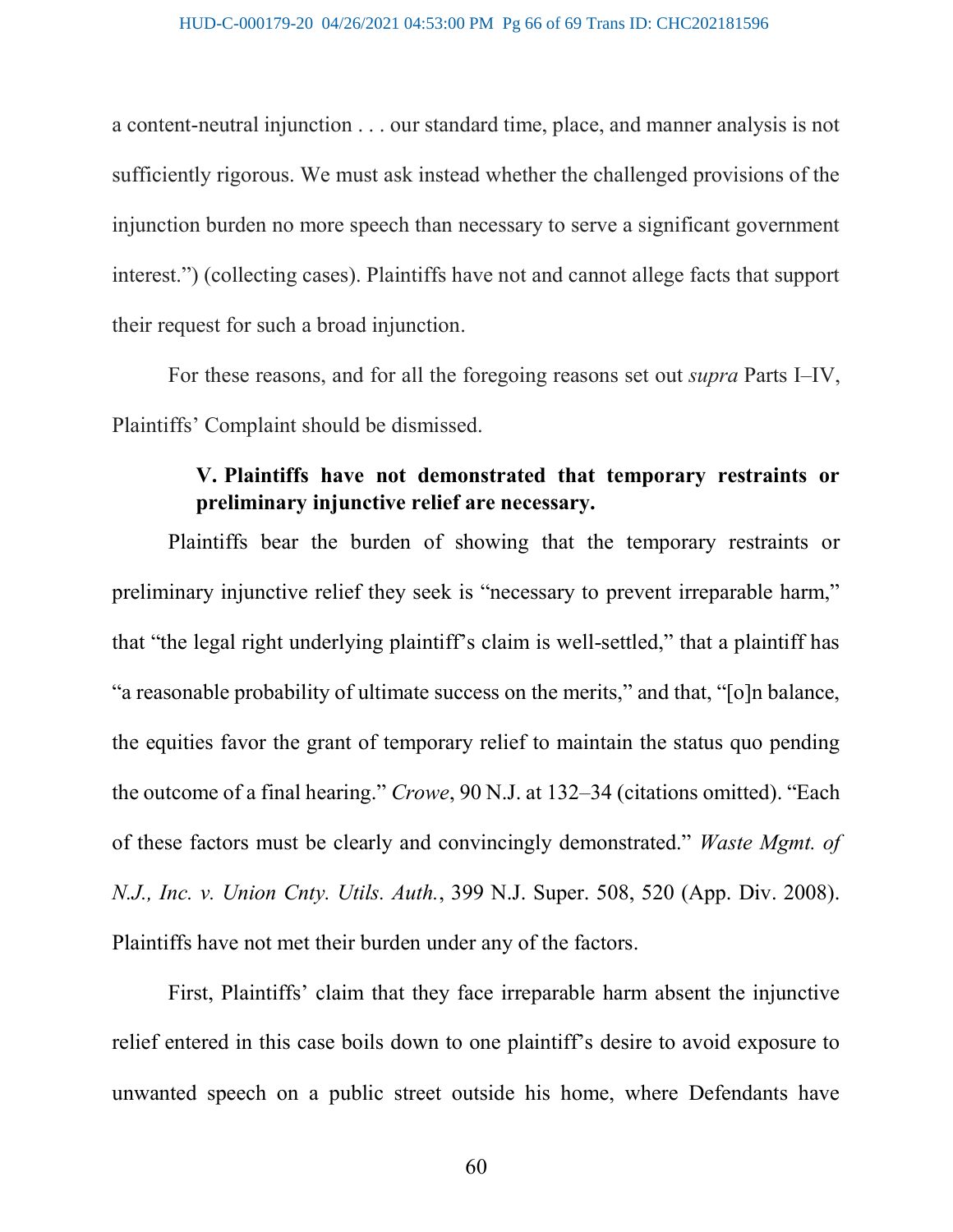#### HUD-C-000179-20 04/26/2021 04:53:00 PM Pg 67 of 69 Trans ID: CHC202181596

observed local ordinances, have not attempted contact with his family, and have not intruded on his private property. This is not the kind of "severe personal inconvenience" that courts have found may justify injunctive relief. Cf. Crowe, 90 N.J. 176 (observing that "the trauma of eviction from one's home" and the loss of one's livelihood "may well justify the intervention of equity"); see also supra Part III.C.1 (discussing the more serious intrusions on residential privacy at issue in Murray).

Moreover, it is a basic principle from *Murray* that a government may impose content neutral restrictions on speech only so long as those restrictions do not "burden . . . more speech than necessary to protect plaintiffs' residential-privacy interest." *Murray*, 138 N.J. at 234. Contrary to Plaintiffs' argument, *Murray* does not support the contention that they, as elected public officials, are entitled to such a broad injunctive order in this context, where there are no alternative channels available to Defendants to make themselves heard and the TRO is not content neutral or narrowly tailored. See supra Parts I-IV.

Plaintiffs' sweeping characterizations<sup>29</sup> of Defendants' conduct were not borne out in discovery, see supra Statement of Facts, and do not constitute a clear

<sup>&</sup>lt;sup>29</sup> (See, e.g., Pls.' TRO Br., at 5 ("Defendants ... infringe upon the residential privacy rights and threaten, harass, and intimidate [Plaintiff DeGise] using all manner of things, including, but not limited to, verbal threats, noise makers, megaphones and instruments that disturb the peace and DeGise's quiet enjoyment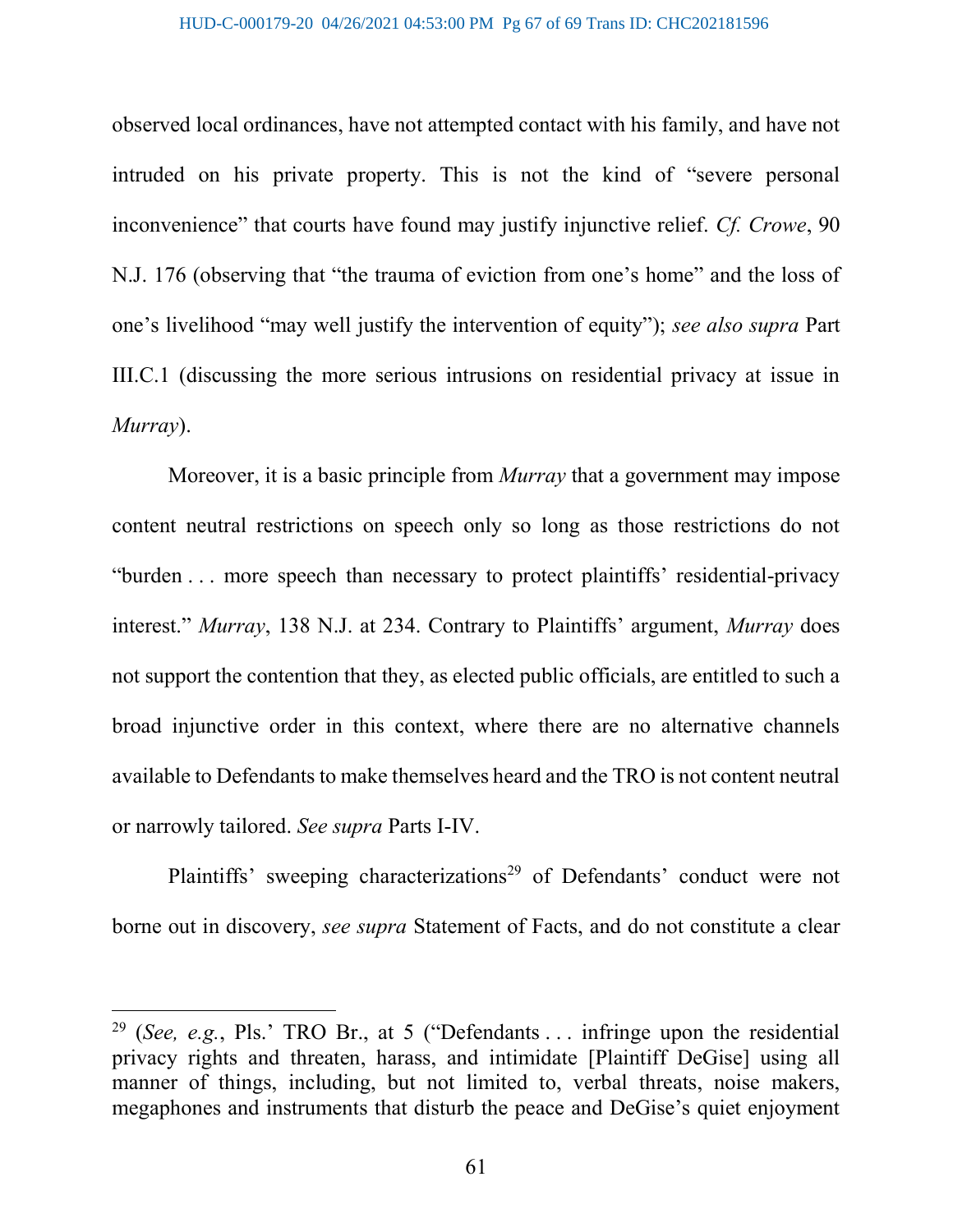and convincing showing of likely irreparable harm. Moreover, the record shows that Defendants had no plan to gather outside the homes of any Plaintiff other than Plaintiff DeGise.

For similar reasons, and for the reasons explained supra Parts I-IV, Plaintiffs are not likely to succeed on the merits of their claim. "A preliminary injunction should not issue where all material facts are controverted." Crowe, 90 N.J. at 133 (citation omitted). Though the material facts in this case are not controverted, they unequivocally support Defendants, not Plaintiffs. See supra Parts I-IV.

Finally, balancing the equities, which requires a court to consider the "relative hardship[s] to the parties," *Crowe*, 90 N.J. at 134, also overwhelmingly weighs in Defendants' favor. In cases where "the public interest is greatly affected, a court may withhold relief despite a substantial showing of irreparable injury to the applicant." Waste Mgmt. of N.J., Inc., 399 N.J. Super. at 520. Defendants' First Amendment freedoms at issue in this case are exactly the sort of rights that greatly implicate the public interest, and courts weigh them heavily when deciding whether to issue preliminary relief. See Elrod v. Burns, 427 U.S. 347, 373 (1976) ("The loss of First Amendment freedoms, for even minimal periods of time, unquestionably constitutes irreparable injury."). As explained supra Part III.A–B, the TRO's burden

of his property, flashlights and lighting equipment, and threatening written messages located directly in front of DeGise's residence.").)